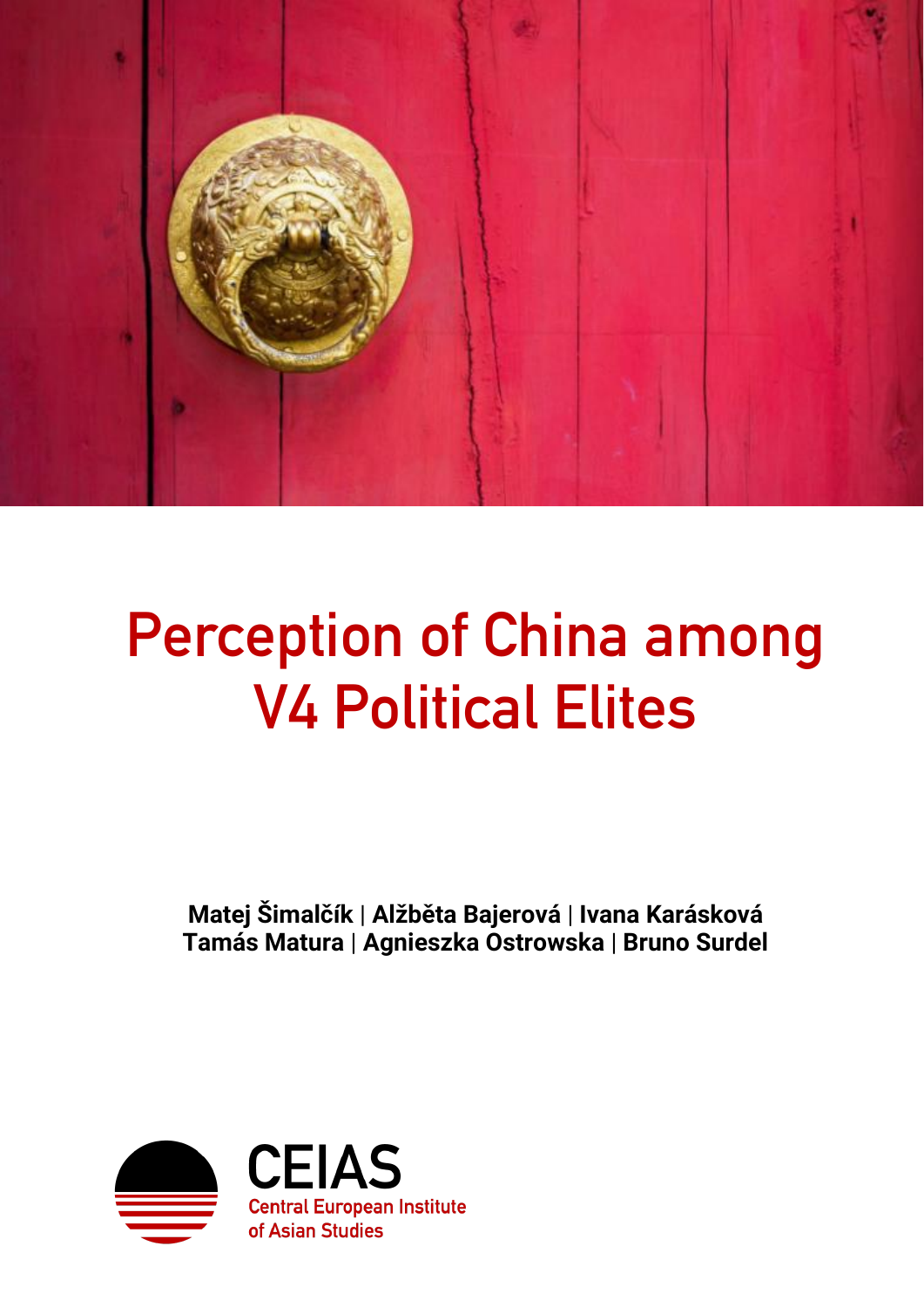

## <span id="page-1-0"></span>**Content**

| 1                                                      |                                                                |                                                           |  |  |
|--------------------------------------------------------|----------------------------------------------------------------|-----------------------------------------------------------|--|--|
|                                                        |                                                                |                                                           |  |  |
|                                                        | 2.1                                                            |                                                           |  |  |
|                                                        | 2.2                                                            | Human rights take precedence over economic issues?11      |  |  |
|                                                        | 2.3                                                            |                                                           |  |  |
|                                                        | 3 Czechia: Between Economic Opportunity and Identity Threat 19 |                                                           |  |  |
|                                                        | 3.1                                                            | Czech Parliament's China approach from 2018 onwards21     |  |  |
|                                                        | 3.2                                                            |                                                           |  |  |
|                                                        | 3.3                                                            |                                                           |  |  |
|                                                        |                                                                |                                                           |  |  |
|                                                        | 4.1                                                            | Economic benefits trump security considerations33         |  |  |
|                                                        | 4.2                                                            |                                                           |  |  |
|                                                        | 4.3                                                            |                                                           |  |  |
| 5 Poland: China outweighed by relations with the USA38 |                                                                |                                                           |  |  |
|                                                        | 5.1                                                            |                                                           |  |  |
|                                                        | 5.2                                                            | Opportunism rampant across the political mainstream 40    |  |  |
|                                                        | 5.3                                                            | Differing views between the left and right-wing parties44 |  |  |
|                                                        |                                                                |                                                           |  |  |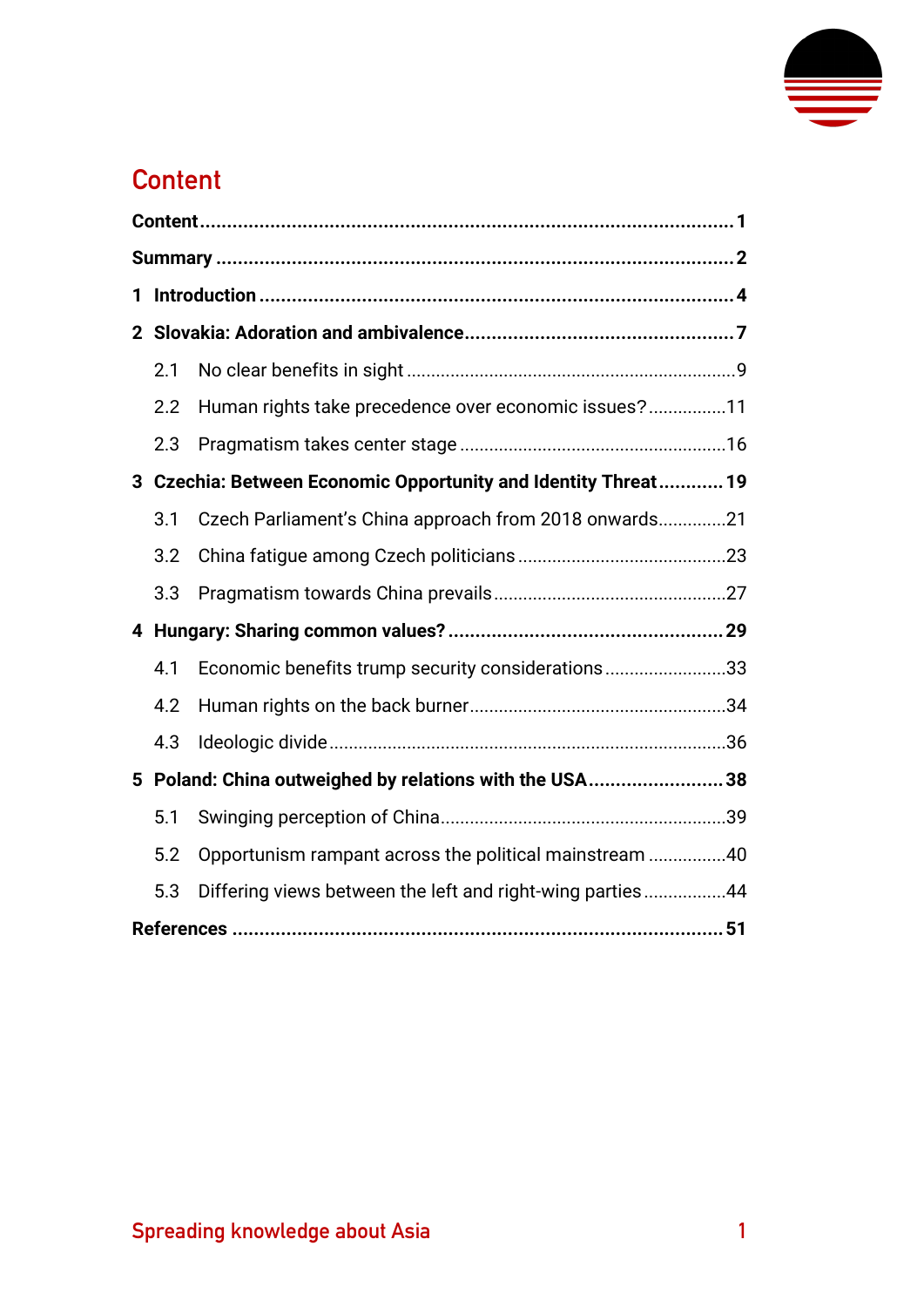

## <span id="page-2-0"></span>**Summary**

- **•** For much of the 1990s and early 2000s, China has not been in the focus of the V4 countries. This began to change in light of the 2009 financial crisis. Further impetus for the V4 countries to engage with China came with the establishment of the China-CEEC Cooperation platform (i.e. 17+1) and Belt and Road Initiative.
- **•** In Slovakia, China is only rarely a topic of domestic political discourse. Despite the overall Slovak policy towards China, as well as the general perception of China among most parties being pragmatist in nature, every time China became a major political issue was related to human rights problems in China, and what Slovakia's response to them should.
- **.** There is a strong divide between the government and opposition parties in Slovakia. The government parties tend to see China in purely economic terms. On the opposition's side, most politicians also view China pragmatically and recognize the need to cooperate in many areas, they are also wary of security implications as well as China's human rights abuses. On the extreme parts of the political spectrum (both left and right), there is a sense of ideological support for China and its current political regime.
- **•** The Czech parliamentary parties have displayed internally varying views on China till Beijing's engagement with the CEE region started in 2013. It was not until then, that the parties formed their more clearcut positions alongside the pro- or anti-China divide. They did so not due to their ideology leaning, but based on their position as government or opposition parties; the government pursued the promised benefits of political and economic cooperation with China, while the opposition sought to criticize this endeavor as a mean of discrediting its political opponents.
- Due to the Czech Republic's tradition of value-oriented foreign policy and negative Czech experience with China's engagement so far, the overall Czech approach towards China is likely to remain critical, especially in comparison to other Central European states.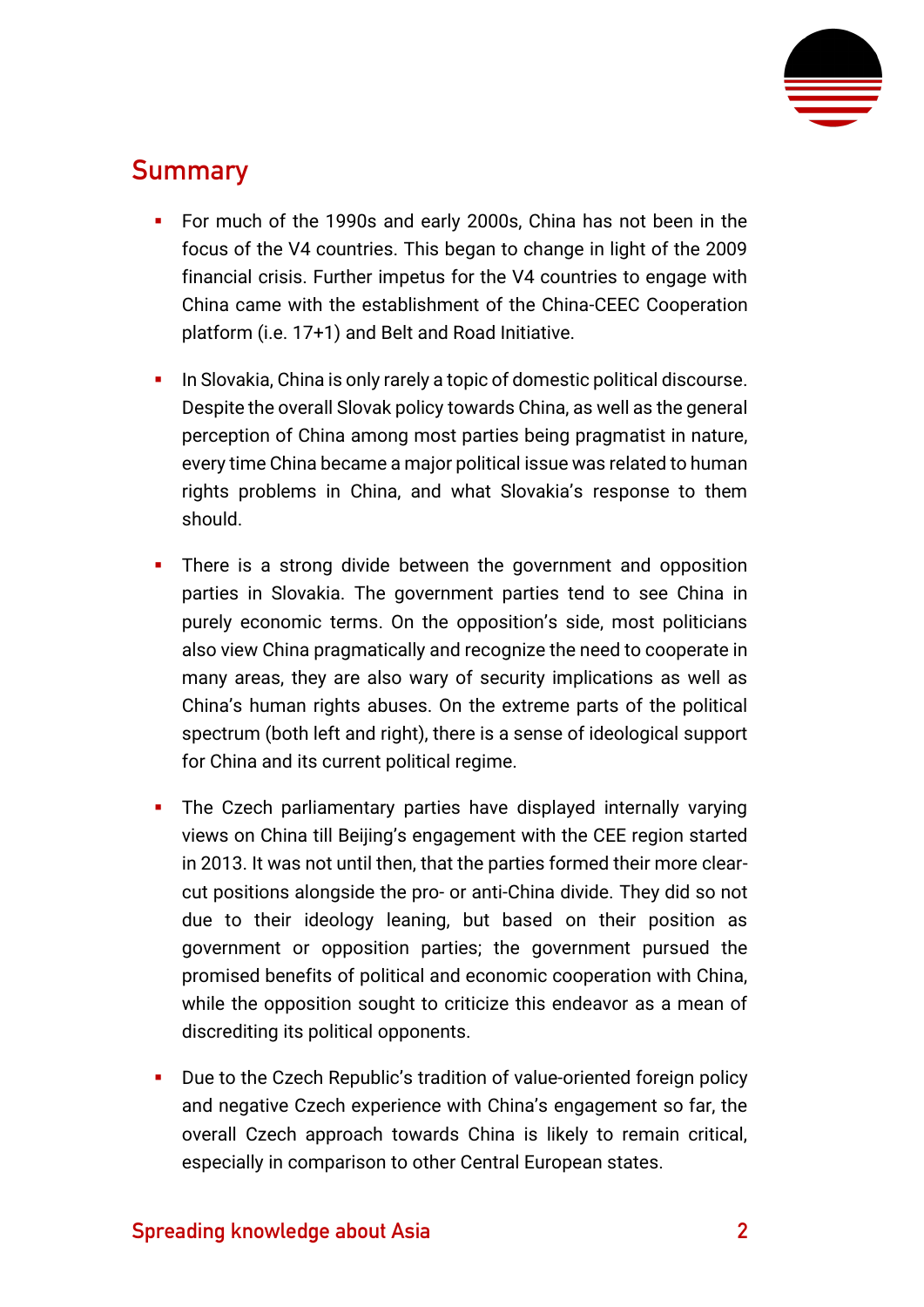

- **•** The main division line in Hungary is not along leftism and rightism or other political values, but it runs between the governing and opposition parties.
- When it comes to economic considerations the division line between Fidesz and opposition parties is less well articulated, as all parties regard China as an important business partner. Opposition parties, however, call for more caution and transparency in bilateral economic relations and are concerned about the domestic and international political costs of the cooperation
- **·** Polish government is balancing between eagerness to attract Chinese investment on the one hand, and the strategic friendship with the US on the other.
- **EXECT** Significant parts of Polish elites on both left and right have wanted Poland to become a leader of Chinese-born initiatives.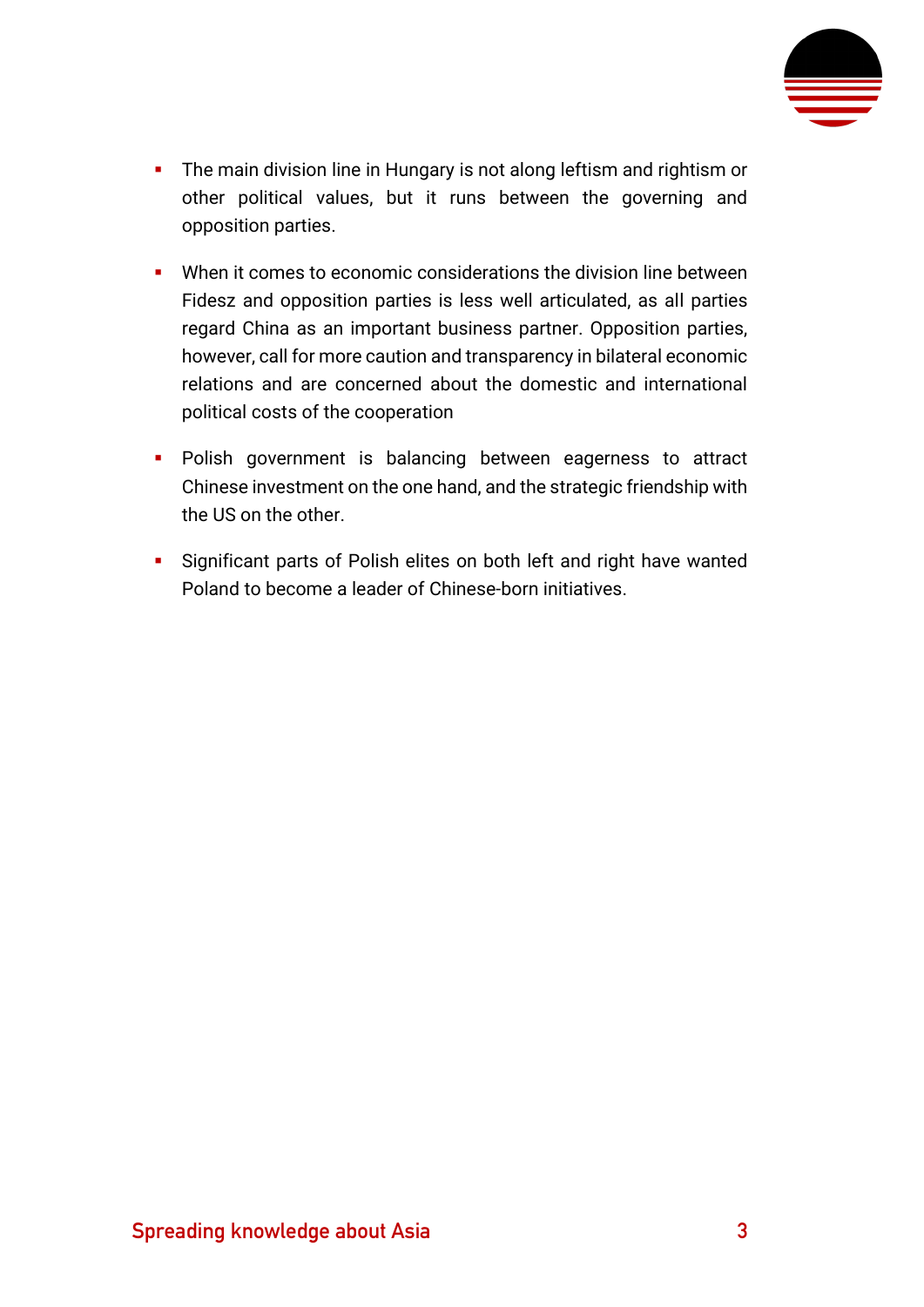

## <span id="page-4-0"></span>**1 Introduction**

Establishment of the China-CEEC Cooperation (also known as  $17+1$ )<sup>1</sup> platform in 2012 and Belt and Road Initiative a year later in 2013 has resulted in a renewed interest in China within the political circles in the Visegrad region and elsewhere. This has sparked a continent-wide debate about China's inroads in the EU and the rest of Europe. Increasing Chinese involvement in Central and Eastern Europe has resulted in China's deploring for dividing Europe and fostering its trojan horses which can act as vehicles of Chinese influence in the EU.

Indeed, there were many cases when individual Visegrad countries acted in a manner that is consistent with Chinese interests, be it deliberately or due to a lack of understating of current China and its foreign policy. Notable cases included Slovak Prime Minister Pellegrini echoing Chinese narratives on the China-CEEC Cooperation or spreading of pro-Chinese messages on the 2019 Hong Kong protests by some parliamentarians. In the Czech Republic, President Zeman has been a steadfast proponent of the country's shift towards cooperation with China and labeling the relations as "an unsinkable aircraft carrier of Chinese investment expansion." Hungary has on occasion acted as a Chinese proxy in protecting Chinese interests in the South China Sea.

Such actions on part of V4 countries are certainly troubling. However, basing analyses of the region's involvement with China mostly on these cases, while treating the countries as unitary actors may lead to missing crucial points regarding the main actor's motivations and interests vis-à-vis China, as well as possibilities of political change.

This publication attempts to look within the "black box" of the V4 states and provide an overview of how different politicians and political parties perceive China. This will help to shed more light on what factors influence China-related policymaking in the V4 regions, and to help predict future policy change (or stagnation) based on shifts in popular support to individual parties.

<sup>1</sup> The two names are used interchangeably in this publication; an older designation "16+1" may be used on occasion when referring to the period prior to the inclusion of Greece in 2019.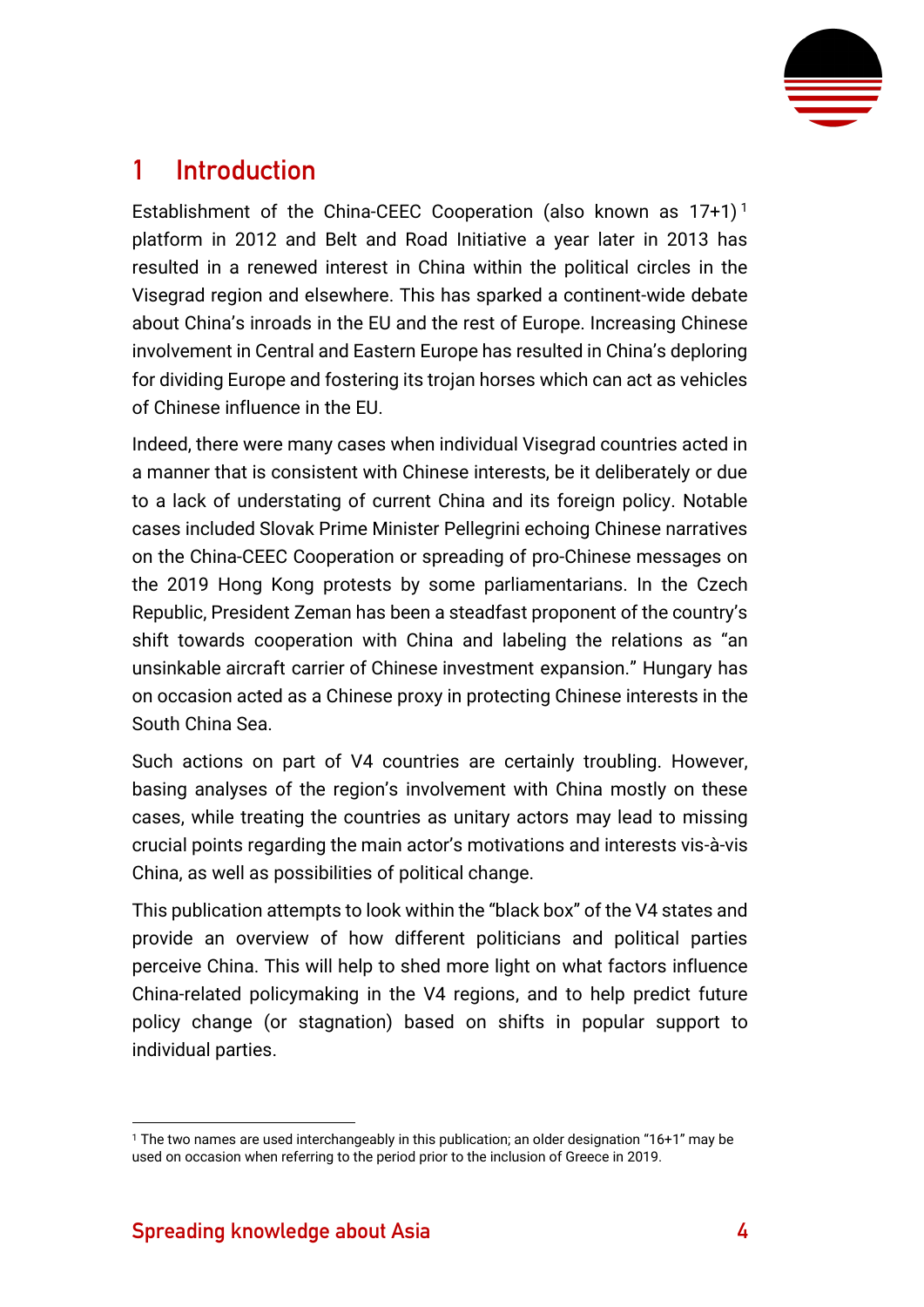

To understand how political elites in the V4 perceive China as such as well as its different activities, the four think-tanks participating on this paper – Central European Institute of Asian Studies (CEIAS), Association for International Affairs (AMO), Central and Eastern European Center of Asian Studies (CEECAS) and Center for International Relations (OSM) – conducted an in-depth qualitative study of what views politicians belonging to the main parties in each country hold about China as such, its position in the world, the state of human rights in the country as well as about the Belt and Road Initiative and the China-CEEC Cooperation platform (known as 17+1).

To get the richest data possible, we relied on several sources of data. The data collection strategies were adjusted to suit the situation in the individual target countries as the accessibility of the political representation varies across the countries and political parties significantly. Interestingly, in all the countries the representatives of the government parties tended to be less accessible and responsive compared to the members of opposition parties.

As for the particular data sources, we conducted interviews with political parties representatives and other stakeholders that can offer insight into the subject matter (e.g. journalists and diplomats), analyzed their media statements and parliamentary discourse, sent out questionnaires (in case of Czech Republic).

This broad scale of data sources allowed us to collect a wide range of information about how political parties in V4 perceive China. Based on this date we performed a qualitative content analysis with the aim to uncover if politicians tend to see China as a threat or opportunity and whether these views are of pragmatic or ideological origin.

The chapter on Slovakia maps the views of a wide range of parties including long-established and new parties, as well as mainstream and extremist. We analyzed the views of politicians from SMER-SD, Slovak National Party (SNS), Most-Híd, Za ľudí, Progressive Slovakia, SPOLU-Civic Democracy, Christian Democrats (KDH), and People's Party Our Slovakia (ĽSNS).

As for the Czech Republic, the chapter focuses on the Civic Democrats (ODS), ANO 2011, Czech Social Democratic Party (ČSSD), Communist Party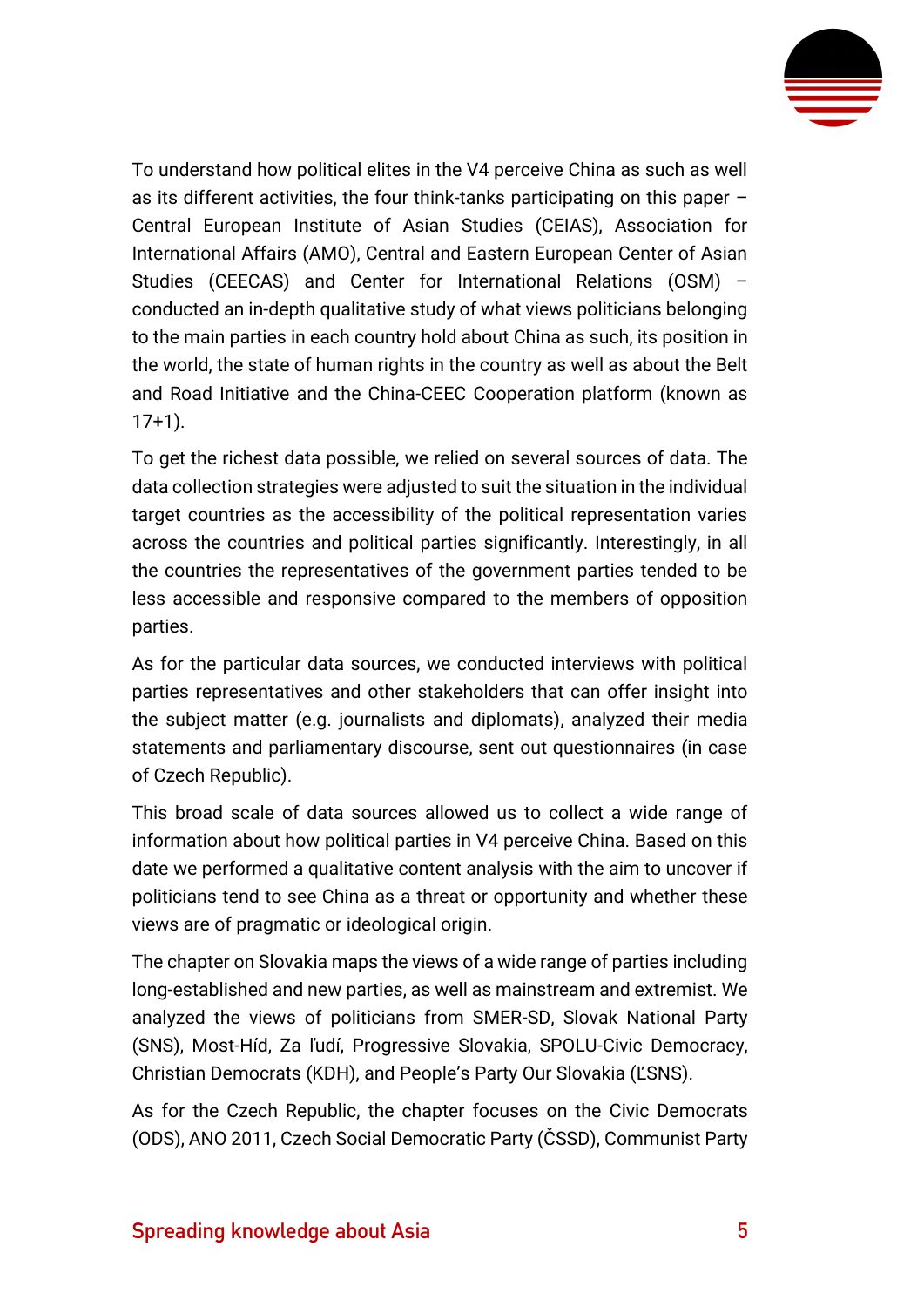

of Czechia and Moravia (KSČM), Pirate Party, TOP09, Christian Democratic Union – the Czechoslovak Popular Party and Freedom and Direct Democracy (SPD).

In Hungary, we analyzed the perception of China of the politicians from Fidesz, Jobbik, the Hungarian Socialist Party (MSZP), the Democratic Coalition (DK) and Momentum.

Last but not least, the Poland chapter looks into the views of the Civic Platform, Law and Justice party (PiS), Polish People's Party (PSL), Democratic Left Alliance, Razem, and Confederation.

Of course, all four countries have more political parties and movements. The parties listed above were selected based on their presence in national or European institutions.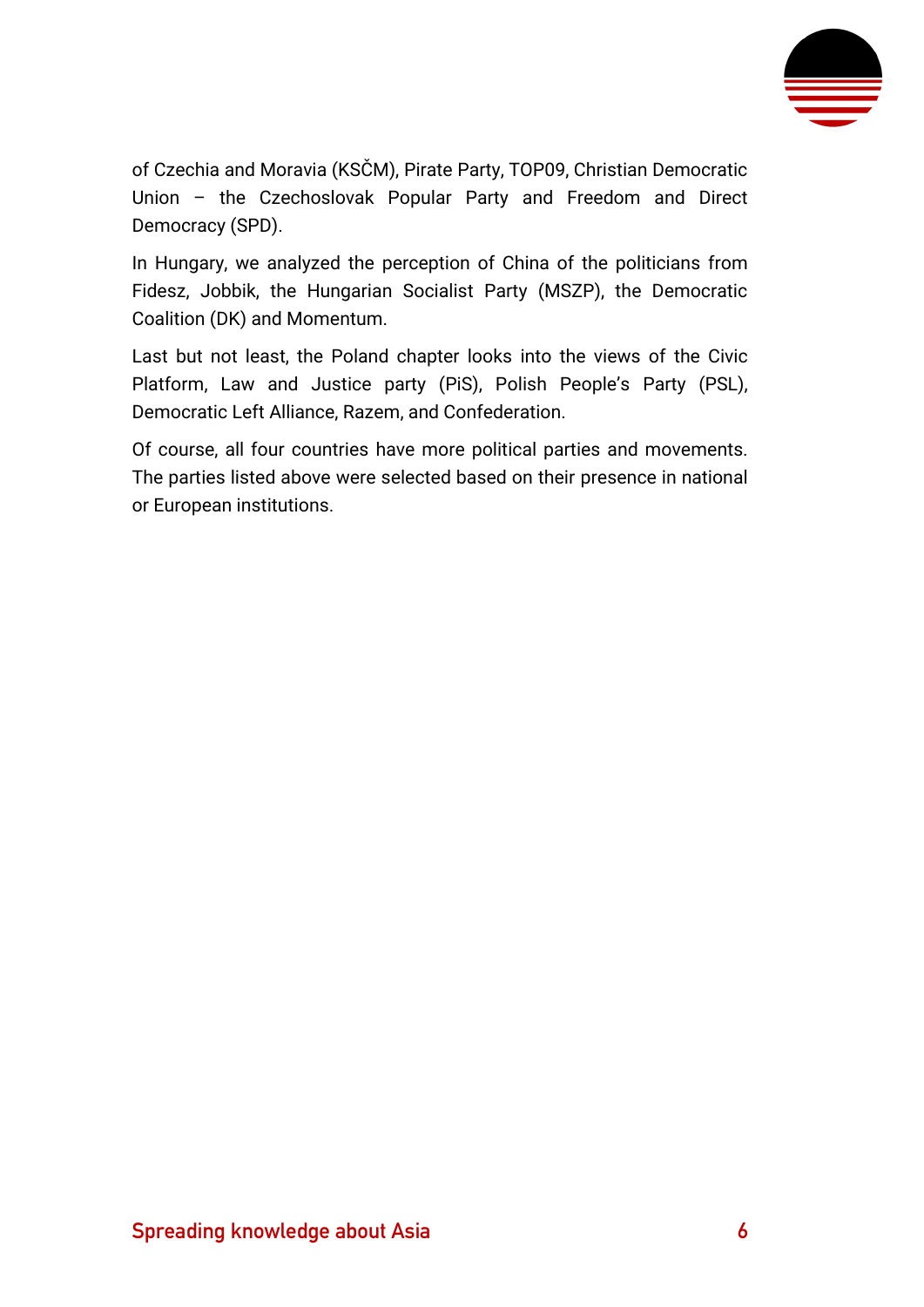

## <span id="page-7-0"></span>**2 Slovakia: Adoration and ambivalence**

China does not feature highly on the agenda of Slovak political representation. A past research of project ChinfluenCE has shown that among the 76 stakeholders who voiced their opinion on China at least three times in the January 2010 to June 2017 period, only 3 politicians appeared: former Prime Minister Robert Fico, Former President Andrej Kiska, and Minister of Foreign Affairs Miroslav Lajčák.<sup>2</sup>

Nevertheless, throughout modern Slovak history, several occasions when China became a top issue for the local politicians emerged:

- Visit of Hu Jintao in 2009 which resulted in a violent clash between Chinese natives supportive of President Hu and Slovak human rights activists, after which several prominent opposition politicians were arrested;<sup>3</sup>
- **•** Private meeting between Dalai Lama and President Andrej Kiska in 2016;<sup>4</sup>
- **Official meeting between Chinese Foreign Affairs Minister Wang Yi** and President Čaputová, during which she criticized the human rights abuses in China.<sup>5</sup>

As China is becoming an ever more active and powerful actor in global politics, Slovak stakeholders, including politicians, have started to pay more attention to it in the recent period. This can be evidenced by the fact that one of the newly established political parties SPOLU – Občianska demokracia has paid attention to China and its global position in its foreign

<sup>2</sup> Richard Q. Turcsányi and Matej Šimalčík, "Čína na Slovensku: Sme pripravení na budúcnosť?" (Policy Paper 07, AMO, 2018). [http://www.asian.sk/wp](http://www.asian.sk/wp-content/uploads/2018/05/AMO_cina-na-slovensku-sme-pripraveni-na-buducnost.pdf)[content/uploads/2018/05/AMO\\_cina-na-slovensku-sme-pripraveni-na-buducnost.pdf.](http://www.asian.sk/wp-content/uploads/2018/05/AMO_cina-na-slovensku-sme-pripraveni-na-buducnost.pdf)

<sup>3</sup> "Chinese President Hu Jintao visits Slovakia; his supporters clash with Slovak human right activists," The Slovak Spectator,2009-06-19[. https://spectator.sme.sk/c/20033103/chinese](https://spectator.sme.sk/c/20033103/chinese-president-hu-jintao-visits-slovakia-his-supporters-clash-with-slovak-human-right-activists.html)[president-hu-jintao-visits-slovakia-his-supporters-clash-with-slovak-human-right-activists.html](https://spectator.sme.sk/c/20033103/chinese-president-hu-jintao-visits-slovakia-his-supporters-clash-with-slovak-human-right-activists.html)

<sup>4</sup> "Dalai Lama visits Slovakia, meets president, university students," The Slovak Spectator, 2016-10- 17. [https://spectator.sme.sk/c/20358241/dalai-lama-visits-slovakia-meets-president-university](https://spectator.sme.sk/c/20358241/dalai-lama-visits-slovakia-meets-president-university-student.html)[student.html](https://spectator.sme.sk/c/20358241/dalai-lama-visits-slovakia-meets-president-university-student.html)

<sup>5</sup> "Caputova Conveys Concerns about Human Rights to China's Wang Yi," News Now, 2019-07-10. [https://newsnow.tasr.sk/foreign/caputova-conveys-concerns-about-human-rights-to-chinas-wang](https://newsnow.tasr.sk/foreign/caputova-conveys-concerns-about-human-rights-to-chinas-wang-yi/)[yi/](https://newsnow.tasr.sk/foreign/caputova-conveys-concerns-about-human-rights-to-chinas-wang-yi/)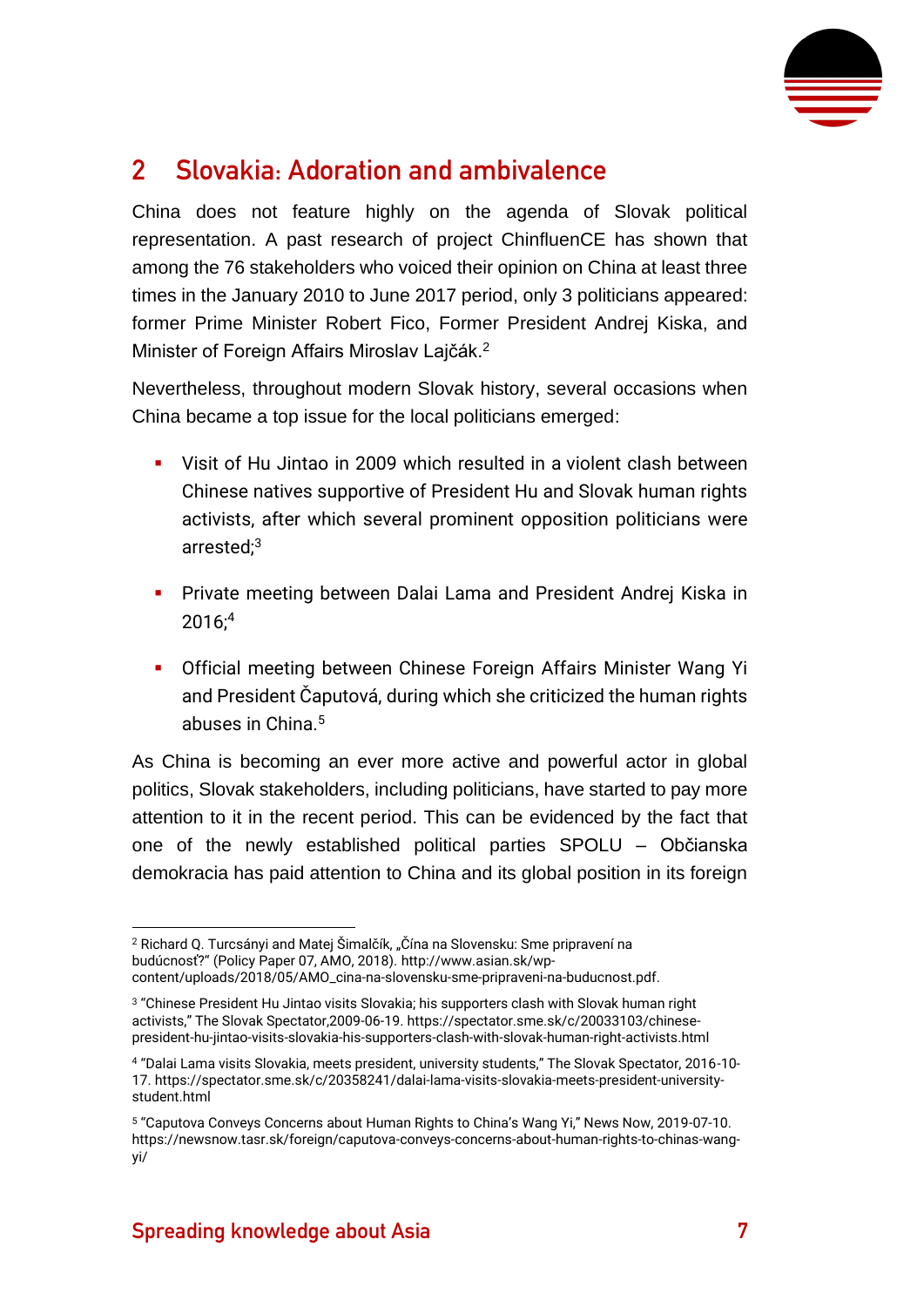

policy program and dedicated a specific chapter of the program to China.<sup>6</sup> However, besides the SPOLU party, no other party makes specific comments about China in its policy documents. It has been also reflected in the election program of the party coalition of SPOLU with Progressive Slovakia, which proposes to audit the results of Slovakia's engagement with China in BRI and 17+1 and whether it is prudent to continue participating in the two initiatives.

Nevertheless, in terms of economic and political engagement, China remains a marginal partner of Slovakia. In export, despite being the largest market for Slovak products in East Asia, China ranks only at 14th place representing only 1.6% of Slovak exports.<sup>7</sup> At the same time, Slovakia maintains a long term trade deficit with China which, as of 2017, was at 40% of the total trade between China and Slovakia.<sup>8</sup>

When it comes to investments, China is not a highly important partner for Slovakia. According to the data of the Slovak National Bank, a total stock of Chinese FDI has been continuously lower than the FDI stocks of Japan, South Korea, or Taiwan.<sup>9</sup> Furthermore, Chinese investments in Slovakia only rarely were in the form of greenfield investments, with the majority of investments being acquisitions of existing companies.

In discussing the importance of China for Slovakia, this economic reality has been recognized especially by the opposition parties, which, overall, tend to have a more skeptical outlook of China.

On the other part of the spectrum, government parties Smer-SD and SNS tend to focus on the possibilities of future development of economic relations with China rather than the actual facts on the ground. It must be

<sup>6</sup> Miroslav Beblavý, Vladimír Bilčík and Dalibor Roháč, "Úspešné Slovensko v neistom svete," (SPOLU – občianska demokracia). *[https://stranaspolu.sk/admin/public/docs/uspesne.pdf.](https://stranaspolu.sk/admin/public/docs/uspesne.pdf)* 

<sup>7</sup> "COMPARATIVE ANALYSIS OF THE APPROACH TOWARDS CHINA: V4+ AND ONE BELT ONE ROAD," Prague Security Studies Institute. [https://ceias.eu/wp](https://ceias.eu/wp-content/uploads/2019/05/COMPARATIVE_ANALYSIS_full_05.pdf)[content/uploads/2019/05/COMPARATIVE\\_ANALYSIS\\_full\\_05.pdf](https://ceias.eu/wp-content/uploads/2019/05/COMPARATIVE_ANALYSIS_full_05.pdf)

<sup>8</sup> Klára Dubravčíková, Filip Šebok, Martin Šebeňa, Matej Šimalčík and Richard Q. Turcsányi, "Prospects for Developing the V4+China Cooperation Platform" (Central European Institute of Asian Studies, 2019). [https://ceias.eu/wp-content/uploads/2019/10/V4-China-cooperation\\_FINAL.pdf](https://ceias.eu/wp-content/uploads/2019/10/V4-China-cooperation_FINAL.pdf)

<sup>9</sup> However, it must be noted that valuation of FDI stock is notoriously imprecise and the numbers vary between different sources. This is true not only for the stock of Chinese FDI, but also the FDI of other countries.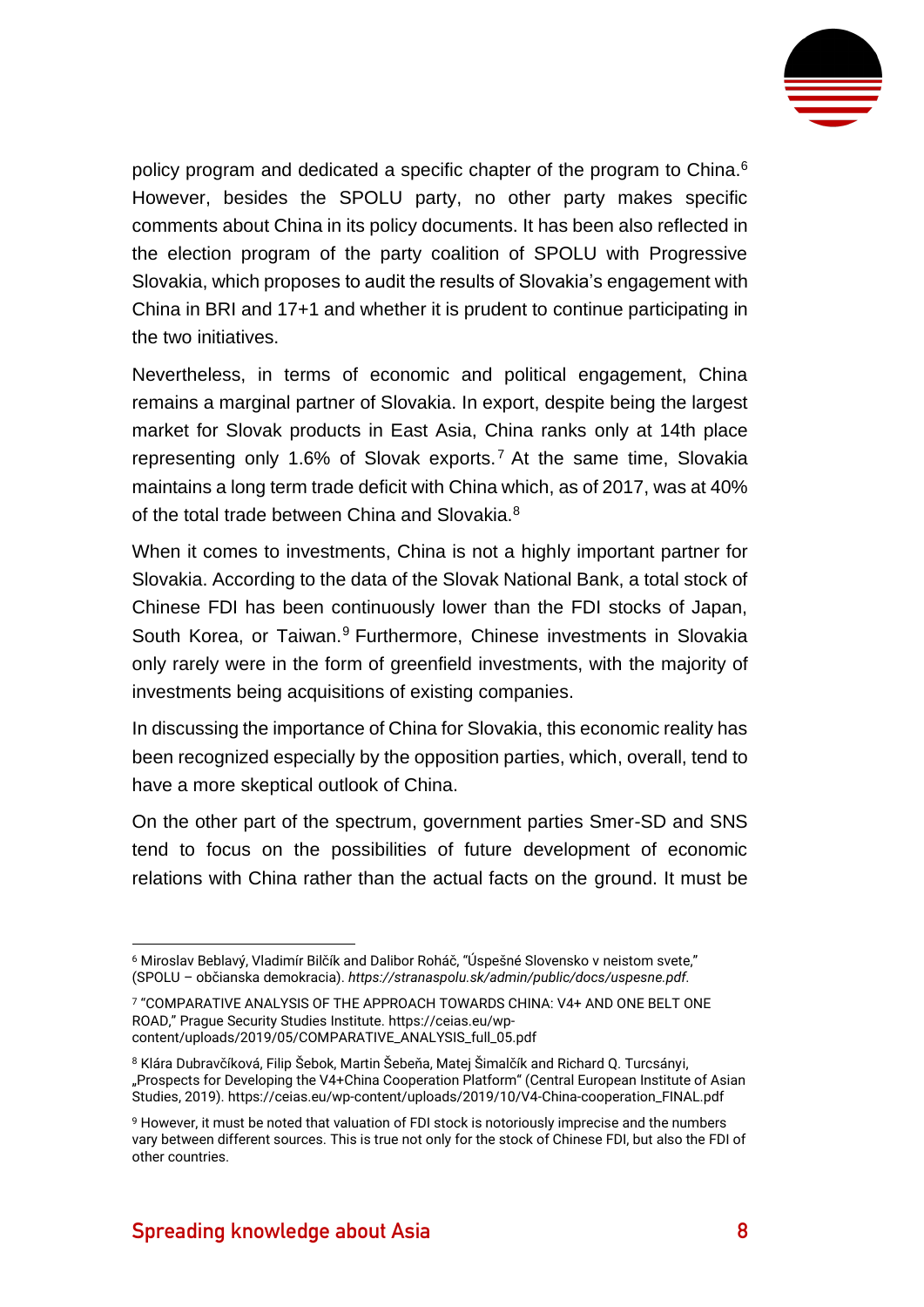

noted that these parties' focus on future possibilities tends to lack critical evaluation of past developments.

#### <span id="page-9-0"></span>**2.1 No clear benefits in sight**

Generally, China is not viewed as a threat. Such views are very rare. However, that does not mean that a significant portion of the political spectrum does not consider China to be a political and security risk, which should be managed within the bilateral relations.

Generally, we can identify two approaches among the mainstream political parties in Slovakia:

- a view which presents China as a unique economic opportunity from which Slovakia can benefit;
- **E** a view which recognizes the position of China in the international political order, which warrants engaging China politically, while recognizing the accompanying risks to the domestic democratic governance that can arise out of deepening economic and political cooperation with China.

Based on several sources that were consulted in preparation of this paper, it is apparent that the first group is represented especially by the SMER-SD and SNS parties. Two aspects of their views clearly stand out. Firstly, these actors tend to downplay or even ignore security risks connected with Chinese activities and mutual relations. This can be illustrated by the statements of Deputy Prime Minister Richard Raši (SMER-SD) who in the interview with CCTV, a Chinese state television broadcaster, reduced the security risk of involving Chinese suppliers in the development of Slovak 5G networks to protection of privacy and personal data.<sup>10</sup> It must be noted that such a reduction goes against the common EU risk evaluation that was made public only a mere 1 month prior to Raši's CCTV interview.<sup>11</sup>

<sup>10</sup> "Raši v Číne: Slovensko bude otvorené spolupráci na 5G," CyberSec, 2019-11-08. <https://cybersec.sk/spravy/z-domova/rasi-v-cine-slovensko-bude-otvorene-spolupraci-na-5g/>

<sup>&</sup>lt;sup>11</sup> "Member States publish a report on EU coordinated risk assessment of 5G networks security," European Commission, 2019-10-09.

[https://ec.europa.eu/commission/presscorner/detail/en/IP\\_19\\_6049](https://ec.europa.eu/commission/presscorner/detail/en/IP_19_6049)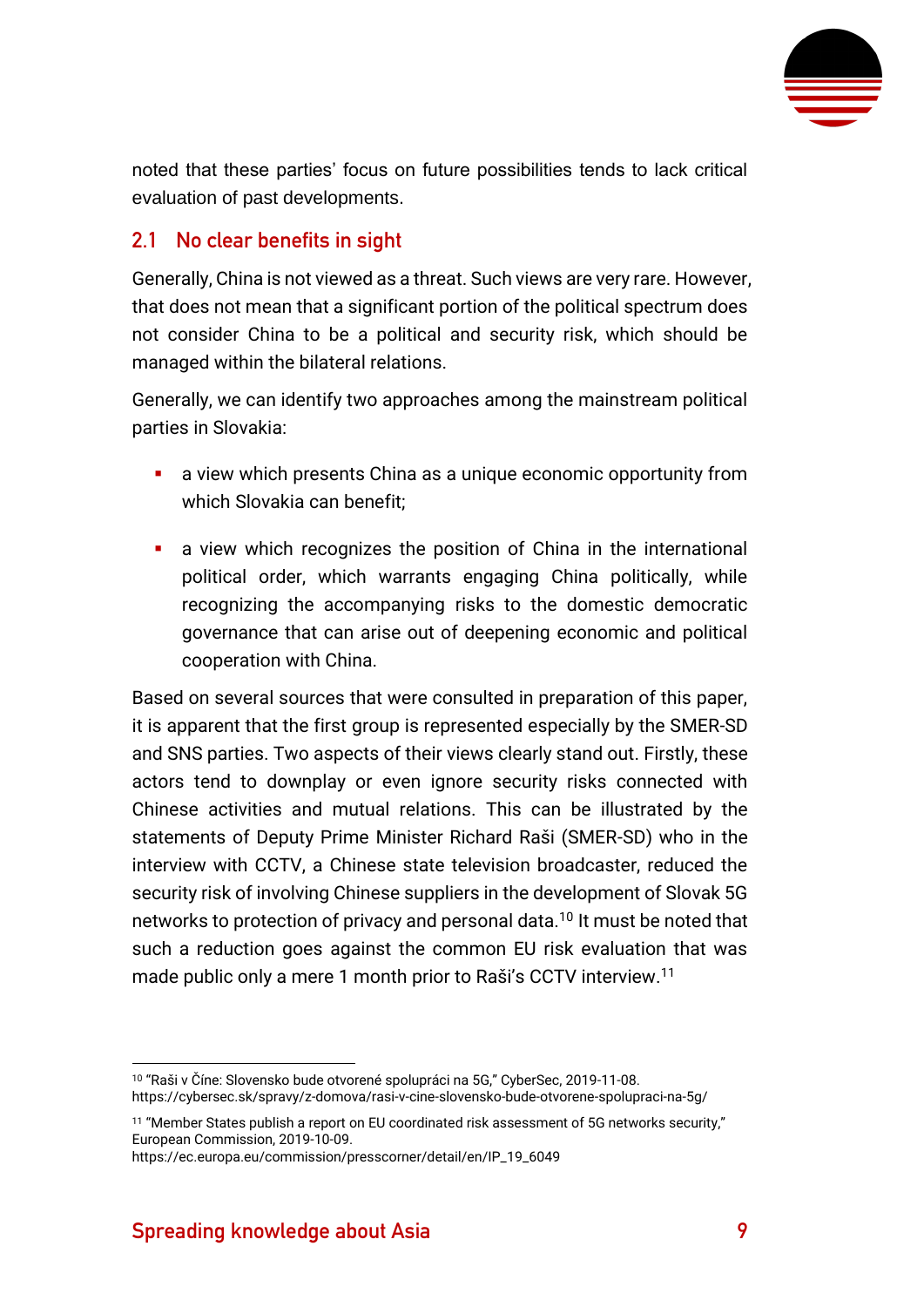

Moreover, the current government coalition (Smer-SD, SNS, and Most-Híd from 2016 to 2020) has passed a China-specific strategic document.<sup>12</sup> Its economic focus (while neglecting to mention political and security consideration) suggests a high level of pragmatism of these parties vis-àvis China. According to the official document, Slovakia should focus on:

- **EXECUTE:** attracting investments with high added value
- supporting Slovak business in accessing the Chinese market
- **•** promoting tourism in Slovakia
- **E** developing so-far neglected political relations<sup>13</sup>

However, the planning document is not being implemented due to the fact that an accompanying action plan to the strategy was not passed by the government on grounds of objections of the Foreign Affairs Ministry.<sup>14</sup>

On the other hand, in the current opposition, a more nuanced view of China tends to be present. This may be caused to a large extent that in several cases their foreign policy views are shaped by former think-tankers and diplomats. They tend to recognize the importance of China in global affairs and need to cooperate with it on issues like climate change. At the same time, most of those party members who are active in the foreign affairs discourse recognize that China also poses a challenge to the EU and the global West, while Chinese investments can bring about numerous security risks like intellectual property transfers, influence on politicians or even genuine threats to our democracy.

<sup>12</sup> Lucia Husenicová, Kristína Kironská, Filip Šebok, Matej Šimalčík and Richard Q. Turcsányi, "Potenciál Novej hodvábnej cesty pre Slovensko" (Institue of Asian Studies, 2019). [https://ceias.eu/wp-content/uploads/2019/01/20190102\\_BRI\\_PP\\_FINAL.pdf](https://ceias.eu/wp-content/uploads/2019/01/20190102_BRI_PP_FINAL.pdf)

<sup>&</sup>lt;sup>13</sup> "Comparative analysis of the approach towards China: V4+ and One Belt One Road," Prague Security Studies Institute. [https://ceias.eu/wp-](https://ceias.eu/wp-content/uploads/2019/05/COMPARATIVE_ANALYSIS_full_05.pdf)

[content/uploads/2019/05/COMPARATIVE\\_ANALYSIS\\_full\\_05.pdf](https://ceias.eu/wp-content/uploads/2019/05/COMPARATIVE_ANALYSIS_full_05.pdf)

<sup>14</sup> Lucia Husenicová, Kristína Kironská, Filip Šebok, Matej Šimalčík and Richard Q. Turcsányi, "Potenciál Novej hodvábnej cesty pre Slovensko" (Institue of Asian Studies, 2019). [https://ceias.eu/wp-content/uploads/2019/01/20190102\\_BRI\\_PP\\_FINAL.pdf](https://ceias.eu/wp-content/uploads/2019/01/20190102_BRI_PP_FINAL.pdf)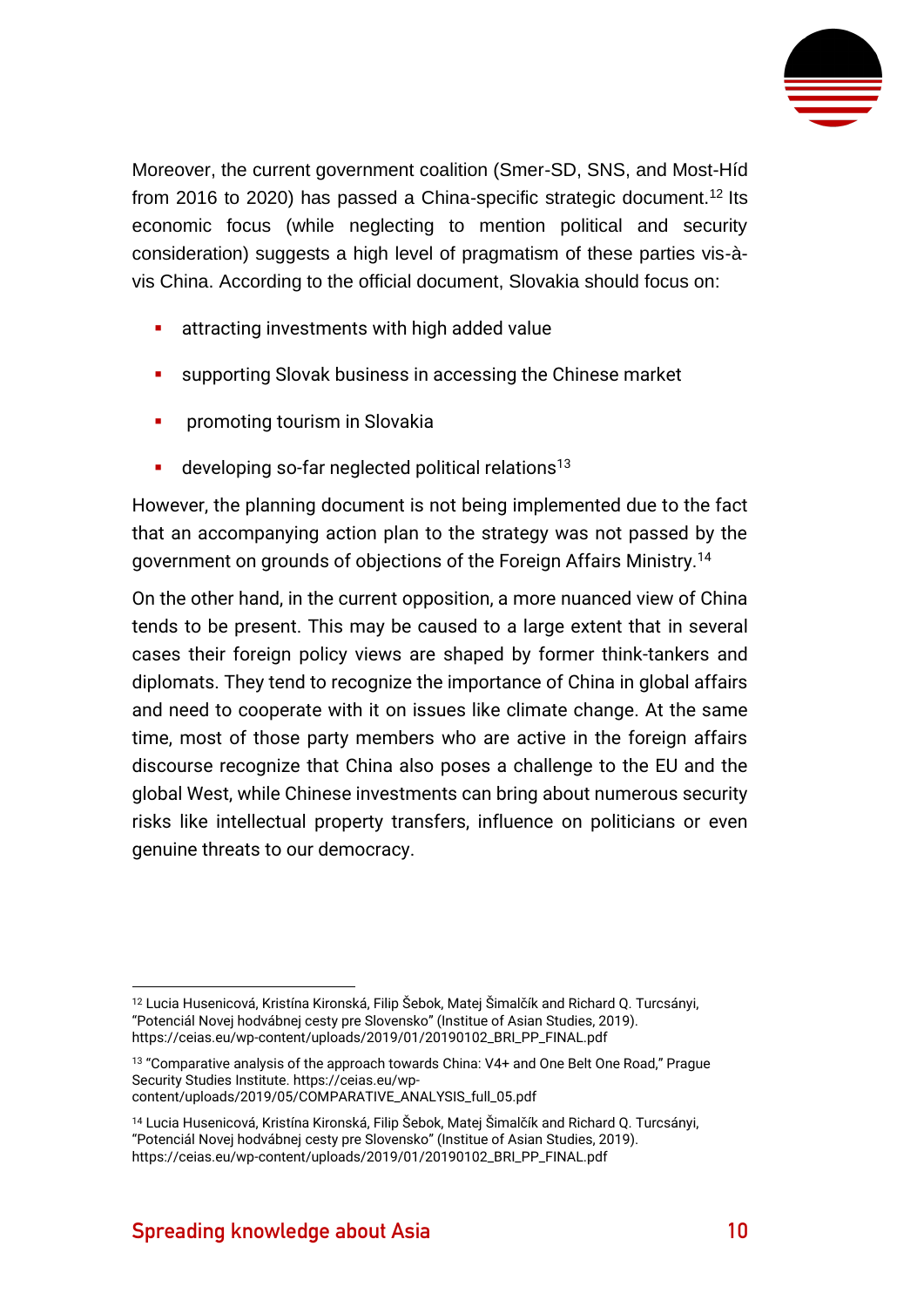

#### <span id="page-11-0"></span>**2.2 Human rights take precedence over economic issues?**

Opposition politicians are quite vocal with their criticism of human rights abuses in China. As was already mentioned, when in 2009 Chinese President Hu Jintao met with Slovak President Ivan Gašparovič, a violent clash between human rights activists and Hu supporters occurred. Following the clash, 5 Slovaks and 4 Chinese were detained. The Slovak human rights activists included several future MPs like Ondrej Dostál (OKS/SaS) or Peter Osuský (SaS, formerly OKS).<sup>15</sup>

Moreover, Ondrej Dostál on several occasions campaigned against holding an exhibition of dead bodies in Slovakia. The reason for this was the uncertain origin of the exhibited corpses, which probably originated in China and could have belonged to political prisoners.<sup>16</sup>

Negative views of China were also articulated by Martin Poliačik, a liberal opposition politician (formerly SaS party, now Progressive Slovakia party). His negative views of China were pronounced in his comments on the state of human rights in Tibet. Similar views were expressed also by his former fellow party member Štefan Osuský.<sup>17</sup>

Overall, Slovak political discourse about human rights in China is largely focused on Tibet. In 2010, several lawmakers founded a Parliamentary Friend of Tibet Club. At the time of its founding, the club included mostly members of central-right parties (SDKU-DS, SMK, KDH) but one member was from the SNS party, which is nowadays known for its transactional China policy.<sup>18</sup> The Club survived several election terms and its members are known for hanging the Tibetan flag in the Slovak parliament and calling on the Chinese government to enter into dialogue with the Tibetan

[propagandu-spustil-Blaha-A-takto-to-schytal-od-Chmelara-a-Poliacika-288245.](https://www.parlamentnelisty.sk/arena/monitor/Slovenske-media-o-Tibete-siria-iba-americku-propagandu-spustil-Blaha-A-takto-to-schytal-od-Chmelara-a-Poliacika-288245)

<sup>15</sup> "Conflict over Hu's visit," The Slovak Spectator, 2009-06-29.

<https://spectator.sme.sk/c/20033183/conflict-over-hus-visit.html>

<sup>16</sup> "Aktivisti sa obávajú, že v Bratislave vystavujú telá čínskych disidentov," SME Domov, 2012-10-09. [https://domov.sme.sk/c/6561921/aktivisti-sa-obavaju-ze-v-bratislave-vystavuju-tela-cinskych](https://domov.sme.sk/c/6561921/aktivisti-sa-obavaju-ze-v-bratislave-vystavuju-tela-cinskych-disidentov.html)[disidentov.html](https://domov.sme.sk/c/6561921/aktivisti-sa-obavaju-ze-v-bratislave-vystavuju-tela-cinskych-disidentov.html); "Aktivisti vyzývajú štátne orgány, aby zasiahli proti výstave mŕtvych tiel", SME Domov, 2017-08-10[. https://domov.sme.sk/c/20623527/aktivisti-vyzyvaju-statne-organy-aby](https://domov.sme.sk/c/20623527/aktivisti-vyzyvaju-statne-organy-aby-zasiahli-proti-vystave-mrtvych-tiel.html#ixzz5RIPJ8yFi)[zasiahli-proti-vystave-mrtvych-tiel.html#ixzz5RIPJ8yFi](https://domov.sme.sk/c/20623527/aktivisti-vyzyvaju-statne-organy-aby-zasiahli-proti-vystave-mrtvych-tiel.html#ixzz5RIPJ8yFi)

<sup>17</sup> "Slovenské médiá o Tibete šíria iba americkú propagandu, spustil Blaha. A takto to schytal od Chmelára a Poliačika," Parlamentné listy, 2017-05-19. [https://www.parlamentnelisty.sk/arena/monitor/Slovenske-media-o-Tibete-siria-iba-americku-](https://www.parlamentnelisty.sk/arena/monitor/Slovenske-media-o-Tibete-siria-iba-americku-propagandu-spustil-Blaha-A-takto-to-schytal-od-Chmelara-a-Poliacika-288245)

<sup>18</sup> "Poslanci založili Skupinu priateľov Tibetu," SME Domov, 2010-03-09. <https://domov.sme.sk/c/5277700/poslanci-zalozili-skupinu-priatelov-tibetu.html>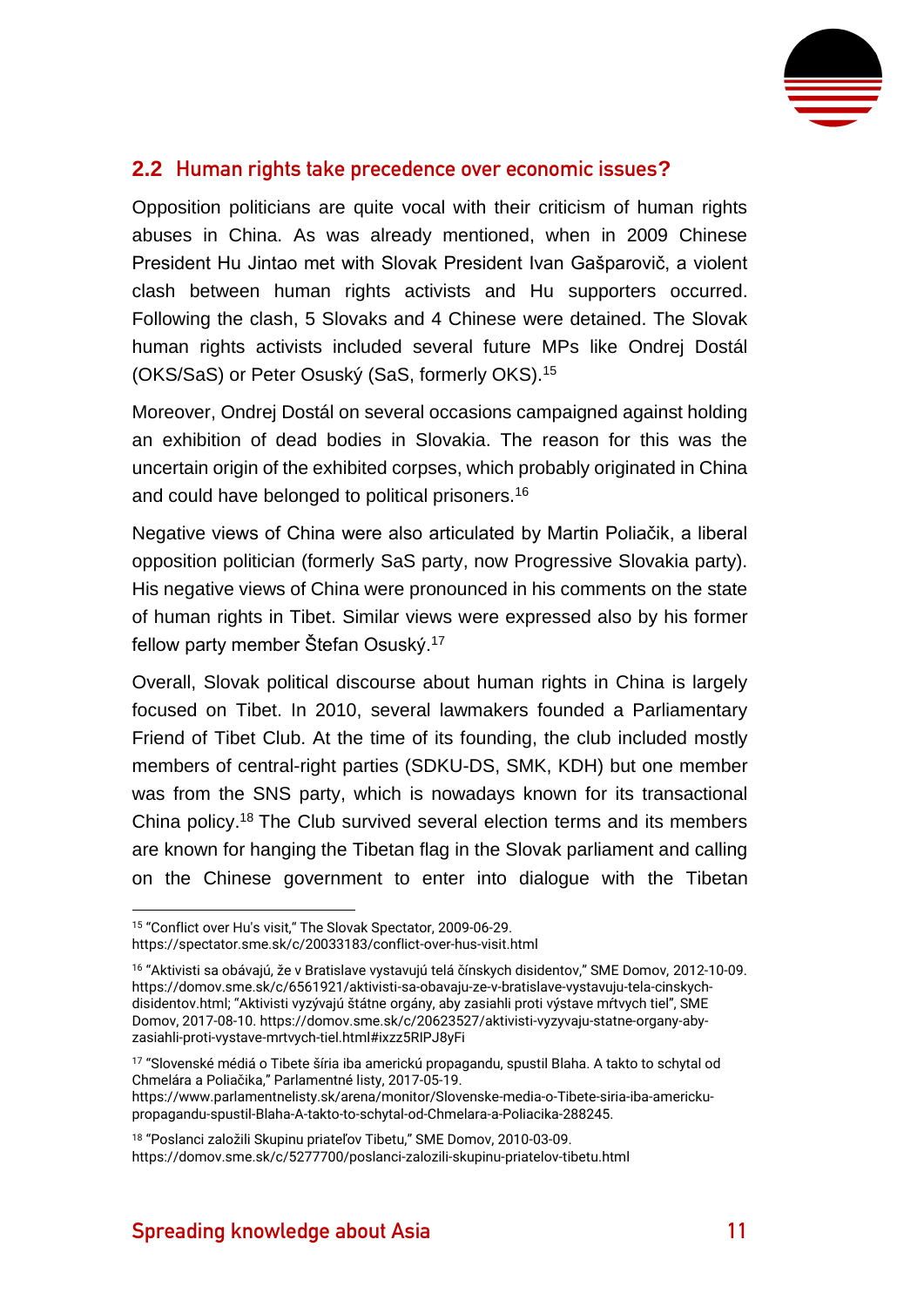

government in exile.<sup>19</sup> In its later years, the club was composed of members from SaS, OKS, Most-Híd, and Progressive Slovakia parties.

Even those opposition MPs that are domestically less vocal on human rights issues in China recognize the need to constantly voice our concerns about them when engaging China. According to Martin Klus (SaS), we should raise these concerns especially through the EU as it has more leverage when it comes to dealing with China.<sup>20</sup>

From the government, similar views can be found in the views of foreignpolicy focused MPs of the Most-Híd party. To illustrate, Katarína Csefalvayová $21$  at one point said, in reaction to a China-paid trip of some MPs to Beijing and Tibet, that she sees no reason for MPs to travel to Tibet at China's invitation as there is a risk that they may be victims, or even tools, of Chinese propaganda.<sup>22</sup>

The government parties SMER-SD and SNS hold different views of human rights in China compared to their coalition partner Most-Híd and the majority of opposition parties. The approach of SNS and SMER-SD is very pragmatist. In their views, human rights are not an issue that needs to be raised in relation to China. Their views are actually quite transactional in their nature, as they see human rights diplomacy as a factor that has a negative impact on the Slovak economic diplomacy in China.

Two notable cases show this predisposition: conflict of then PM Fico with then-President Kiska over Kiska's meeting with Dalai Lama and SNS's criticism of current President Čaputová over her criticism of human rights abuses in her meeting with Wang Yi, Foreign Minister of China.

As was already mentioned, the 2016 meeting between Andrej Kiska and Dalai Lama resulted in one of the few cases when China featured more

<sup>19</sup> TASR, "Rozvinuli vlajku Tibetu" (SME Domov*,* 2014-03-11) p. 6.

<sup>&</sup>lt;sup>20</sup> Matúš Dávid, "Martin Klus: Nebuďme pre Čínu pudlíkom, ktorý opakuje to, čo tvrdí propaganda" (týždeň, 2019-10-25)[. https://www.tyzden.sk/rozhovory/59580/podpredseda-nr-sr-martin-klus-na](https://www.tyzden.sk/rozhovory/59580/podpredseda-nr-sr-martin-klus-na-turkov-nemame-ziadne-paky-preto-nas-vydieraju-migrantmi/)[turkov-nemame-ziadne-paky-preto-nas-vydieraju-migrantmi/](https://www.tyzden.sk/rozhovory/59580/podpredseda-nr-sr-martin-klus-na-turkov-nemame-ziadne-paky-preto-nas-vydieraju-migrantmi/)

<sup>21</sup> Katarina Csefalvayova was elected as MP for the Most-Hid party. Following the resignation of her party colleague Frantisek Sebej she was elected to become the Chairman of the Foreign Affairs Committee. In September 2019 she left the Most-Hid party and joined the nascent party Dobra volba. She remains the chairman of the Foraign Affairs Committee.

<sup>22</sup> Matúš Dávid, "Šéfka Zahraničného výboru NR SR: Putinovo Rusko má na Slovensku spojencov aj vo vysokej politike" (týždeň, 2019-10-24). [https://www.tyzden.sk/rozhovory/59548/sefka](https://www.tyzden.sk/rozhovory/59548/sefka-zahranicneho-vyboru-nr-sr-putinovo-rusko-ma-na-slovensku-spojencov-aj-vo-vysokej-politike/)[zahranicneho-vyboru-nr-sr-putinovo-rusko-ma-na-slovensku-spojencov-aj-vo-vysokej-politike/](https://www.tyzden.sk/rozhovory/59548/sefka-zahranicneho-vyboru-nr-sr-putinovo-rusko-ma-na-slovensku-spojencov-aj-vo-vysokej-politike/)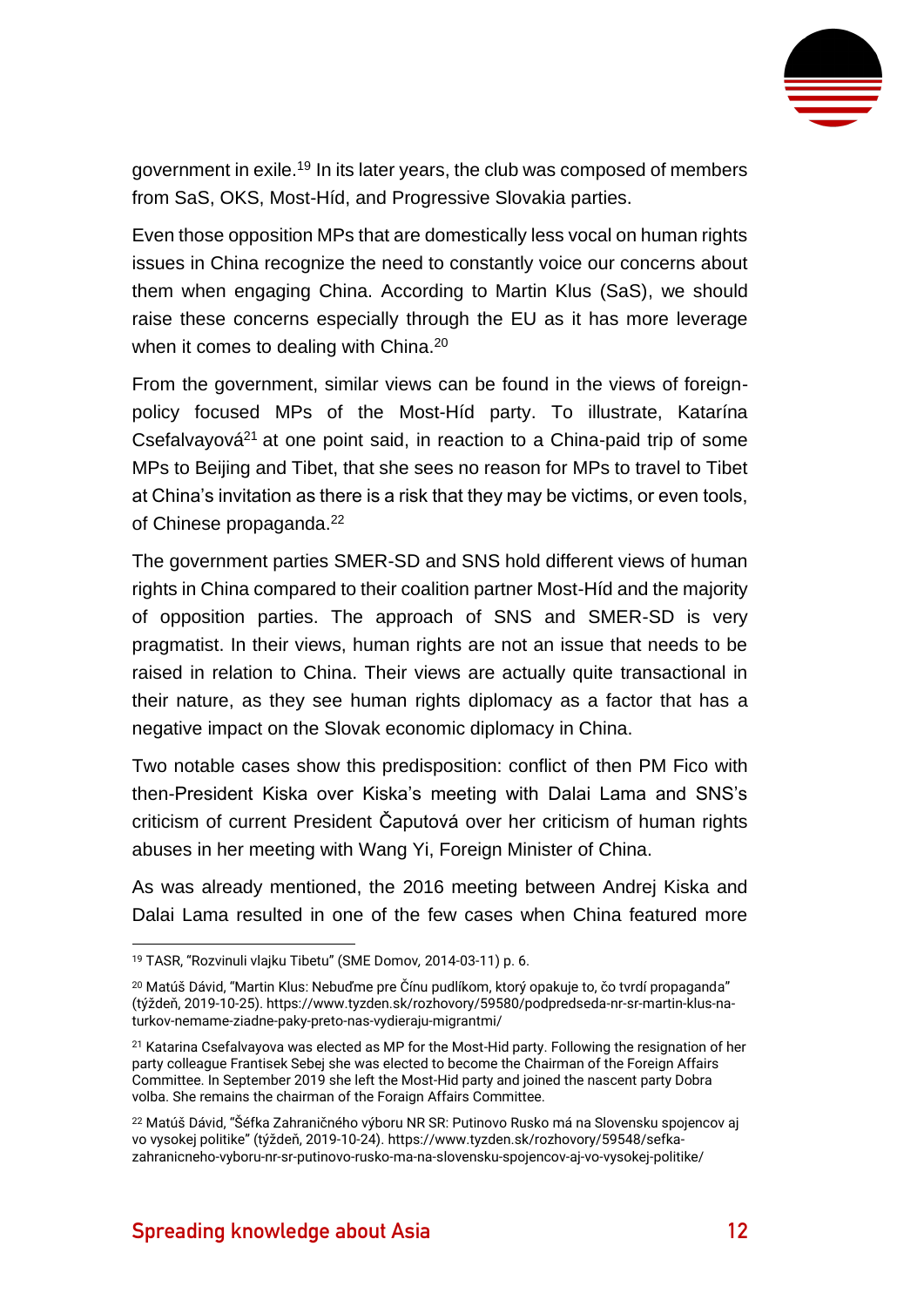

prominently on the domestic political agenda. According to Kiska, the meeting did not happen in his official capacity as President but as a private person. Due to this, the meeting did not occur in the Presidential Palace but in a restaurant selected specifically for this purpose. Nevertheless, the Chinese government issues a hard criticism of Kiska. The criticism did not end with the Chinese government though. One of the fiercest critics of Kiska was the PM Robert Fico, who saw this as an opportunity to attack Kiska. According to Fico, the meeting harmed Sino-Slovak relations and led to a loss of interest on part of a Chinese investor who contemplated investing in Slovakia. However, to this day no information on this supposed investment was given by Fico or his fellow party members.<sup>23</sup>

In 2019, President Čaputová met with Wang Yi. During the meeting, she raised the issue of violations of human rights. "In this regard, she expressed, in line with the EU Common Position, concerns and fears regarding the deteriorating human rights situation in China and the detention of lawyers and human rights activists, as well as the status of ethnic and religious minorities,"<sup>24</sup> read the official statement of the Presidential Palace. "Human rights are absolute rights and cannot be relativized, so my attitude was the way I communicated it," she added.<sup>25</sup> Caputová's ss views were echoed by the ombudswoman Maria Patakyova, a nominee of Most-Hid: "Not only as a public defender of rights but also as a person, I believe that human rights and freedoms take precedence over economic issues."<sup>26</sup> Interestingly, no public retort on this came from the Chinese side,  $27$  which is in stark contrast with the previous activities of Andrej Kiska.

<sup>&</sup>lt;sup>23</sup> "'Už pociťujeme dôsledky stretnutia Kisku s dalajlámom,' tvrdí Fico. Veľký investor sa odmlčal," Slovensko, 2016-10-23[. https://slovensko.hnonline.sk/847702-uz-pocitujeme-dosledky-stretnutia](https://slovensko.hnonline.sk/847702-uz-pocitujeme-dosledky-stretnutia-kisku-s-dalajlamom-tvrdi-fico-velky-investor-sa-odmlcal)[kisku-s-dalajlamom-tvrdi-fico-velky-investor-sa-odmlcal](https://slovensko.hnonline.sk/847702-uz-pocitujeme-dosledky-stretnutia-kisku-s-dalajlamom-tvrdi-fico-velky-investor-sa-odmlcal)

<sup>24</sup> "President Zuzana Čaputová received Mr Wang Yia, Minister of Foreign Affairs of the People's Republic of China," Zuzana Čaputová President of the Slovak Republic, 2019-07-10. <https://www.prezident.sk/en/article/cina/>

<sup>25</sup> "President: My Stance to China Unchangeable, but I Respect Danko's Invitation," News Now, 2019-08-13. [https://newsnow.tasr.sk/policy/president-my-stance-to-china-unchangeable-but-i](https://newsnow.tasr.sk/policy/president-my-stance-to-china-unchangeable-but-i-respect-dankos-invitation/)[respect-dankos-invitation/](https://newsnow.tasr.sk/policy/president-my-stance-to-china-unchangeable-but-i-respect-dankos-invitation/)

<sup>26</sup> Ibid.

<sup>&</sup>lt;sup>27</sup> "President Zuzana Caputova of Slovakia Meets with Wang Yi," Ministry of Foreign Affairs of the People's Republic of China, 2019-07-10.

[https://www.fmprc.gov.cn/mfa\\_eng/zxxx\\_662805/t1680589.shtml](https://www.fmprc.gov.cn/mfa_eng/zxxx_662805/t1680589.shtml)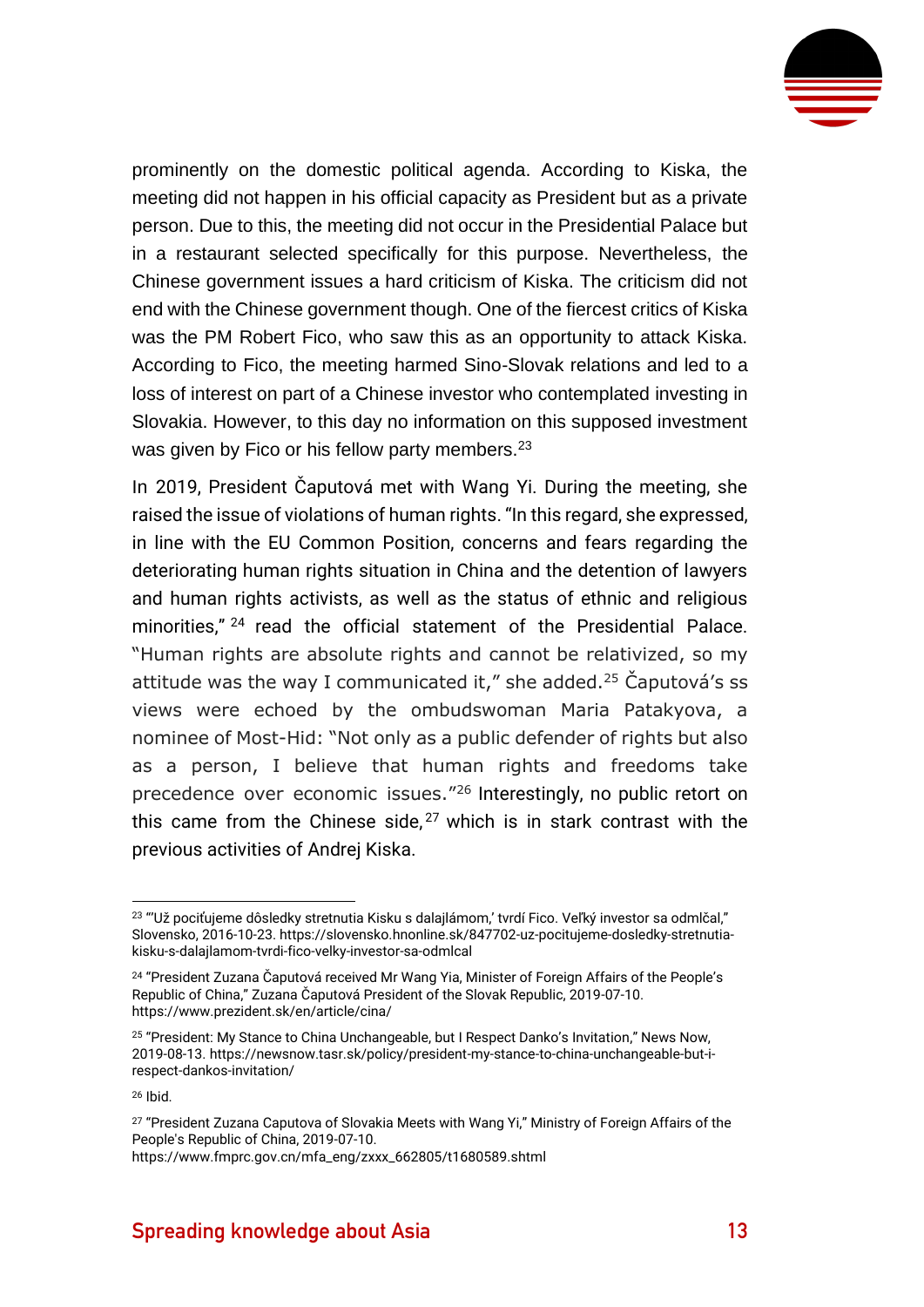

Čaputová's raising of human rights violations drew much domestic criticism from SNS and SMER-SD. According to Andrej Danko, raising human rights issues could endanger economic cooperation with China, especially pork exports, which were in the process of hygienic and veterinary certification at the time.<sup>28</sup> Čaputova was also harshly criticized by a SMER-SD parliamentarian Lubos Blaha. According to him, Čaputová's criticism damages Sino-Slovak relations and is an even bigger infraction than her predecessor's meeting with Dalai Lama, and that by raising the human rights issues she interfered in Chinese internal affairs. Moreover, according to Blaha, most EU countries try to foster good relations with China and avoid criticizing its human rights track record in order to improve trade relations.<sup>29</sup>

Ľuboš Blaha is a specific case within the SMER-SD party, and his perception of China and human rights issues deserves further examination. Blaha is known for denying any reports of human rights abuses in China, labeling any kind of criticism as Western (especially U.S.) propaganda, and accusing those criticizing China for human rights breaches of harming Slovak national interests. With regard to Tibet, Blaha reproduces Chinese propaganda almost verbatim. According to him, Tibet used to be a feudal medieval tyranny of theocratic nationalist. It was China that brought Tibet development and modernization. He denies any accounts of the cultural genocide of the Tibetan peoples. On one occasion Blaha said: "Without China, [Tibetans] would return back to medieval times within 2 days. Chinese socialism has been a blessing for Tibet."<sup>30</sup> Blaha also expressed his views on Hong Kong protests against the extradition bill. He called the protests a color revolution sponsored by the USA.<sup>31</sup>

Views of China promoted engagement platforms – Belt and Road Initiative and 17+1 Platform – are similarly divided between the SMER-SD and SNS

<sup>28</sup> Martin Šebeňa, "Danko chce z našich daní dotovať bravčové mäso pre Číňanov" (týždeň, 2019-07- 30). [https://www.tyzden.sk/svet/57356/danko-chce-z-nasich-dani-dotovat-bravcove-maso-pre](https://www.tyzden.sk/svet/57356/danko-chce-z-nasich-dani-dotovat-bravcove-maso-pre-cinanov/)[cinanov/](https://www.tyzden.sk/svet/57356/danko-chce-z-nasich-dani-dotovat-bravcove-maso-pre-cinanov/)

<sup>29</sup> Matej Šimalčík, "Čínske omyly súdruha Blahu" (týždeň, 2019-07-18). <https://www.tyzden.sk/svet/57078/cinske-omyly-sudruha-blahu/>

<sup>30</sup> Ľuboš Blaha, 2019-08-22[. https://www.facebook.com/LBlaha/posts/2381077342130831](https://www.facebook.com/LBlaha/posts/2381077342130831)

<sup>&</sup>lt;sup>31</sup> Filip Šebok, "The curious case of the China-loving Slovak parliamentarian Ľuboš Blaha" (China Observers in Central and Eastern Europe, 2019-08-26). [https://chinaobservers.eu/the-curious-case](https://chinaobservers.eu/the-curious-case-of-the-china-loving-slovak-parliamentarian-lubos-blaha/)[of-the-china-loving-slovak-parliamentarian-lubos-blaha/](https://chinaobservers.eu/the-curious-case-of-the-china-loving-slovak-parliamentarian-lubos-blaha/)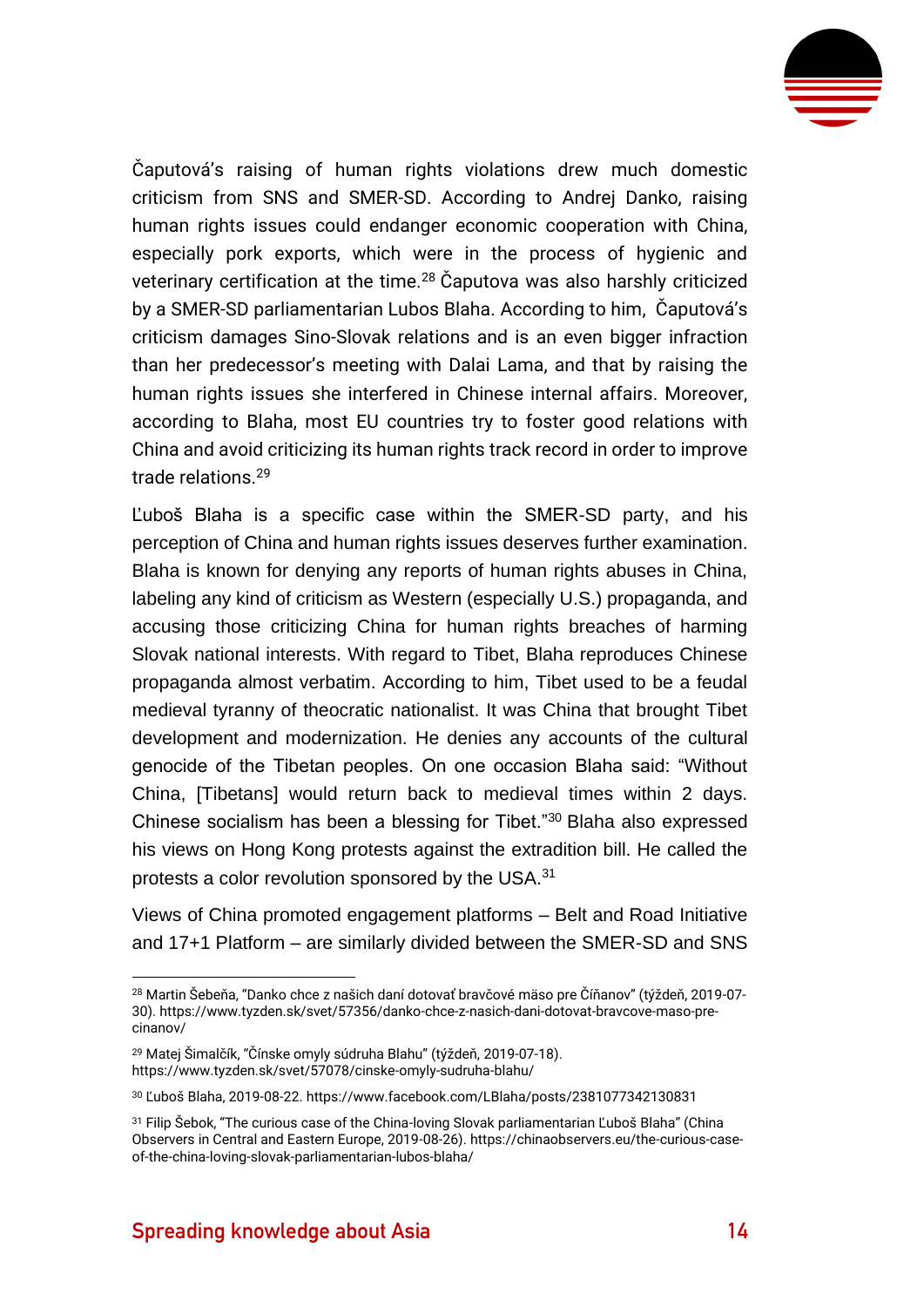

parties on the positive side and the Most-Hid and current opposition on the more critical side.

According to Dana Meager, an SNS-nominated Government Plenipotentiary for BRI negotiations and State Secretary of the Finance Ministry, the BRI offers Slovakia and Europe access to new markets via land, sea, and air transportation corridors.<sup>32</sup> Moreover, in her view, Slovakia could become a gateway for China to Europe.<sup>33</sup>

The "gateway to Europe" narrative is quite prevalent in the discussion of China, BRI and 17+1 cooperation by the SNS and SMER-SD politicians.

Moreover, during the annual 17+1 summits, Prime Minister Peter Pellegrini repeatedly noted the positive role of China in upholding open international trade regime, which he even juxtaposed with the current position of USA under Donald Trump. Furthermore, he remarked that Chinese activities in non-EU Balkan countries helps them in the integration process.<sup>34</sup>

The previous Prime Minister Robert Fico also presented the BRI and 17+1 as important tools for Slovakia to develop economic relations with China.<sup>35</sup> However, a more thorough examination of his actions shows that he did not do much to promote mutual relations besides the rhetorical support of the relationship.<sup>36</sup>

However, not all members of the government coalition view 17+1 and BRI in such positive light. To illustrate, Katarína Csefalvayova, who until recently was a member of Most-Híd and remains chairman of the Parliamentary

<sup>32</sup> "Meager:Čína aj Európa si od Hodvábnej cesty sľubujú vstup na nové trhy," Teraz.sk, 2018-11-22. <https://www.teraz.sk/ekonomika/meagercina-aj-europa-si-od-hodvabne/362814-clanok.html>

<sup>33</sup> "MF SR : Vyjadrenie Dany Meager – One Belt – One Road," PRservis.sk, 2017-11-13. <https://www.prservis.sk/mf-sr-vyjadrenie-dany-meager-one-belt-one-road/>

<sup>34</sup> Klára Dubravčíková, Runya T. Qiaoan, Filip Šebok and Matej Šimalčík, "Chinese Media Watch: 16+1 & China-EU Summit" (Institute of Asian Studies,2018-08-20)[. https://ceias.eu/wp](https://ceias.eu/wp-content/uploads/2018/08/Media-Watch-16plus1.pdf)[content/uploads/2018/08/Media-Watch-16plus1.pdf](https://ceias.eu/wp-content/uploads/2018/08/Media-Watch-16plus1.pdf)

<sup>35</sup> "Robert Fico: Čína je pre Slovensko strategickým partnerom," Úrad vlády Slovenskej republik, 2017-11-27. [https://www.vlada.gov.sk//robert-fico-cina-je-pre-slovensko-strategickym-partnerom/.](https://www.vlada.gov.sk/robert-fico-cina-je-pre-slovensko-strategickym-partnerom/)

<sup>36</sup> Richard Q. Turscányi, "Fico pre rozvoj vzťahov s Čínou neurobil prakticky nič" (Denník, 2016-11- 07).<https://dennikn.sk/602336/fico-pre-rozvoj-vztahov-s-cinou-neurobil-prakticky-nic/>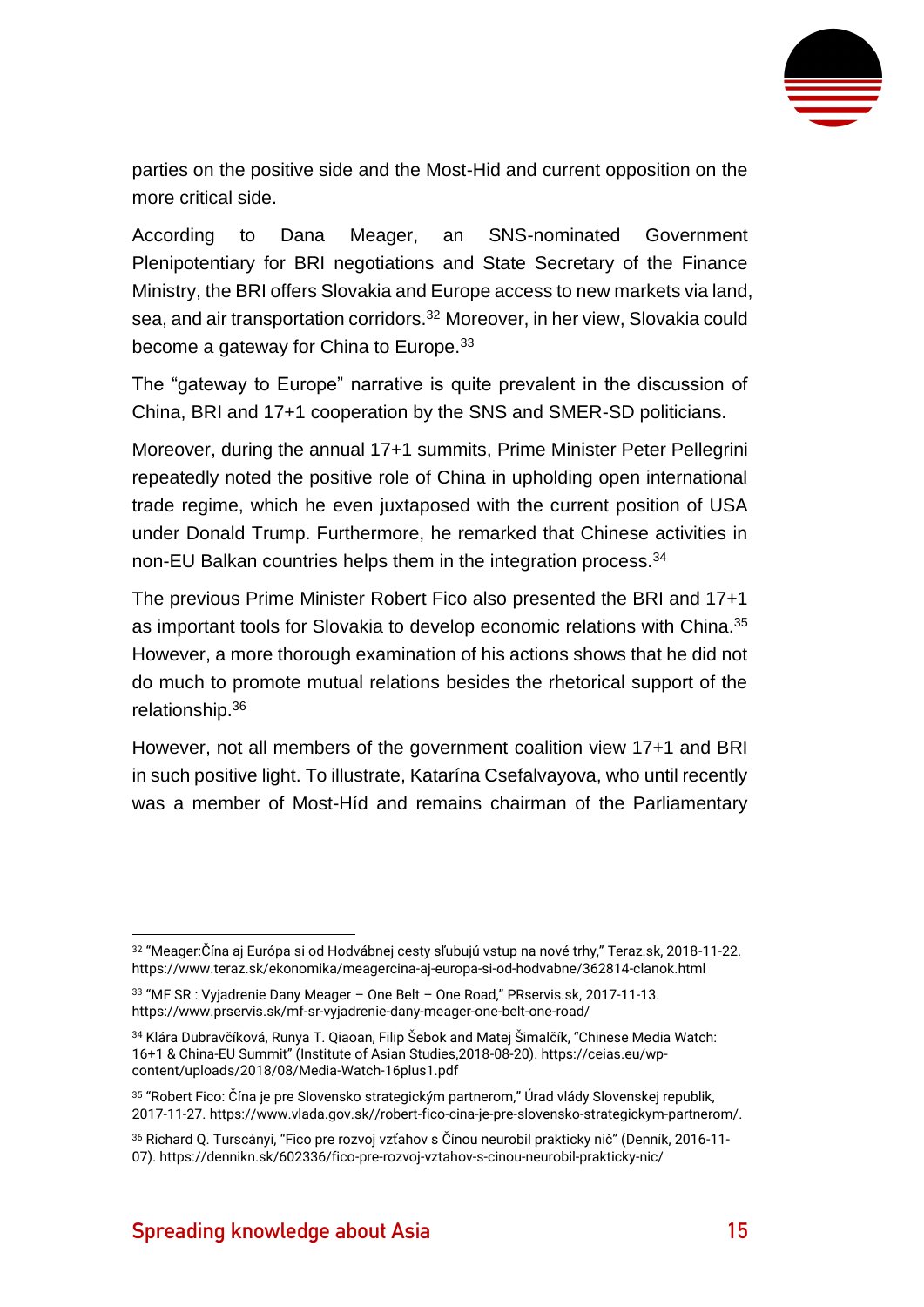

Foreign Affairs Committee, publicly decried the 17+1 platform as an attempt to divide the EU.<sup>37</sup>

When it comes to the opposition parties, there is a general consensus about skepticism towards BRI and 17+1. The skepticism is usually pragmatical and focused on the general lack of any positive outcomes for Slovakia from the participation in the project. In few cases, the opposition to participation on the two projects is motivated ideologically and based solely on the fact that they are initiated by China, a country that in view of these lawmakers repeatedly violates the human rights of its citizens.

From among the opposition, the most attention to the two formats is paid by the coalition of Progressive Slovakia and SPOLU parties. As was already mentioned in the introduction of this chapter, the two parties propose to audit Slovak engagement within BRI and 17+1. They want to consider both the economic prudence of the participation, as well as the geopolitical and security implications of the participation on the two platforms.<sup>38</sup>

#### <span id="page-16-0"></span>**2.3 Pragmatism takes center stage**

Looking at the statements by two consecutive prime ministers from the Smer – SD party, Robert Fico and Peter Pellegrini, it is evident that they view China mostly in economic terms as an opportunity for attracting new investments. This pragmatism can at time conflict with the views of the more idealist politicians, as is evident from the previous section discussing human rights. A notable example is the conflict between Fico and Kiska over Dalai Lama's visit in 2016.

Interestingly, in pursuing a pragmatist economic policy towards China, a narrative convergence between Chinese and Slovak representatives has been occurring. After the 2018 Sofia Summit of the 16 + 1 platform, Prime

<sup>37</sup> Matúš Dávid, "Šéfka Zahraničného výboru NR SR: Putinovo Rusko má na Slovensku spojencov aj vo vysokej politike" (týždeň, 2019-10-24). [https://www.tyzden.sk/rozhovory/59548/sefka](https://www.tyzden.sk/rozhovory/59548/sefka-zahranicneho-vyboru-nr-sr-putinovo-rusko-ma-na-slovensku-spojencov-aj-vo-vysokej-politike/)[zahranicneho-vyboru-nr-sr-putinovo-rusko-ma-na-slovensku-spojencov-aj-vo-vysokej-politike/](https://www.tyzden.sk/rozhovory/59548/sefka-zahranicneho-vyboru-nr-sr-putinovo-rusko-ma-na-slovensku-spojencov-aj-vo-vysokej-politike/)

<sup>38</sup> "Zahraničné veci," Progresívne Slovensko. [https://progresivnespolu.sk/bod-zlomu/zahranicne](https://progresivnespolu.sk/bod-zlomu/zahranicne-veci)[veci](https://progresivnespolu.sk/bod-zlomu/zahranicne-veci)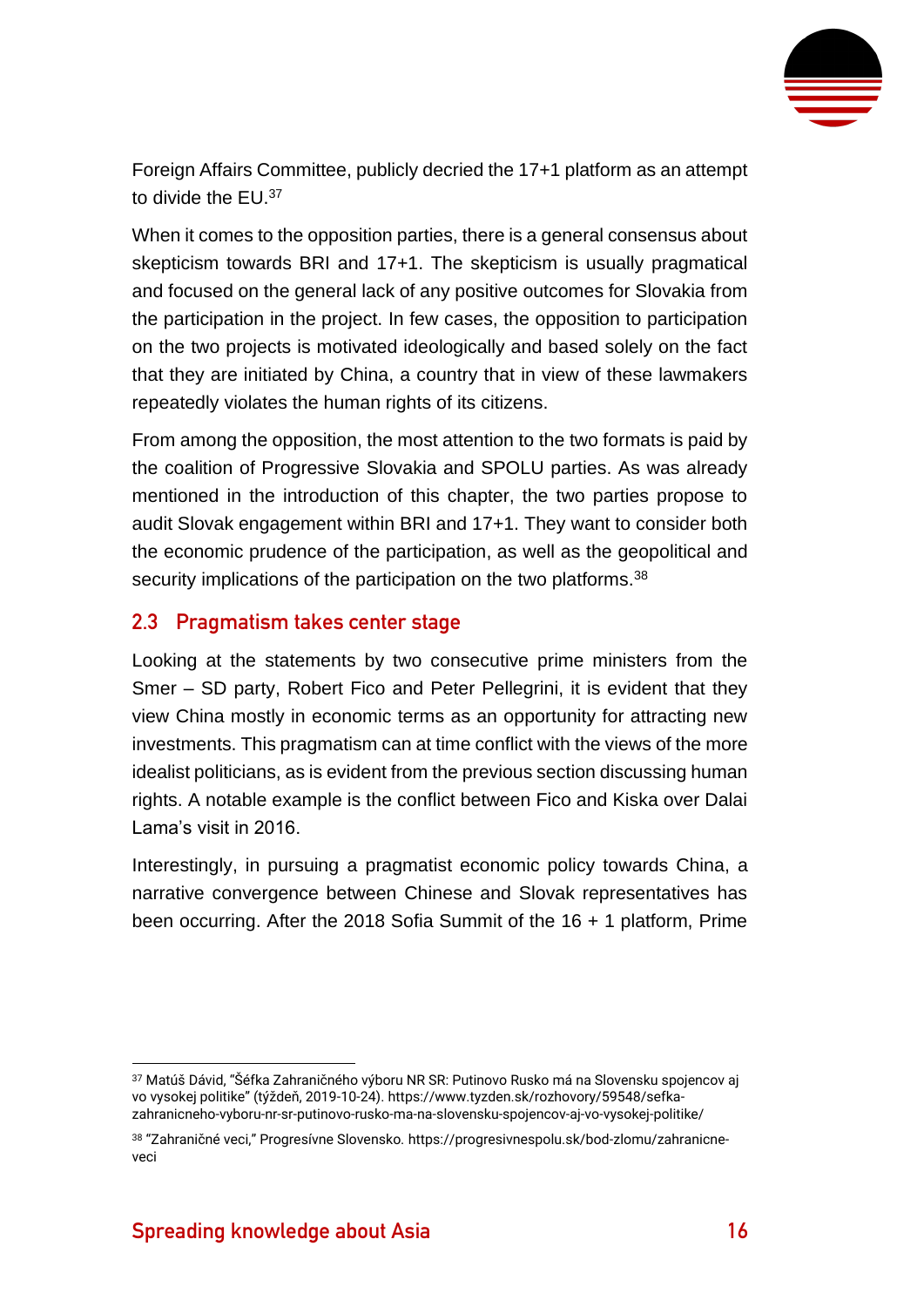

Minster Pellegrini has been basically echoing Chinese position in the benefits of the platform and its relations to the broader EU-China relation.<sup>39</sup>

Yet, not all members of the above-mentioned parties subscribe to such a pragmatist view. A notable example is the Member of Parliament for the Smer-SD party, Ľuboš Blaha. A self-described Marxist, Blaha often promotes views that are opposing the USA, globalization, liberalism, and defending Marxism, and communist rule in Czechoslovakia before 1989. Only recently, Blaha went to China to present his book 'An Antiglobalist' the irony being that today's China is a staunch supporter of globalization, hence, Blaha was going against the Chinese official line.

A similar case can be made also about Milan Uhrík, a member of parliament for the neo-Nazi party Kotleba – People's Party Our Slovakia. In 2016, Uhrík visited China at the invitation of Henan provincial government. In his Facebook posts from the visit, Uhrík praised Chinese state-owned enterprises and their efficiency, which in Uhrík's words protects China from foreign colonizing and Chinese people from capitalistic pillage, despite the fact that the inefficiency of these enterprises has been repeatedly mentioned by the official state-owned media in China. Moreover, Uhrík praised the communist government of China, while at the same time denouncing the EU. Similarly to Blaha, Uhrík also made paradoxical statements in his praise of China. According to him, there is virtually no corruption in the country, which runs contrary to the notoriously known anticorruption campaign of Xi Jinping that calls for a stricter investigation of corruption within the Communist Party of China and state administration.<sup>40</sup>

However, views of adoration akin to those of Blaha and Uhrík are not at all common among Slovak politicians. This is evident from the fact that there are many (especially opposition) politicians with quite anti-Chinese views determined by their support for human rights and democracy, which in turn shapes their support of Taiwan.

<sup>39</sup> Klára Dubravčíková, Runya T. Qiaoan, Filip Šebok and Matej Šimalčík, "Chinese Media Watch: 16+1 & EU-China Summit" (Institute of Asian Studies, 2018-08-20). [http://www.asian.sk/wp](http://www.asian.sk/wp-content/uploads/2018/08/Media-Watch-16plus1.pdf)[content/uploads/2018/08/Media-Watch-16plus1.pdf](http://www.asian.sk/wp-content/uploads/2018/08/Media-Watch-16plus1.pdf)

<sup>40</sup> Milan Uhrík's, 2016-07-13.

[https://www.facebook.com/pg/ing.milan.uhrik/photos/?tab=album&album\\_id=292385864447866.](https://www.facebook.com/pg/ing.milan.uhrik/photos/?tab=album&album_id=292385864447866)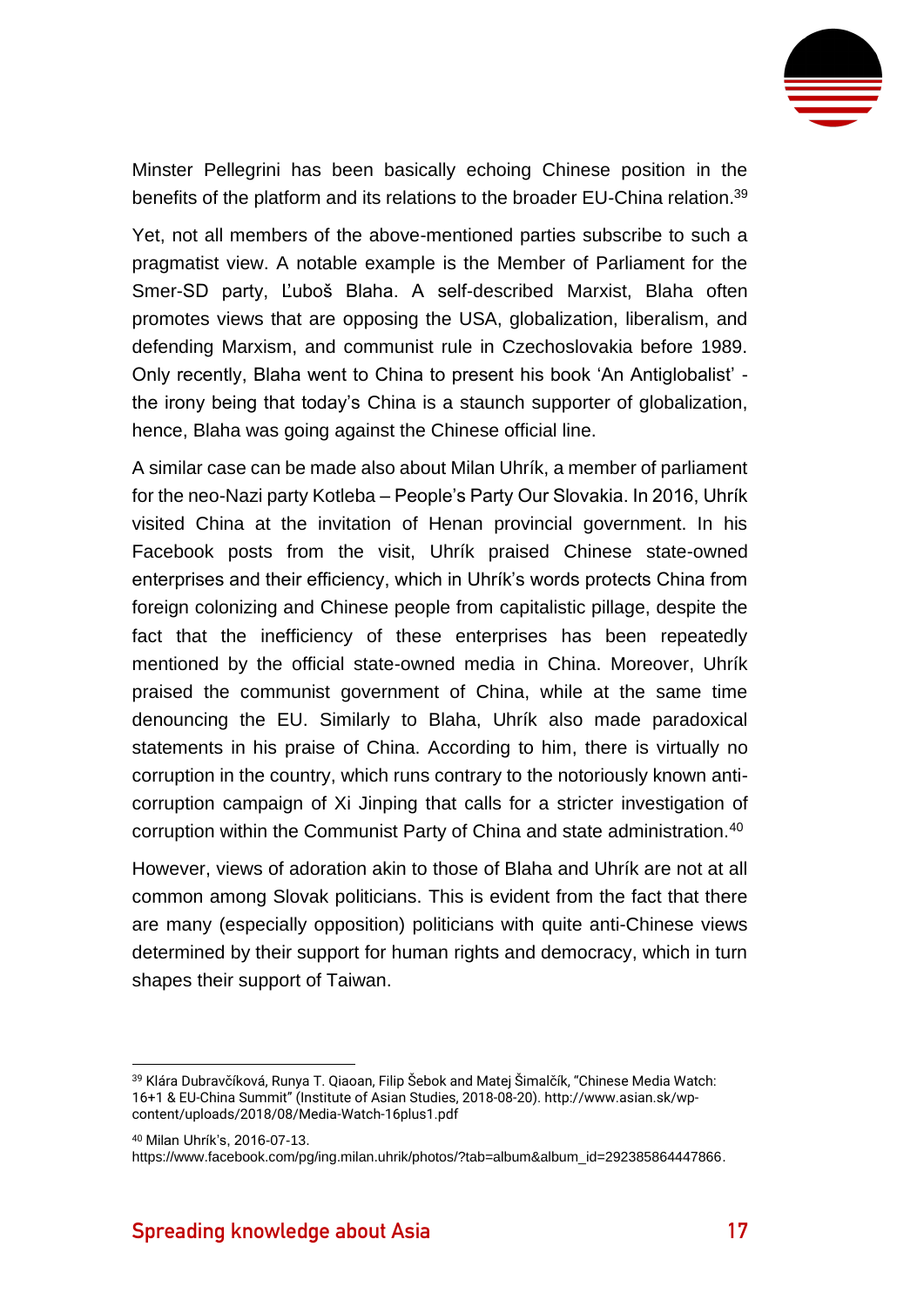

An allegoric, albeit telling example of the ideologically determined negative views of China occurred when interviewing one of the SaS lawmakers. When asked about the benefits (if any) of Slovakia's participation in the 17+1 Cooperation Mechanism, this lawmaker did not know what is the nature of the mechanism or even who are the members of the platform. After explaining the nature of the platform, the interviewed legislator outright rejected that it could (even potentially) bring any benefits to the country solely on the account that the platform was initiated by China.

Nevertheless, even in the democratic opposition pragmatism prevails. While it is not a cause for such outright Sino-optimism as in the case of the government parties, many opposition MPs, even the staunchest of critics, recognize the need to cooperate with China on global issues like climate change and see an economic potential in developing relations with China, which failed to materialize so far due to flawed policies on both Slovak and Chinese side.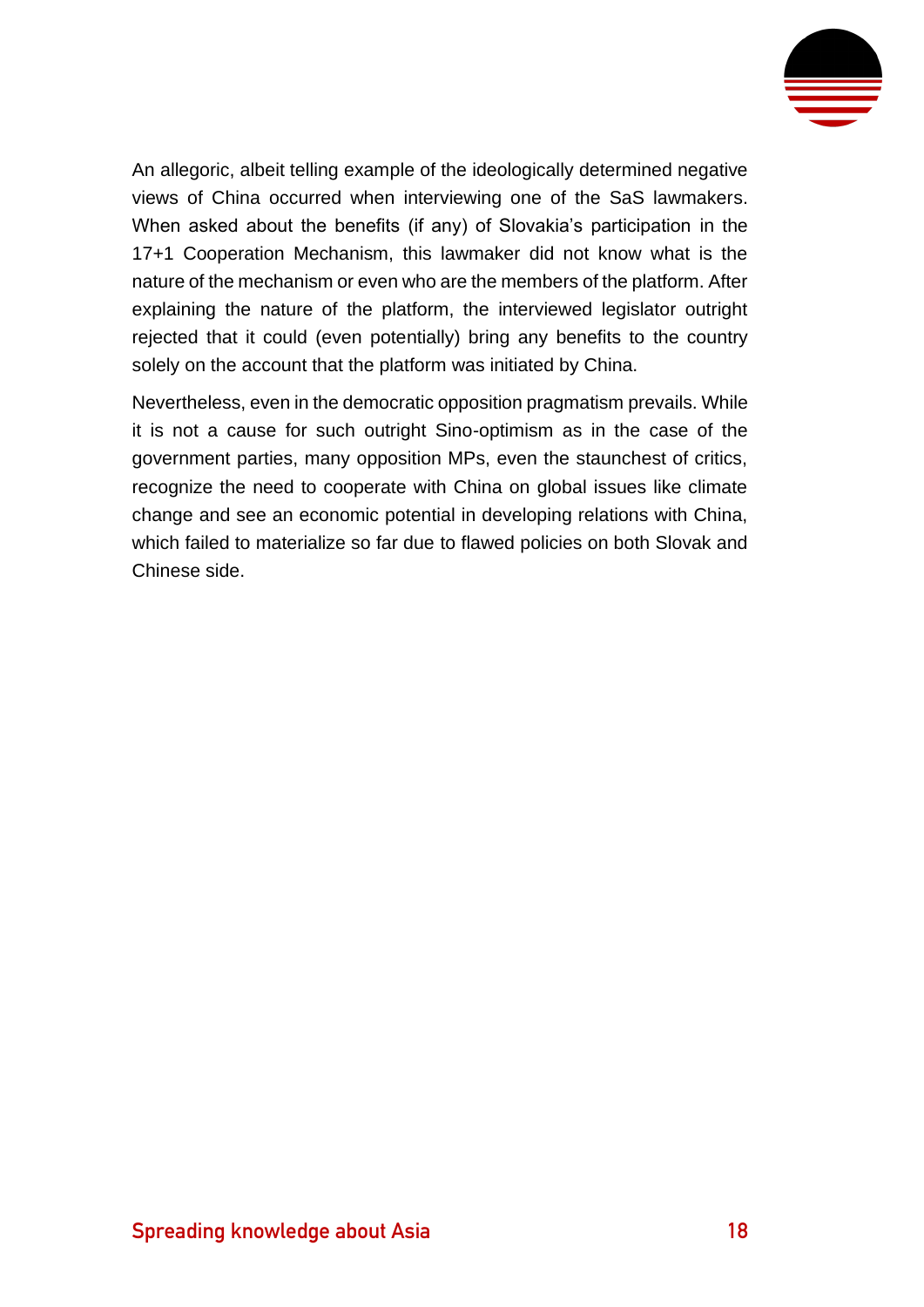

## <span id="page-19-0"></span>**3 Czechia: Between Economic Opportunity and Identity Threat**

The Czech perception of China among political parties has been overly negative since 1989.<sup>41</sup> Czech foreign policy, influenced by Václav Havel's ideals and his friendship with Dalai Lama<sup>42</sup>, embraced the legacy of struggles against communism and created a sense of moral obligation to support the fight for freedom of those still living under communist rule. China fitted the narrative perfectly as a distant antagonist.

During the 1990s, almost all mentions of China on the parliamentary floor were brief and linked to negative references of communism, authoritarianism and human rights abuse.<sup>43</sup> It wasn't until 1998, when the image of China in the Czech politics began to change, as parliamentarians noticed China's fast-paced economic development. The narrative of China as a potential economic partner could be seen across the political spectrum and strengthened even more after the 2008 global financial crisis.

First herald of an upcoming political change emerged in September 2012, when a then-Prime Minister Petr Nečas from the right-wing Civic Democratic Party (Občanská Demokratická Strana, ODS) delivered a speech, where he pejoratively labeled the Czech value-oriented foreign policy as "*dalailamism*".<sup>44</sup> Nečas claimed that Czech export suffered losses in China due to unnecessarily negative, human rights-oriented policy. Nečas's speech came seemingly out of the blue. Only later it turned out that it was delivered right after Nečas's meeting with Wen Jiabao in Warsaw, which marked the inception of the 17+1 initiative.<sup>45</sup> The Czech political scene was

<sup>41</sup> Ivana Karásková, Alžběta Bajerová and Tamás Matura," Images of China in the Czech and Hungarian Parliaments" (Policy Paper 02/2019, AMO, 2019)

<sup>42</sup> Ondřej Ditrych, Vladimír Handl, Nik Hynek and Vít Střítecký, "Understanding Havel?," Communist and Post-Communist Studies 46, No. 3 (2013): 407-417

<sup>43</sup> In fact, China itself was nearly never a full-fledged topic of informed discussion in the Czech Parliament until 2014.

<sup>44</sup> "Nečas: podpora dalailamismu škodí českému exportu," ČT24, 2012-09-09. [https://ct24.ceskatelevize.cz/domaci/1147149-necas-podpora-dalajlamismu-skodi-ceskemu](https://ct24.ceskatelevize.cz/domaci/1147149-necas-podpora-dalajlamismu-skodi-ceskemu-exportu)[exportu.](https://ct24.ceskatelevize.cz/domaci/1147149-necas-podpora-dalajlamismu-skodi-ceskemu-exportu)

<sup>45</sup> "Čína stojí o česká auta nebo motory," Website of the Government of the Czech Republic, 2012- 04-26[. https://www.vlada.cz/cz/media-centrum/aktualne/cina-stoji-o-ceska-auta-nebo-motory-](https://www.vlada.cz/cz/media-centrum/aktualne/cina-stoji-o-ceska-auta-nebo-motory-95087/)[95087/.](https://www.vlada.cz/cz/media-centrum/aktualne/cina-stoji-o-ceska-auta-nebo-motory-95087/)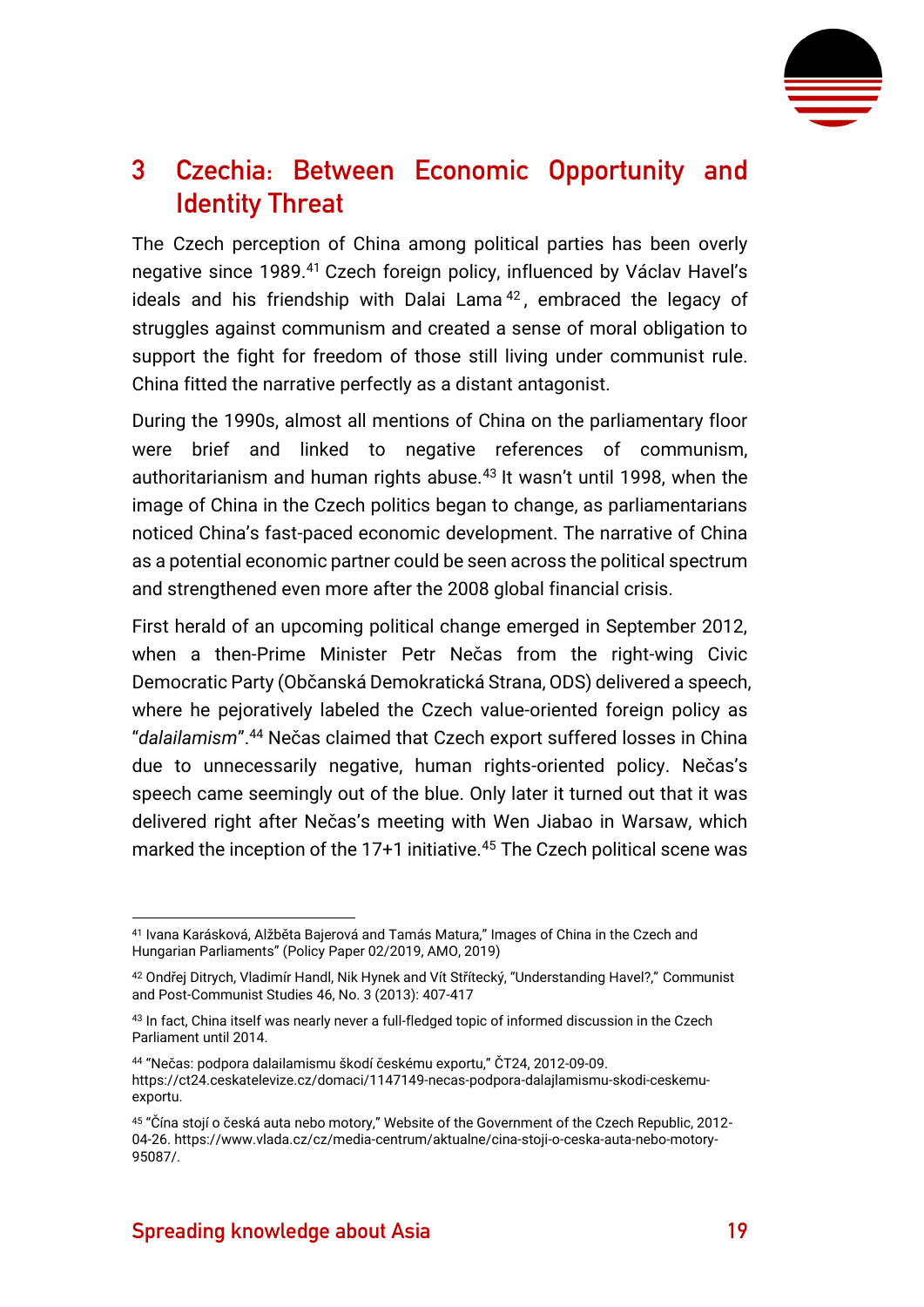

divided by Nečas' remarks<sup>46</sup>, but the division did not fall across the party lines. Both critical and supportive voices emerged within the same political parties, showing that no clear or refined party policies on China were in place.

The nature of changes in Czech foreign policy was further shaped by a vocal position of the newly elected President Miloš Zeman, who announced a "restart" of Czech-China relations and often praised a "traditional partnership" of the two countries.<sup>47</sup> A temporary non-partisan government of Jiří Rusnok in 2013 endorsed the "restart" <sup>48</sup> and a year later the newly elected government of Bohuslav Sobotka of the Czech Social Democratic Party (Česká strana sociálně demokratická, ČSSD) supported the foreign policy shift, too. The highpoint of the new relations was the Xi Jinping's visit to the Czech Republic in 2016, considered a major diplomatic success by the Social democrats.<sup>49</sup> Consequently, China became a topic of its own right in the Czech parliament – for the first time since 1993.<sup>50</sup> Strangely, however, the China-led initiatives, such as 17+1 or the Belt and Road, were not part of the discussion. Instead, the debate revolved around Czech domestic issues, such as economy and recent changes in Czech foreign policy.<sup>51</sup>

The parliamentary debate was positive at first, reflecting the government's expectations of opportunities coming out of the restart. However, the newfound proximity to Beijing increasingly attracted criticism from opposition and media, which accused the government of being too servile.

<sup>51</sup> Ibid.

<sup>46</sup> Josef Kopecký and Jan Wirnitzer, "Schwarzenberg vyčítá Nečasovi úlet. Politici se přou o "dalajlamismus" (iDNES.cz, 2013-09-11)[. https://www.idnes.cz/zpravy/domaci/top-09-stoji-za](https://www.idnes.cz/zpravy/domaci/top-09-stoji-za-schwarzenbergovou-kritikou-necase.A120911_120033_domaci_kop)[schwarzenbergovou-kritikou-necase.A120911\\_120033\\_domaci\\_kop.](https://www.idnes.cz/zpravy/domaci/top-09-stoji-za-schwarzenbergovou-kritikou-necase.A120911_120033_domaci_kop)

<sup>47</sup> "Dohody s čínskými firmami podepsaly PPF i Kiwi. Český vývoz do Číny vzrostl za poslední rok o 20 procent, připomněl na zahájení podnikatelského fóra Zeman," iHNed.cz, 2018-11-06. [https://zahranicni.ihned.cz/c1-66328380-zeman-v-sanghaji-zahajil-cesko-cinske-podnikatelske](https://zahranicni.ihned.cz/c1-66328380-zeman-v-sanghaji-zahajil-cesko-cinske-podnikatelske-forum-dohody-podepsaly-ppf-i-kiwi-podle-ministryne-prumyslu-novakove-mohou-cesi-vyvazet-do-ciny-i)[forum-dohody-podepsaly-ppf-i-kiwi-podle-ministryne-prumyslu-novakove-mohou-cesi-vyvazet-do](https://zahranicni.ihned.cz/c1-66328380-zeman-v-sanghaji-zahajil-cesko-cinske-podnikatelske-forum-dohody-podepsaly-ppf-i-kiwi-podle-ministryne-prumyslu-novakove-mohou-cesi-vyvazet-do-ciny-i)[ciny-i.](https://zahranicni.ihned.cz/c1-66328380-zeman-v-sanghaji-zahajil-cesko-cinske-podnikatelske-forum-dohody-podepsaly-ppf-i-kiwi-podle-ministryne-prumyslu-novakove-mohou-cesi-vyvazet-do-ciny-i)

<sup>48</sup> "Premiér: Věřím v dlouhodobé strategické partnerství mezi Čínou a Evropou," Website of the Government of the Czech Republic, 2013-11-13. [https://www.vlada.cz/cz/clenove](https://www.vlada.cz/cz/clenove-vlady/premier/projevy/premier-osobne-verim-v-dlouhodobe-strategicke-partnerstvi-mezi-cinou-a-evropou-113340/)[vlady/premier/projevy/premier-osobne-verim-v-dlouhodobe-strategicke-partnerstvi-mezi-cinou-a](https://www.vlada.cz/cz/clenove-vlady/premier/projevy/premier-osobne-verim-v-dlouhodobe-strategicke-partnerstvi-mezi-cinou-a-evropou-113340/)[evropou-113340/.](https://www.vlada.cz/cz/clenove-vlady/premier/projevy/premier-osobne-verim-v-dlouhodobe-strategicke-partnerstvi-mezi-cinou-a-evropou-113340/)

<sup>49</sup> "Hrad sčítá čínské stamiliardy, mnohé obchody jsou ale jen v počáteční fázi," iHNed.cz, 2016-03- 30. [https://byznys.ihned.cz/c1-65226560-ceska-a-cinska-strana-podepisi-na-30-obchodnich-dohod](https://byznys.ihned.cz/c1-65226560-ceska-a-cinska-strana-podepisi-na-30-obchodnich-dohod-zeman-zminil-kanal-dunaj-odra-labe)[zeman-zminil-kanal-dunaj-odra-labe.](https://byznys.ihned.cz/c1-65226560-ceska-a-cinska-strana-podepisi-na-30-obchodnich-dohod-zeman-zminil-kanal-dunaj-odra-labe)

<sup>50</sup> Ivana Karásková, Alžběta Bajerová and Tamás Matura, "Images of China in the Czech and Hungarian Parliaments" (AMO Policy Paper 02/2019, AMO, 2019)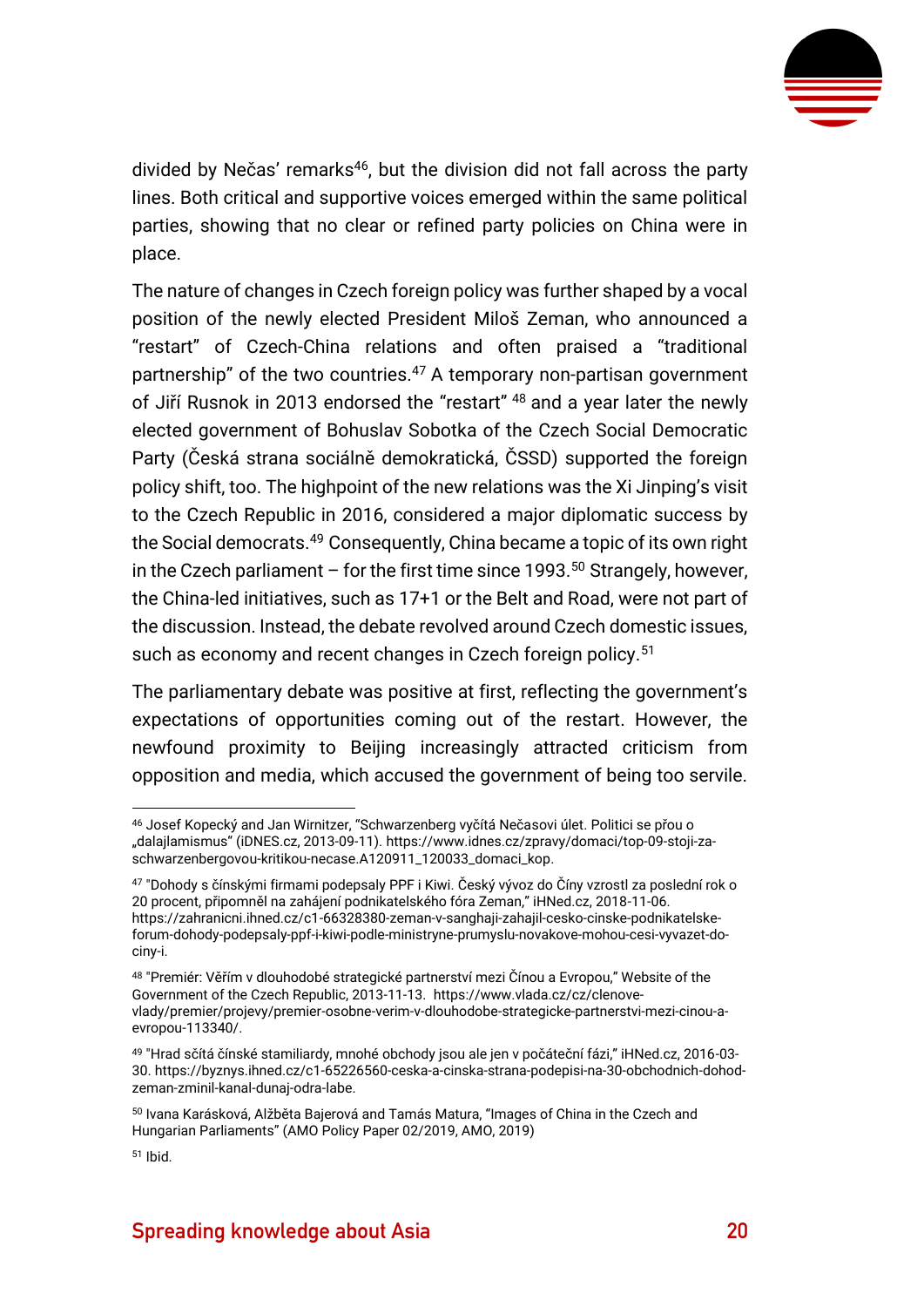

In 2017, Chinese company CEFC, the main Chinese investor in the Czech Republic, turned out to be based on a Ponzi scheme<sup>52</sup> and had to be bailed out by the state-owned CITIC<sup>53</sup>. Moreover, the Czech security agencies became increasingly more vocal on the issue of Chinese intelligence operations in the Czech Republic <sup>54</sup> and media pointed out the failed promises of green-field investments from China.<sup>55</sup> By the end of 2018, the criticism of the ČSSD's restart of the Czech-China relations completely overshadowed any positive pro-China notions and the Czech Republic figuratively returned to the post-1989 position on China, perceiving it as a Communist state with a potentially dangerous motivations.

#### <span id="page-21-0"></span>**3.1 Czech Parliament's China approach from 2018 onwards**

The current government, formed by ANO and Social Democrats (with a silent support of Czech Communists), formulated its approach to China in reaction to the unfulfilled economic promises and growing security concerns surrounding new technologies from China. These factors are complemented by the historically negative view of China in Czechia. Czech political parties are therefore more critical to China, especially in comparison to their counterparts in the Hungarian parliament.<sup>56</sup> But yet again, China is not a priority of the current government or any particular political party. China is simply no longer perceived as an immediate economic partner, while it is also not viewed (perhaps yet) as an imminent threat.

<sup>52</sup> Andrew Chubb, "Caixin's investigation of CEFC and Chairman Ye Jianming," 2018-03-29. [https://southseaconversations.wordpress.com/2018/03/29/caixins-investigation-of-cefc-and](https://southseaconversations.wordpress.com/2018/03/29/caixins-investigation-of-cefc-and-chairman-ye-jianming/)[chairman-ye-jianming/.](https://southseaconversations.wordpress.com/2018/03/29/caixins-investigation-of-cefc-and-chairman-ye-jianming/)

<sup>53</sup> Ivana Karásková, "Vytváření pročínské agendy v Česku: Aktéři, jejich role a vazby" (AMO Policy Paper 09/2018, AMO, 2018)[. https://www.amo.cz/wp-](https://www.amo.cz/wp-content/uploads/2018/06/AMO_Vytv%2525C3%2525A1%2525C5%252599en%2525C3%2525AD-pro%2525C4%25258D%2525C3%2525ADnsk%2525C3%2525A9-agendy-v-%2525C4%25258Cesku-akt%2525C3%2525A9%2525C5%252599i-jejich-role-a-vazby-.pdf)

[content/uploads/2018/06/AMO\\_Vytvářen%C3%AD](https://www.amo.cz/wp-content/uploads/2018/06/AMO_Vytv%2525C3%2525A1%2525C5%252599en%2525C3%2525AD-pro%2525C4%25258D%2525C3%2525ADnsk%2525C3%2525A9-agendy-v-%2525C4%25258Cesku-akt%2525C3%2525A9%2525C5%252599i-jejich-role-a-vazby-.pdf)-proč%C3%ADnské-agendy-v-Česku-aktéři-jejich[role-a-vazby-.pdf.](https://www.amo.cz/wp-content/uploads/2018/06/AMO_Vytv%2525C3%2525A1%2525C5%252599en%2525C3%2525AD-pro%2525C4%25258D%2525C3%2525ADnsk%2525C3%2525A9-agendy-v-%2525C4%25258Cesku-akt%2525C3%2525A9%2525C5%252599i-jejich-role-a-vazby-.pdf)

<sup>54</sup> "Zpráva BIS přehledně: ruská a čínská špionáž skrytá za diplomatickými pasy, kyberútoky i syrští bojovníci," iRozhlas.cz, 2018-12-03[. https://www.irozhlas.cz/zpravy-domov/zprava-bis](https://www.irozhlas.cz/zpravy-domov/zprava-bis-kontrarozvedka-ruska-spionaz-cinska-spionaz-kyberutoky-dezinformacni_1812031437_dbr)[kontrarozvedka-ruska-spionaz-cinska-spionaz-kyberutoky-dezinformacni\\_1812031437\\_dbr.](https://www.irozhlas.cz/zpravy-domov/zprava-bis-kontrarozvedka-ruska-spionaz-cinska-spionaz-kyberutoky-dezinformacni_1812031437_dbr)

<sup>55</sup> "'Skvrna na spolupráci.' Zeman zkritizoval nízké čínské investice v Česku," iRozhlas.cz, 2019-04- 23. [https://www.irozhlas.cz/zpravy-domov/milos-zeman-cinske-investice-cina](https://www.irozhlas.cz/zpravy-domov/milos-zeman-cinske-investice-cina-cctv_1904231416_haf)[cctv\\_1904231416\\_haf.](https://www.irozhlas.cz/zpravy-domov/milos-zeman-cinske-investice-cina-cctv_1904231416_haf)

<sup>56</sup> Ivana Karásková, Alžběta Bajerová and Tamás Matura, "Images of China in the Czech and Hungarian Parliaments" (AMO Policy Paper 02/2019, AMO, 2019)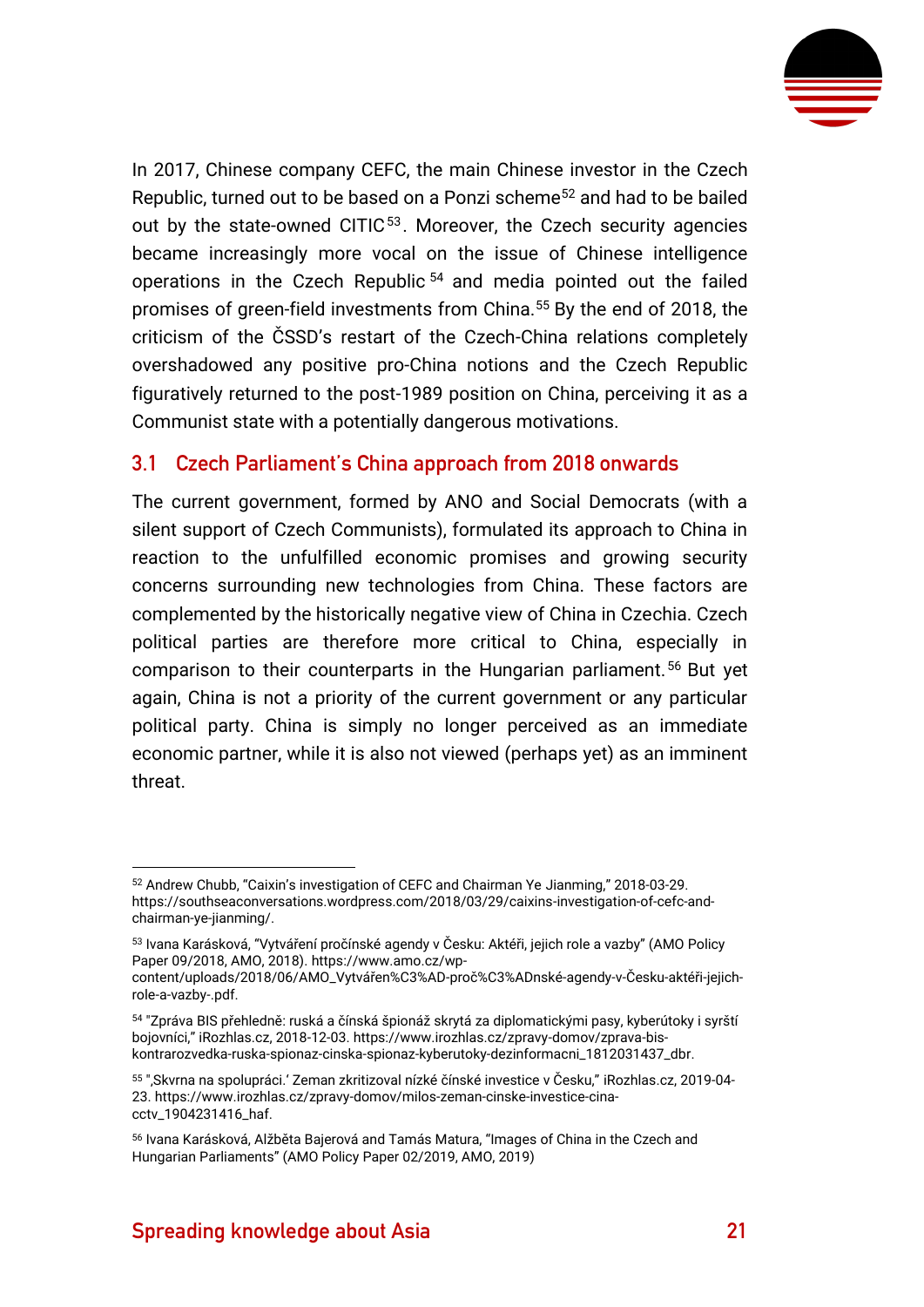

To illustrate the views and positions of members of the Czech parliament, the authors distributed anonymous online questionnaires to both members of the Chamber of Deputies (CoD) and the Senate. The return rate was low (about 10%), <sup>57</sup> so the results of the survey cannot be treated as representing the majority of views.<sup>58</sup> However, they interestingly corroborate authors' observation that the issue of China, though hyped in media, academic circles and among security and China practitioners, is not still considered crucial by the Czech politicians. Only a minority of those who responded to the questionnaire claimed that they have taken interest in the issue or plan to focus on China in a foreseeable future. Also, the questionnaire was mostly answered by the members of the opposition parties which underlies the authors' previous findings that the issue of China has entered and started being (ab)used in domestic politics.<sup>59</sup>

While the questionnaire cannot be treated as disclosing a statistically representative data, some findings seem worth mentioning. Despite the political party membership, China seems to be perceived among important actors in the international arena. At the same time, however, China and the Czech Republic are perceived as not having joint interests to promote. It could be deduced that consideration of China being an important partner thus largely stems from China's economic power, rather than a convergence of interests. It also seems that China (at least by the respondents of the survey) is perceived as a threat, mostly in security realms. Research and development, innovation, tourism, and industry were listed among the most promising areas for potential cooperation. It could be concluded, that the

<sup>57</sup> From among 30 returned questionnaires, 17 were filled by Members of the Parliament, the remaining 13 by Senators.

<sup>58</sup> In fact the uneven distribution of members from the political parties in the Chamber of Deputies who decided to enter into the survey deserves a separate note. Majority of those who decided to respond belongs to the opposition parties: only 3 members of government parties responded to the survey (3 MPs from ANO 2011, 0 MPs from Czech Social Democratic Party). Thus the MPs from the opposition parties formed a majority of respondents (in detail: 1 MP from Christian Democratic Union - Czechoslovak Popular Party, KDU-ČSL; 6 MPs from the Pirate Party; 2 MPs from the Freedom and Direct Democracy, SPD; 2 MPs from Civic Democratic Party, ODS; and 3 independent MPs).

<sup>59</sup> Ivana Karásková, Alžběta Bajerová and Tamás Matura, "Images of China in the Czech and Hungarian Parliaments" (AMO Policy Paper 02/2019, AMO, 2019); Ivana Karásková, Tamás Matura, Richard Q. Turscányi and Matej Šimalčík, "Central Europe for Sale: The Politics of China's Influence" (AMO Policy Paper 03/2018, AMO, 2018)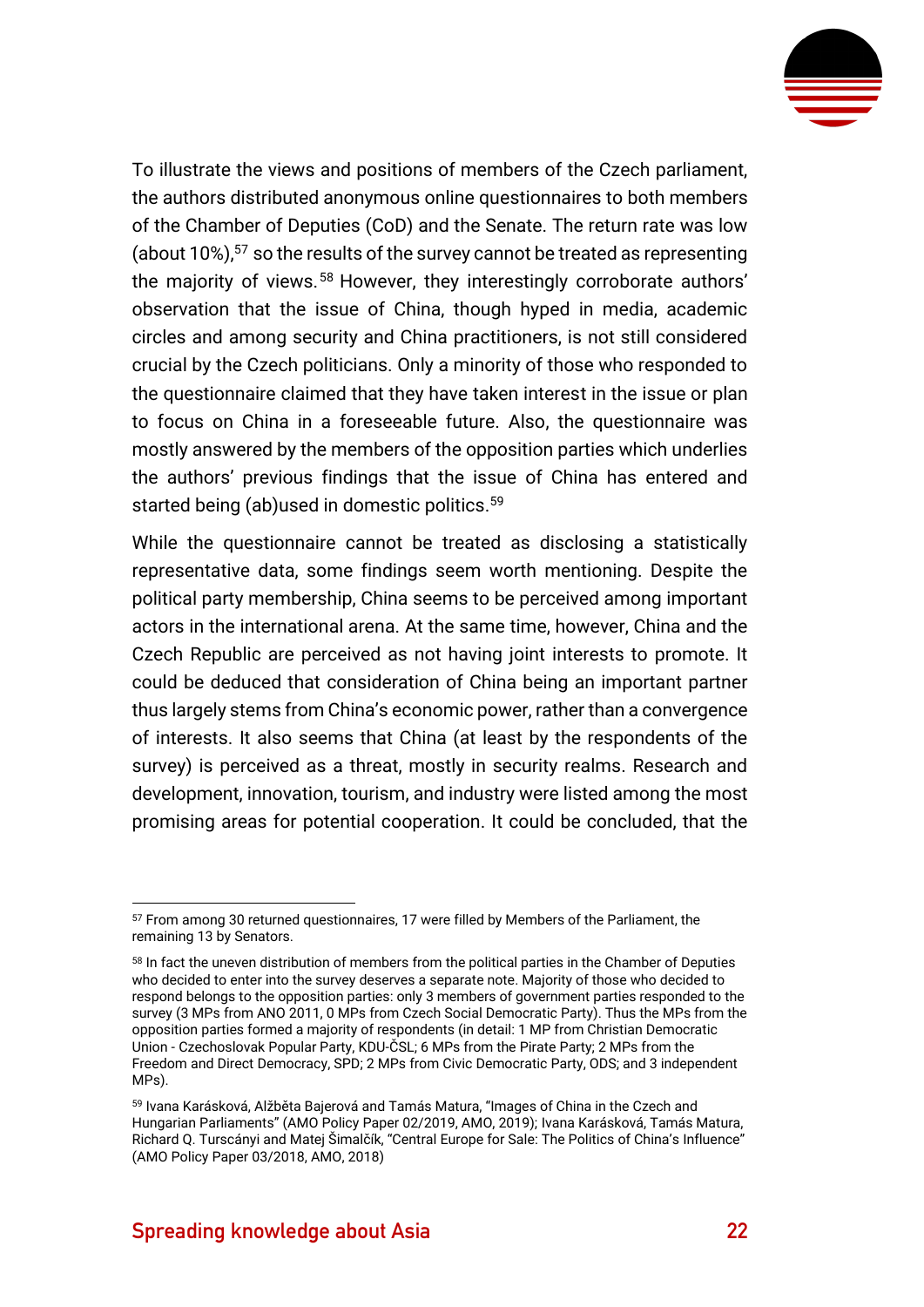

Czech Republic should be more active in searching for business opportunities in and with China.

#### <span id="page-23-0"></span>**3.2 China fatigue among Czech politicians**

Two parties stand out in their critical position on China - TOP 09 and the Pirate party (both parties are currently in opposition). While none of the parties take primary interest in China, both consider China as a security as well as ideological or identity threat to the Czech Republic. "*China is foremost a security threat*," claims Helena Langšádlová (TOP 09), who was interviewed for the chapter, and continues: "*It represents a hybrid threat, a country with rising economic influence, especially in strategic sectors.*" Every year, members of TOP 09 hang Tibetan flag out of the parliament's windows to express their solidarity with Tibetans. They also often bring up the topic of human rights abuses in China on the parliamentary floor. But the former third strongest party lost its significance in the past years and currently holds only seven seats out of 200 in the Chamber of Deputies, facing a tough fight in the upcoming 2021 elections to get over the threshold of 5%.<sup>60</sup>

The Pirate Party, the third strongest player in the Czech political arena, does not view China as a major issue. However, some of its members have recently taken a hardline value-oriented position towards China. The Mayor of Prague Zdeněk Hřib is currently the most visible face of the party on China issues. In 2019 Hřib became the center of controversy when he suggested excluding an article acknowledging the One China Policy from the twinning agreement between Beijing and Prague<sup>61</sup>, prompting Beijing to retaliate by calling off numerous Czech cultural activities in China. Besides the article, Hřib hosted the head of Tibet's government-in-exile Lobsang

<sup>60</sup> "Volební model potvrzuje úpadek levice, na historickém minimu je i TOP 09," aktualne.cz, 2018- 10-26[. https://zpravy.aktualne.cz/domaci/hnuti-ano-by-nyni-ziskalo-ve-snemovne-83-kresel-top-09](https://zpravy.aktualne.cz/domaci/hnuti-ano-by-nyni-ziskalo-ve-snemovne-83-kresel-top-09-by-se/r~8d501790d8f811e890ecac1f6b220ee8/) [by-se/r~8d501790d8f811e890ecac1f6b220ee8/.](https://zpravy.aktualne.cz/domaci/hnuti-ano-by-nyni-ziskalo-ve-snemovne-83-kresel-top-09-by-se/r~8d501790d8f811e890ecac1f6b220ee8/)

<sup>61</sup> Alžběta Bajerová, "Inside of China's Current Hassle with the 'Rogue' Mayor of Prague" (China Observers in Central and Eastern Europe, 2019-08-01. [https://chinaobservers.eu/inside-of-chinas](https://chinaobservers.eu/inside-of-chinas-current-hassle-with-the-rogue-mayor-of-prague/)[current-hassle-with-the-rogue-mayor-of-prague/.](https://chinaobservers.eu/inside-of-chinas-current-hassle-with-the-rogue-mayor-of-prague/)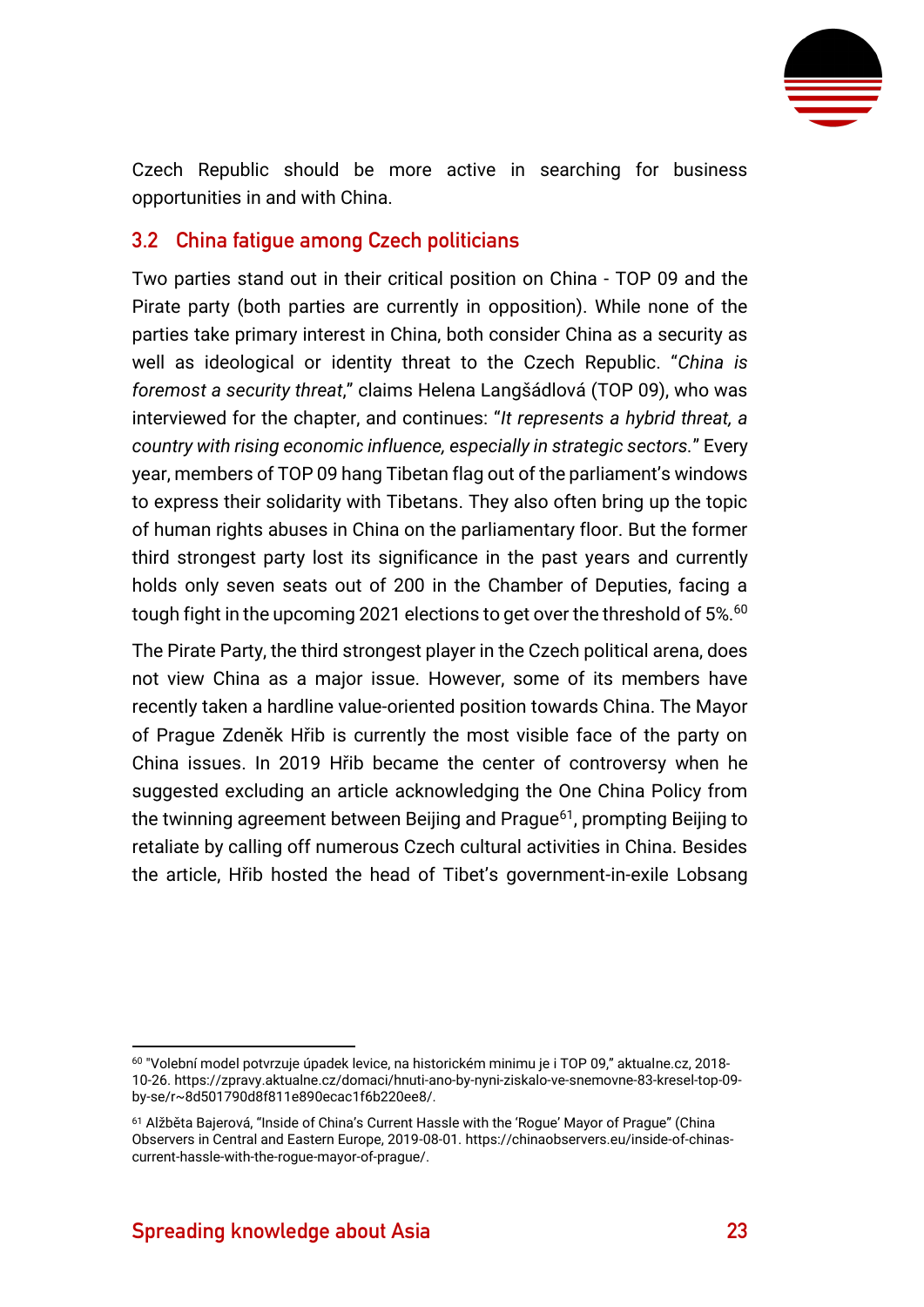

Sangay,<sup>62</sup> hung a Tibetan flag over Prague's City Hall,<sup>63</sup> and made an official visit to Taipei, where he criticized China for harvesting organs from political prisoners and Falun Gong practitioners.<sup>64</sup> All of this led to China openly asking Hřib to "stop damaging Czech-Chinese relations."<sup>65</sup> Hřib, however, enjoyed the support of his party, which suggests that Pirates might be bringing back the value-based critical approach towards China, although they have not (yet) expressed coordinated policy in this regard.

The already-mentioned Civic Democrats (ODS) appear incoherent in their stance on China. Some ODS members criticize the last government's friendly approach and recognize China as a security threat – even to the Czech economy. "*China has a giant economy that threatens the European economy. All countries are competing to correct their trade balance with China and strengthen their export to the country, but they are not succeeding,"* deems Miroslava Němcová (ODS). The party profiles itself as conservative and pragmatic, which apparently leads to two opposite approaches. While Němcová expressed security-based concerns, other party members recognize the possible benefits of economic relations with China. After all, it was former Prime Minister Miroslav Nečas (ODS), who first promoted closer ties with China in 2012.

As mentioned above, Czech Social Democrats (ČSSD) used to be the most enthusiastic supporters of the Czech-China restart involved in the foreign policy shift in 2013. Interestingly, the Social Democrats did not express any particularly pro-Chinese views before the announcement of the restart. It was only after China started engaging with the CEE region in 2013 when the party's discourse stressed the importance of the Czech-China "traditional

<sup>62</sup> "Vedení města přijme předsedu tibetské exilové vlády," Website of the Prague City Hall, 2019-03- 01.

[http://www.praha.eu/jnp/cz/o\\_meste/magistrat/tiskovy\\_servis/tiskove\\_zpravy/vedeni\\_mesta\\_prij](http://www.praha.eu/jnp/cz/o_meste/magistrat/tiskovy_servis/tiskove_zpravy/vedeni_mesta_prijme_predsedu_tibetske.html) [me\\_predsedu\\_tibetske.html.](http://www.praha.eu/jnp/cz/o_meste/magistrat/tiskovy_servis/tiskove_zpravy/vedeni_mesta_prijme_predsedu_tibetske.html)

<sup>&</sup>lt;sup>63</sup> "Praha po letech vyvěsí tibetskou vlajku. Primátor Hřib se sejde s předsedou exilové vlády," iRozhlas.cz, 2019-02-28[. https://www.irozhlas.cz/zpravy-domov/tibetska-vlajka-tibet-cina-praha](https://www.irozhlas.cz/zpravy-domov/tibetska-vlajka-tibet-cina-praha-primator-zdenek-hrib-lozang-sanggja_1902281520_ako)[primator-zdenek-hrib-lozang-sanggja\\_1902281520\\_ako.](https://www.irozhlas.cz/zpravy-domov/tibetska-vlajka-tibet-cina-praha-primator-zdenek-hrib-lozang-sanggja_1902281520_ako)

<sup>64</sup> "Očima Jakuba Michálka: Na Tchaj-wanu jsme řešili lidská práva, turismus i leteckou linku," Pirátské listy, 2019-04-30[. https://www.piratskelisty.cz/clanek-2353-ocima-jakuba-michalka-na](https://www.piratskelisty.cz/clanek-2353-ocima-jakuba-michalka-na-tchaj-wanu-jsme-resili-lidska-prava-turismus-i-leteckou-linku)[tchaj-wanu-jsme-resili-lidska-prava-turismus-i-leteckou-linku.](https://www.piratskelisty.cz/clanek-2353-ocima-jakuba-michalka-na-tchaj-wanu-jsme-resili-lidska-prava-turismus-i-leteckou-linku)

<sup>65</sup> "Poškozujete vztahy mezi Českem a Čínou, vzkázal Peking primátorovi Prahy," iDnes.cz, 2019-07- 18. [https://www.idnes.cz/zpravy/zahranicni/cesko-cina-poskozovani-vztahu-peking-primator](https://www.idnes.cz/zpravy/zahranicni/cesko-cina-poskozovani-vztahu-peking-primator-praha-zdenek-hrib.A190718_083654_zahranicni_baje)[praha-zdenek-hrib.A190718\\_083654\\_zahranicni\\_baje.](https://www.idnes.cz/zpravy/zahranicni/cesko-cina-poskozovani-vztahu-peking-primator-praha-zdenek-hrib.A190718_083654_zahranicni_baje)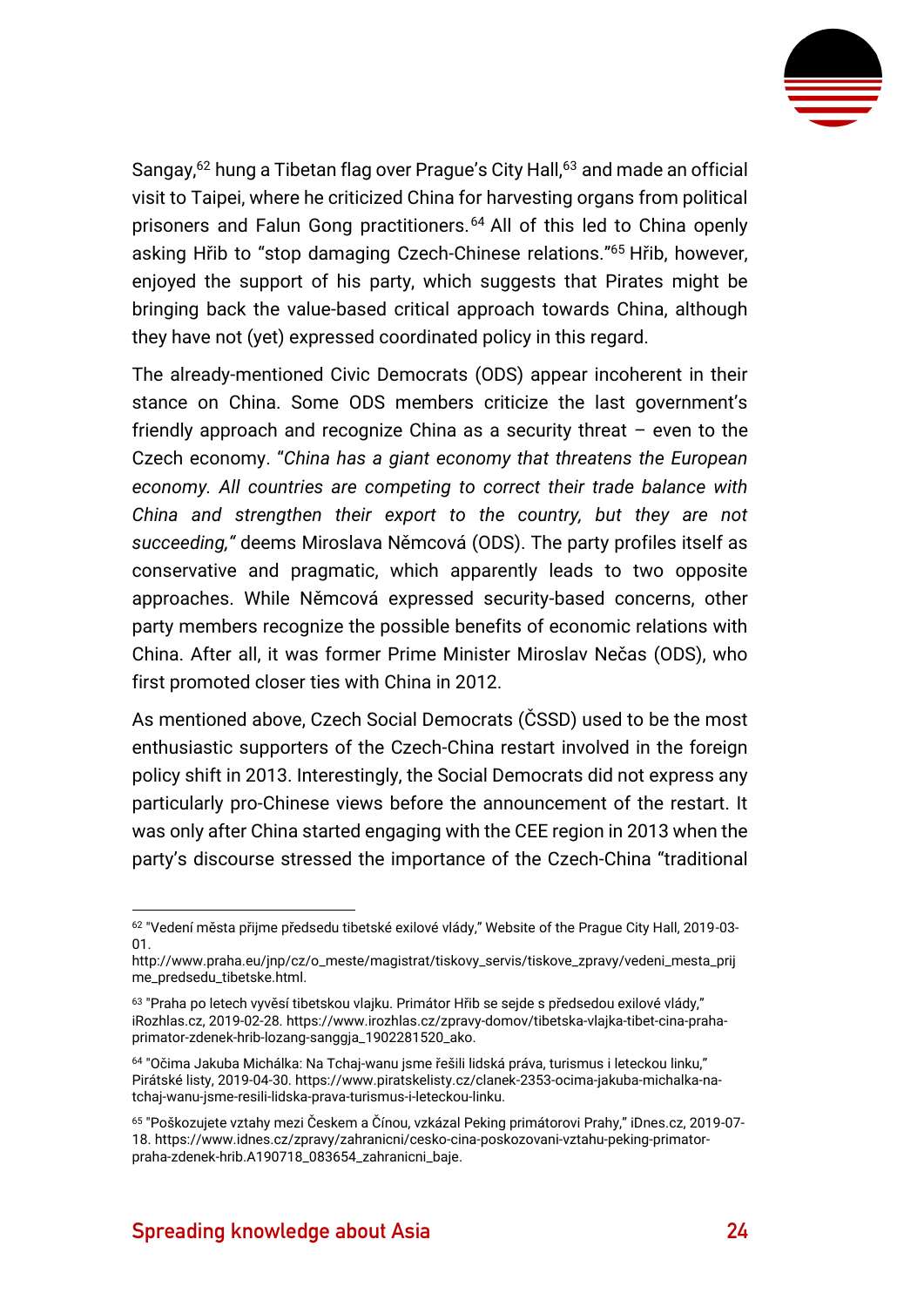

partnership." When CSSD's efforts to attract Chinese investment failed and grave security concerns emerged, pro-Chinese comments disappeared from the party discourse. After the grim 2018 parliamentary election, when ČSSD became a minority partner in the government, ČSSD got the Ministry of Foreign Affairs, which prevented China from falling off the party agenda completely. Interestingly, Tomáš Petříček, the current Minister of Foreign Affairs, approaches China rather differently than his predecessors. When Petříček was faced with the conflict surrounding Prague's Mayor Zdeněk Hřib, he approached Beijing with assertiveness and realism in his expectations. Petříček also brought back the tradition of human rights agenda to Czech foreign policy and he publicly stated his willingness to discuss this topic with his Chinese counterparts. Lubomír Zaorálek (CSSD), a newly appointed Minister of Culture, follows a similar approach. Zaorálek held the position of the Minister of Foreign Affairs in Sobotka's government and was one of the main propellers of the pro-China U-turn. Back then, Zaorálek signed "the Declaration of Four" - a letter of four constitutionally highest policymakers in the Czech Republic - reassuring Beijing of their respect of the One China Policy, after another member of the government met with the Dalai Lama.<sup>66</sup> Three years later, Zaorálek reportedly left a meeting with the Chinese ambassador due to the ambassador's "incompetence and lack of constructive approach". <sup>67</sup> The change in ČSSD's China approach signals that the pro-China stance in 2014-2018 was not an ideological, but pragmatic decision. It also showcases that following pro-China stance is not considered pragmatic in the Czech Republic anymore.

The members of the Communist party of Czechia and Moravia (Komunistická strana Čech a Moravy, KSČM) remain the most reliable supporters of China within the Czech parliament. While China is sporadically criticized by the Czech Communists, the critique is never linked to ideology or human rights, but to 'softer' issues such as listing the country among the world's biggest polluters.

<sup>66</sup> "Prohlášení o Číně, které nadzvedlo půl republiky, připravil Zaorálek," novinky.cz, 2016-10-19. [https://www.novinky.cz/domaci/clanek/prohlaseni-o-cine-ktere-nadzvedlo-pul-republiky-pripravil](https://www.novinky.cz/domaci/clanek/prohlaseni-o-cine-ktere-nadzvedlo-pul-republiky-pripravil-zaoralek-40012082)[zaoralek-40012082.](https://www.novinky.cz/domaci/clanek/prohlaseni-o-cine-ktere-nadzvedlo-pul-republiky-pripravil-zaoralek-40012082)

<sup>67</sup> "To se nedalo poslouchat. Zaorálek odešel ze schůzky s čínským velvyslancem,"novinky.cz, 2019- 09-12[. https://www.idnes.cz/zpravy/domaci/zaoralek-cinsky-velvyslanec-schuzka](https://www.idnes.cz/zpravy/domaci/zaoralek-cinsky-velvyslanec-schuzka-kritika.A190912_133156_domaci_zaz)[kritika.A190912\\_133156\\_domaci\\_zaz.](https://www.idnes.cz/zpravy/domaci/zaoralek-cinsky-velvyslanec-schuzka-kritika.A190912_133156_domaci_zaz)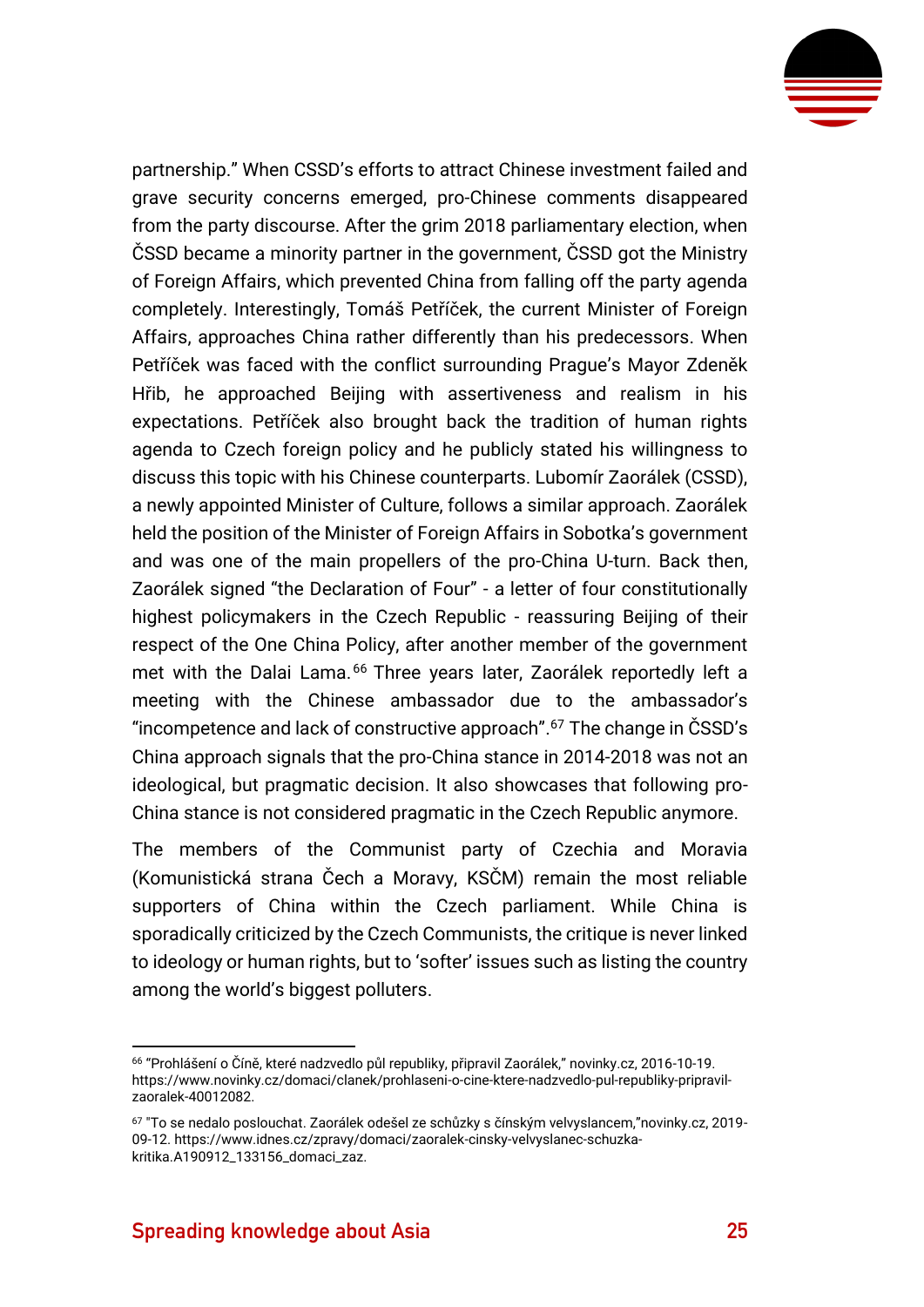

The ANO 2011 movement, currently the leading Czech political party, is relatively new to the Czech political scene, thus it does not allow for assessment of its long term position on China. Prime Minister Andrej Babiš - whose foreign policy posture greatly influences the party's position appears to be skeptical in his expectations from Beijing. He rarely criticizes China, despite his blunt remarks regarding the persona and attitude of the Chinese ambassador in Prague. <sup>68</sup> On the other hand, Babiš frequently complains about the trade imbalance between the Czech Republic and China and low levels of Chinese investments. He has never publicly labeled China as a threat, but neither as an opportunity, and he reportedly draws his skepticism from his own personal negative business experience in China. Overall, Babiš does not focus on foreign policy in general, especially on China, and leaves the issue to ČSSD, the minority partner in his government.

Though the chapter deals with political parties' stances on China, the overview would not be complete without mentioning the Czech President Miloš Zeman. Since ascending to the office in 2013, Zeman has visited China five times. Each time he met with Chinese President Xi Jinping and during his penultimate visit he even gushed over "feeling like a friend" when in China.<sup>69</sup> Even Zeman, however, appears to be more critical lately. After the CEFC fiasco, the Czech Republic has witnessed no investments or other forms of engagement from the Chinese counterparts. Beijing also did not include the Czech Republic into the Belt and Road Initiative, despite Zeman's numerous attempts  $70$  and did not lease panda to Prague. Zeman acknowledged the absence of any big Chinese investors in the Czech Republic during his last visit to China in April 2019, dubbing it a "stain on the Czech-China relationship".<sup>71</sup>

<sup>68</sup> "Čínské investice v Česku zatím nejsou zcela uspokojivé, míní Babiš," ČT24, 2019-04-11. [https://ct24.ceskatelevize.cz/ekonomika/2785415-cinske-investice-v-cesku-zatim-nejsou-zcela](https://ct24.ceskatelevize.cz/ekonomika/2785415-cinske-investice-v-cesku-zatim-nejsou-zcela-uspokojive-mini-babis)[uspokojive-mini-babis.](https://ct24.ceskatelevize.cz/ekonomika/2785415-cinske-investice-v-cesku-zatim-nejsou-zcela-uspokojive-mini-babis)

<sup>69</sup> "Dvaasedmdesát hodin prezidentovi v patách. V Číně je Zeman mezi svými," iDnes.cz, 2018-11- 08. [https://www.idnes.cz/zpravy/zahranicni/zeman-navsteva-cina-veletrh-sanghaj-prezident-si-tin](https://www.idnes.cz/zpravy/zahranicni/zeman-navsteva-cina-veletrh-sanghaj-prezident-si-tin-pching.A181107_201940_zahranicni_pmk)[pching.A181107\\_201940\\_zahranicni\\_pmk.](https://www.idnes.cz/zpravy/zahranicni/zeman-navsteva-cina-veletrh-sanghaj-prezident-si-tin-pching.A181107_201940_zahranicni_pmk)

<sup>70</sup> "Zeman přiletěl do Číny kvůli Hedvábné stezce. Sám překonal obtíže na schodech," Blesk, 2017- 05-12[. https://www.blesk.cz/clanek/zpravy-politika/468635/zeman-priletel-do-ciny-kvuli-hedvabne](https://www.blesk.cz/clanek/zpravy-politika/468635/zeman-priletel-do-ciny-kvuli-hedvabne-stezce-sam-prekonal-obtize-na-schodech.html)[stezce-sam-prekonal-obtize-na-schodech.html.](https://www.blesk.cz/clanek/zpravy-politika/468635/zeman-priletel-do-ciny-kvuli-hedvabne-stezce-sam-prekonal-obtize-na-schodech.html)

<sup>71</sup> "'Skvrna na spolupráci.' Zeman zkritizoval nízké čínské investice v Česku," [iRozhlas.cz,](http://irozhlas.cz/) 2019-04- 23. [https://www.irozhlas.cz/zpravy-domov/milos-zeman-cinske-investice-cina](https://www.irozhlas.cz/zpravy-domov/milos-zeman-cinske-investice-cina-cctv_1904231416_haf)[cctv\\_1904231416\\_haf.](https://www.irozhlas.cz/zpravy-domov/milos-zeman-cinske-investice-cina-cctv_1904231416_haf)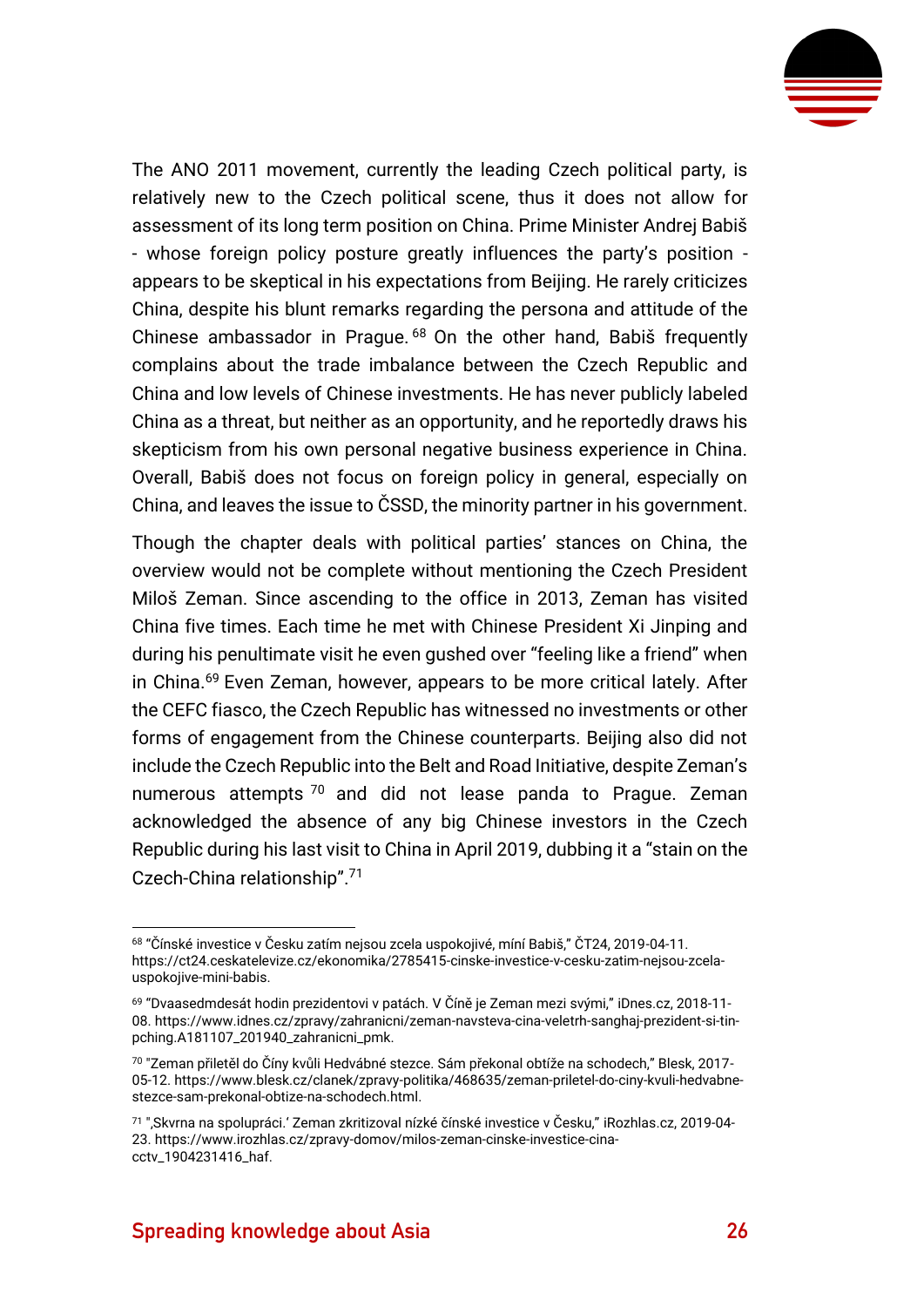

#### <span id="page-27-0"></span>**3.3 Pragmatism towards China prevails**

On the first sight, the Czech China-related discourse among politicians might seem ideologically underpinned: the left-wing ČSSD was responsible for the pro-Chinese foreign policy shift to China, while the right-wing TOP 09 and ODS stood opposite to the initiative. When judging the parliamentary discussions over a longer period of time, however, it becomes clear that all Czech parliamentary parties have displayed internally varying views on China till Beijing's engagement with the CEE region started in 2013. It was not until then, that the parties formed their clear-cut positions alongside the pro- or anti-China divide. Hence, this paper argues that they did so not due to their ideology leaning but based on their position as government or opposition parties; the government pursued the promised benefits of political and economic cooperation with China, while the opposition sought to criticize this endeavor as a mean of discrediting its political opponents.

Indeed, in 2014-2018 Beijing provided the ruling parties with the promise of market access. The government presented these opportunities as its own achievements and bashed the opposition for not restarting relations with China earlier. At the same time, the opposition used the government's newfound pro-China discourse as ammunition for criticism. At first, the criticism was based primarily on China's human rights record and narrative of an alleged 'betrayal of values for Chinese money'. Over time, the lack of China's investment, CEFC fiasco, and the worsening security concerns over China's influence propped the opposition's argument with tangible facts. The sum of unfulfilled expectations, Chinese mismanagement, and historical mistrust towards China all discredited the pro-China narratives. China's main proponents on the parliamentary floor  $-$  CSSD  $-$  therefore ceased the support. In sum, China was instrumentalized by the Czech political parties to serve their domestic political interests. When the tool stopped being effective, the former pro-China politicians abandoned the stance.

Czech political parties' approach towards China has come through turmoil in the past years. The process led to a realization that the China issue is a complex, long-term problem. It also initiated a conversation about the price of state sovereignty face-to-face global superpower. China is no longer a mere epitome of a distant human rights violator, neither an abstract golden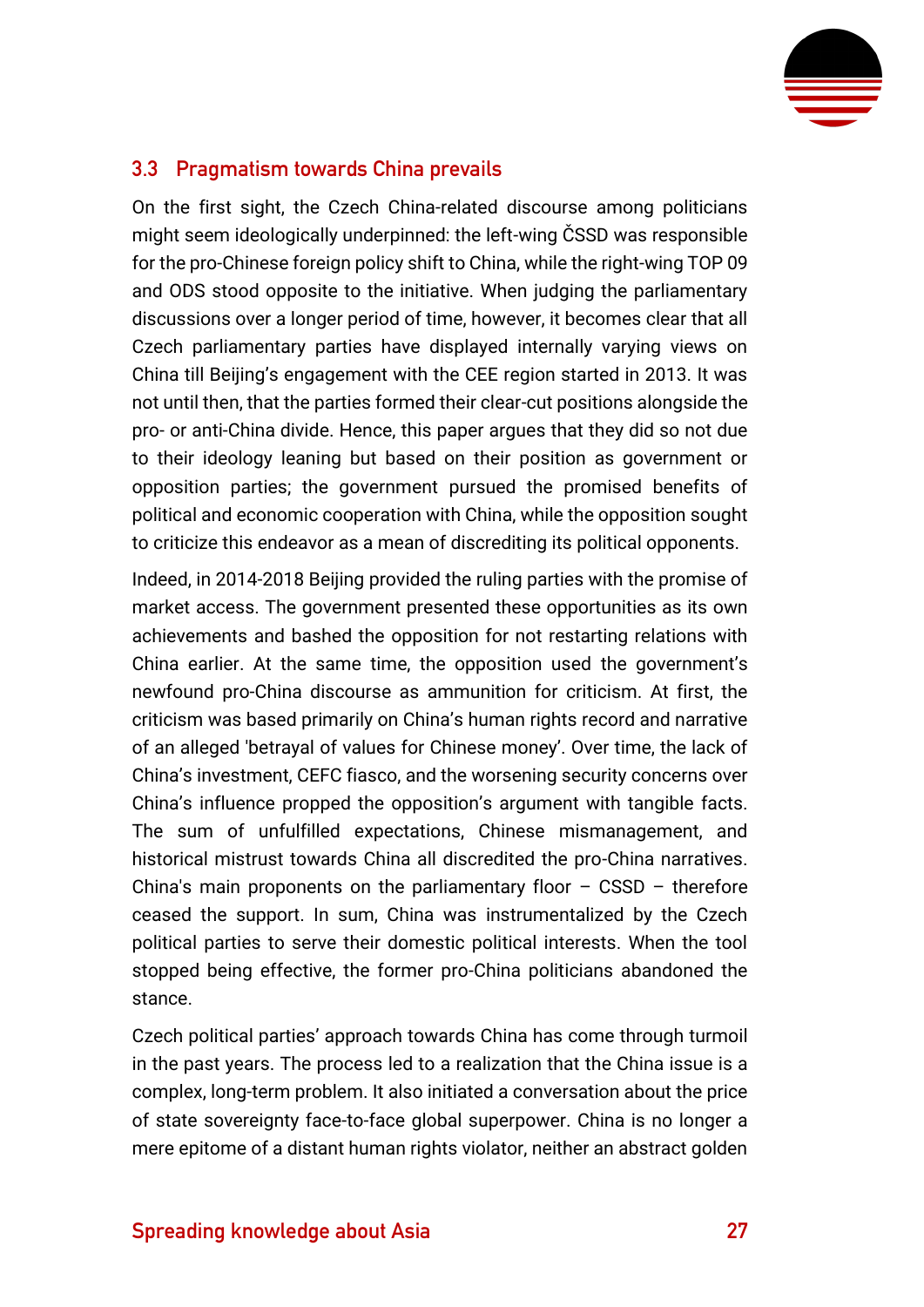

mine that could single-handedly jumpstart the Czech economy. "*We are open towards China, but also realistic,"* reads the MFA statement from August, summing up the post-2018 Czech attitude towards China. At the same time, the topic is not too widely discussed, as China is not of utmost importance to the government or any of the political parties, which so far have not developed a united China-approach in response to the past experience. The Czech political attitude towards China therefore still remains a set of individual politician's preferences and perceptions. Due to the Czech Republic's tradition of value-oriented foreign policy and negative Czech experience with China's engagement so far, the overall Czech approach towards China is likely to remain more critical, especially in comparison to other Central European states.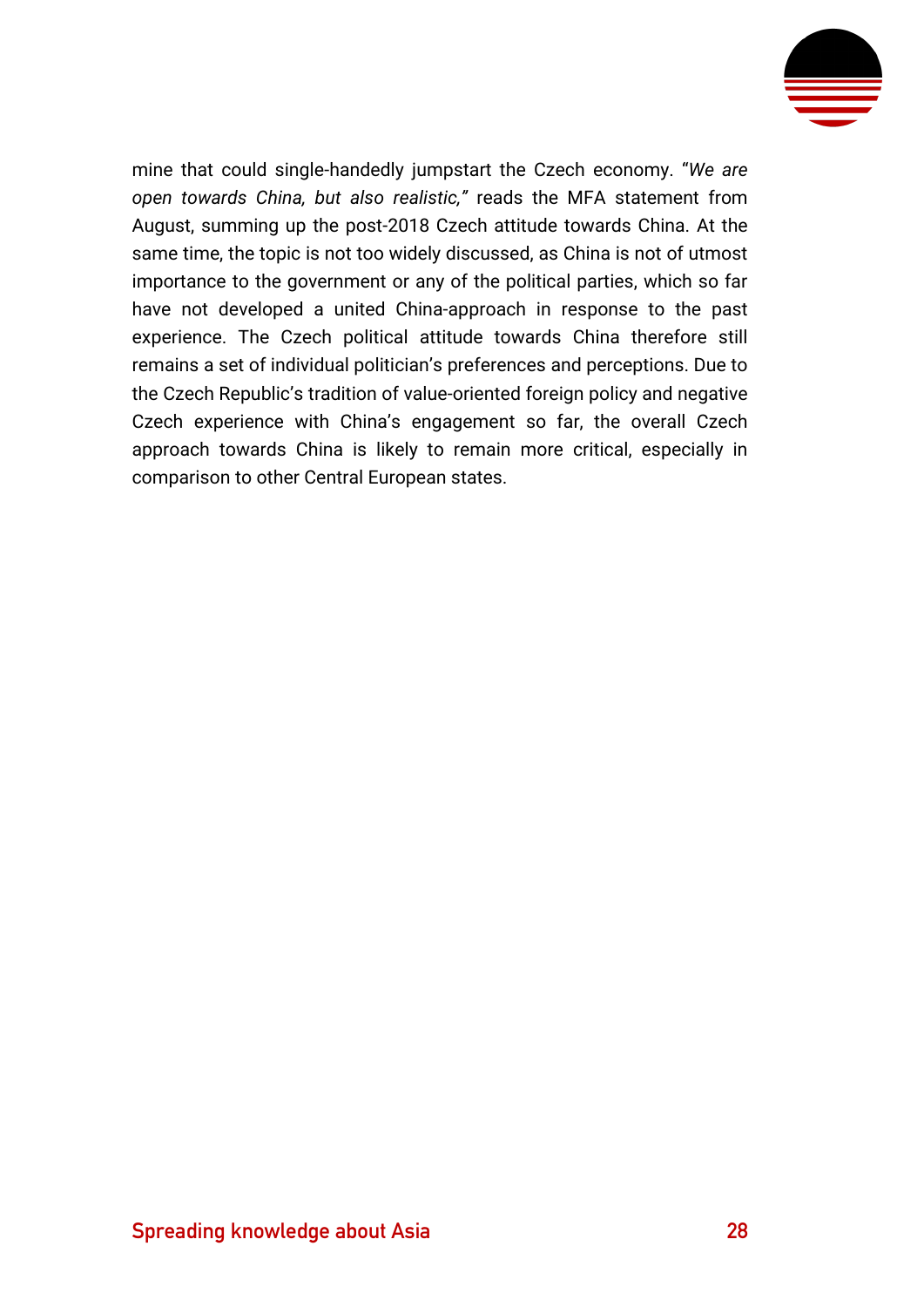

## <span id="page-29-0"></span>**4 Hungary: Sharing common values?**

The Hungarian government has been enthusiastically developing Sino-Hungarian relations since 2010, not only following the footsteps of the previous socialist government but elevating political relations to a higher level. The Eastern Opening Policy of the Hungarian government aims at finding new export opportunities in non-EU countries in general and in China in particular.

Budapest has been eager to invite Chinese investors to the country and to forge as good political relations with Beijing as possible. Hungary has achieved some positive results in this regard, as trade with China has been growing rapidly, the stock of Chinese FDI is the highest in the region, more and more Chinese tourists arrive in the country and direct flights have been established between Budapest and various Chinese cities, etc.

Still, it is hard to decide whether the cup is half full or half empty. Critics point at the fact that bilateral trade is mostly conducted by multi-national companies, and the rise of Hungarian exports is mostly due to foreign companies, while the share of indigenous Hungarian products is minimal. The stock of Chinese capital is high compared to other CEE nations, but still insignificant compared to German, French or US investment, and its inflow has been minimal in the last 7-8 years. As a matter of fact, China ranks only 14<sup>th</sup> (with a share of 1.91%) on the list of most important export partners of Hungary, and it is the fourth most important source of imports (5.43%).

When it comes to investment data, the picture is ambiguous, as official data and governmental communications about the actual stock of Chinese capital in Hungary are in sharp contrast. According to the Hungarian Central Bank, China has invested EUR 1.6 billion so far, which represents a mere 2.13% of the total stock of FDI in Hungary, whereas Germany alone is responsible for 25.36% and the US for 14.52%. Meanwhile, according to the public statements of the Hungarian and the Chinese government, China has invested EUR 4.3 billion (5.51%) so far. The difference may come from different definitions of what FDI is. The Central Bank nevertheless follows international statistical standards (BPM6) in its data releases.

To sum it up, according to the relevant data China is a moderately important trade partner of Hungary, while it plays a minor role as an investor. Still,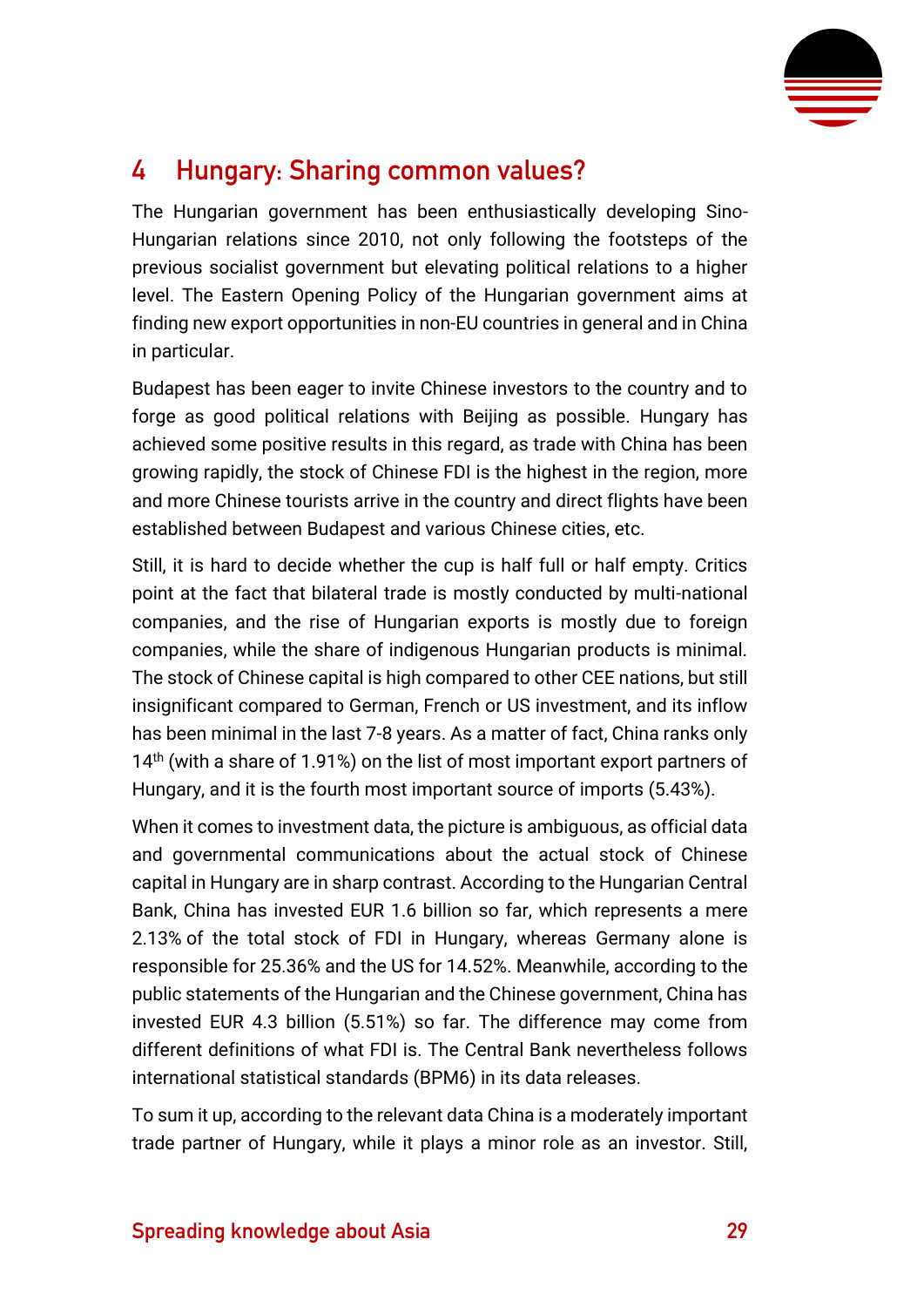

political relations have never been stronger between Budapest and Beijing, which poses the question of how political parties perceive the actual importance of bilateral relations.

The main dividing line is between the governing party and the opposition, rather than between right-wing and left-wing or liberal/progressive parties. The ruling party, Fidesz, sees China as an important power of the World and highly regards bilateral relations between Hungary and China. Meanwhile, opposition parties are less optimistic about the global role of Beijing and see China as a less important partner.

Of course, there are slight differences between the approaches of opposition parties as well. The Socialist Party is mostly positive about the rising global role of China, right-wing conservative (formerly extremist) Jobbik is neutral, while the left-liberal Democratic Coalition is slightly negative about the issue. The progressive-liberal Momentum seems to be the most suspicious one about the international role of Beijing.

Likewise, all opposition parties see Beijing as a partner of secondary importance, though each party has mentioned the potential of economic cooperation with China. None of the opposition parties see any political values shared by Hungary and China at the same time, while Fidesz emphasized that the principle of sovereignty is important both to Budapest and Beijing.

Prime Minister Viktor Orbán pointed it in his speech at the China-CEE Political Parties Dialogue in late 2016: *" We hold that each house has its own customs. We believe that each nation has its own character and that this is embodied in specific and unique political systems. And this is something which should be respected. Therefore we, for our part, also look upon the Chinese political system in this spirit. The Chinese political system is a matter for the Chinese people, just as the Hungarian political system is a matter for the Hungarian people. No one has the right to interfere with this by adopting the role of a kind of self-appointed judge."<sup>72</sup>*

 $72$  "Viktor Orbán's speech at the conference 'China-CEE Political Parties Dialogue'," The Prime Minister's Office, 2016-10-08. https://www.kormany.hu/en/the-prime-minister/the-prime-minister-sspeeches/viktor-orban-s-speech-at-the-conference-china-cee-political-parties-dialogue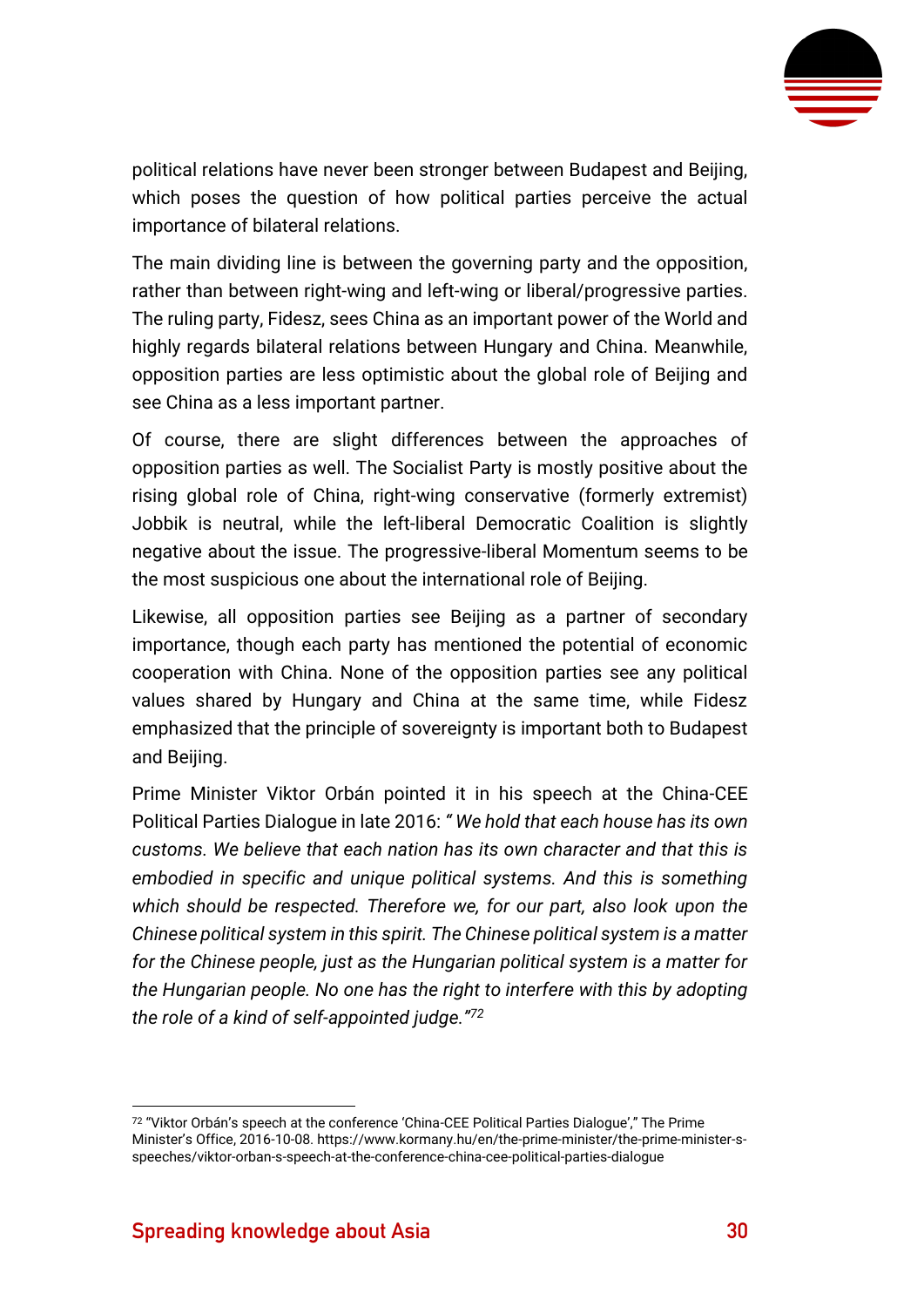

Nowadays Fidesz describes itself as a conservative right-wing party and emphasizes the importance of Christian values. The world-view of the party, however, has gone through tremendous changes in the past three decades, as it was founded by liberal, strictly secular party in the late 1980's, later it turned toward the centrum of the political spectrum and proclaimed itself as the party of the middle-class in the late 1990s, and moved to the right in the late 2000s, and it eventually turned itself into populist right-wing party with mixed economic policies and strong connections to the Church. The tone of speeches by MPs of Fidesz has followed the same course of change, as the party was a vocal supporter of human rights and a critic of China for decades only to make a major turn following its election victory in 2010. Fidesz has stopped criticizing China, moreover, it established party-to-party relations to the Communist Party of China<sup>73</sup> and pursues strong political and economic ties with Beijing, often against the will and goals of the European Union or its major member states.<sup>74</sup>

Jobbik was born as a radical right-wing party, its initial political agenda presented Roma minority groups and to a lesser extent Jews as the source of the problems in the country. The party swiftly become the most important opposition party in the country, but it had reached the limits of domestic support for extremism, thus it has started to move toward the center of the political spectrum. The reshuffling of the party's agenda caused serious internal struggles among members, and Fidesz took over some elements of Jobbik's radical political messages, which has eventually led to a major setback in Jobbik's popularity. The party's approach toward China has been mixed and somewhat ambiguous, as the speeches of its MP's presented both serious criticism of Beijing and positive remarks as well, what was probably a sign of division within the party itself. Jobbik supports NATI and EU membership, but it also thinks that European integration needs serious reforms. At the same time, it believes that Hungary has to pay attention to

<sup>73</sup> "Kommunista pártkapcsolatokat épít Orbán Kínában (Orbán building communist party relations)," Népszabadság Online, 2009-12-02.

[http://nol.hu/kulfold/kommunista\\_partkapcsolatokat\\_epit\\_orban\\_kinaban-453181](http://nol.hu/kulfold/kommunista_partkapcsolatokat_epit_orban_kinaban-453181)

 $74$  e.g. in 2016 Hungary fought hard to avoid a direct reference to Beijing in an EU statement about a PCA ruling on the South China Sea; in 2017, Hungary refused to sign a joint letter denouncing the reported torture of detained lawyers in China; in 2018 the Hungarian was the only EU ambassador in Beijing to refuse to sign a joint letter criticising the BRI.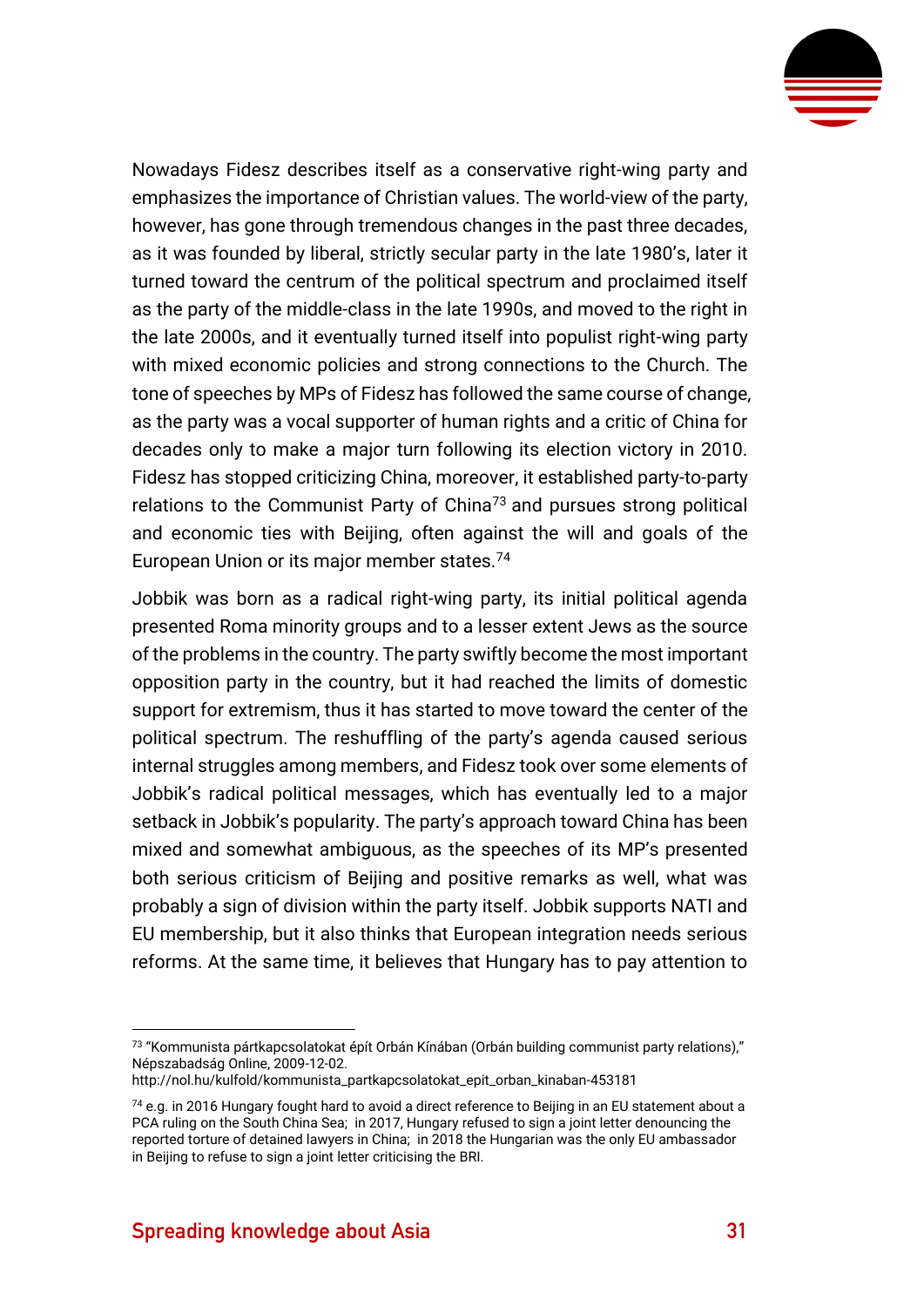

the interests of Russia, Germany, and Turkey, which is similar to the foreign policy strategy of Fidesz.

The Socialist Party (MSZP) used to be one of the strongest parties of the country between 1994 and 2010, governed Hungary for three terms, but lost its significance following its major defeat in 2010. MSZP has always been the most neutral in China since 1990.<sup>75</sup> As a leftist party, it cannot allow itself either to criticize China or to admire it too much being a formerly communist party itself. It was the socialist government led by PM Péter Medgyessy (2002-2004) and successive socialist cabinets (2004-2010), that started a rapprochement with Beijing after 2003, as the leadership of the party realized the economic importance of China following Hungary's EU accession. Today the party tries to get rid of its left-liberal past to reestablish itself as a purely left-wing socialist and patriotic movement. They believe that the Euro-Atlantic alliance must be saved, and further deepening integration of the EU is a priority to Hungary.

The Democratic Coalition (DK) was founded by former socialist PM Ferenc Gyurcsány, who broke ties with the Socialist Party in 2011. The party identifies itself as a left-liberal political movement, supports the deepening of EU integration and NATO membership. DK believes that Russia and the deterioration of Western-style political values in Hungary pose a major threat to the country.

Momentum was established in 2017 after its successful petition against Budapest's bid for the 2024 Summer Olympics. The party identifies itself as a progressive liberal party in the center of the political spectrum, supports the free market and the European Union, socially sensitive and tries to overcome left-right divisions. Momentum believes that Hungary must be part of the core of the EU, the Euro should be adopted, the Balkan should be stabilized, they are suspicious about Russia and consider hybrid warfare as a threat.

<sup>75</sup> Ivana Karásková, Alžběta Bajerová and Tamás Matura, "Images of China in the Czech and Hungarian Parliaments" (AMO Policy Paper 02/2019, AMO, 2019);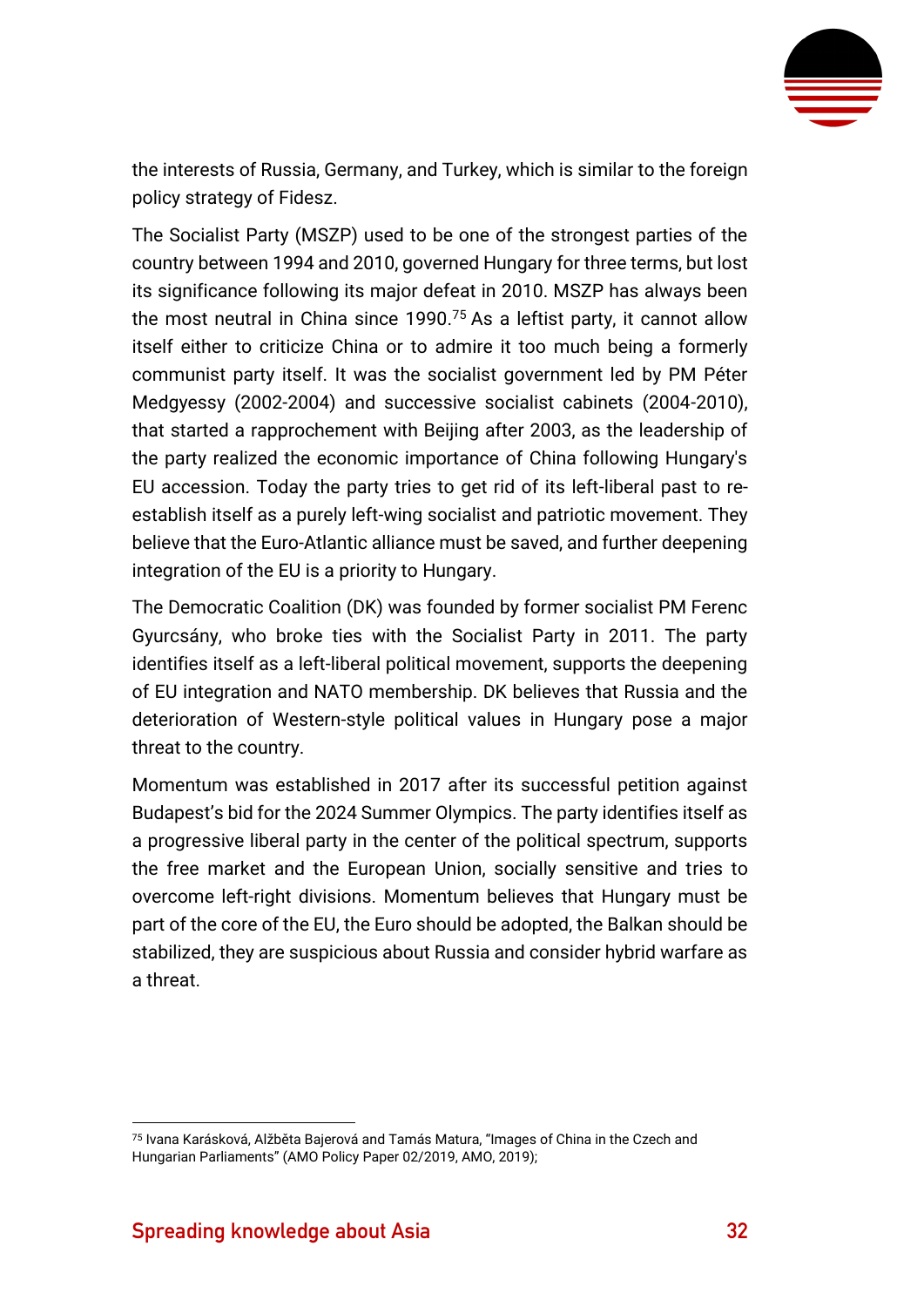

#### <span id="page-33-0"></span>**4.1 Economic benefits trump security considerations**

All mainstream Hungarian parties agree that cooperation with China offers ample economic opportunities, and it is in the interest of Hungary to develop business ties with Beijing.

Fidesz is the only party, however, to regard political cooperation as an important factor, while other parties rather see the political dimension as a source of risks. Jobbik believes that economic cooperation with Beijing always comes with a price, therefore Hungary should develop its relations with China with wariness.

Furthermore, Jobbik is aware of the security implications of the rise of China. As one of their MPs stated in the Hungarian Parliament back 2011: "*The first aircraft carrier of China will be deployed soon, and it will be followed by many more carriers. Meanwhile, Chinese generals have made comments about how they would protect Chinese citizens all around the world with the help of their aircraft carriers. The Chinese action radius is growing, and it has an impact on NATO."<sup>76</sup>*

The Socialist Party thinks that China and Hungary share some common interests in fighting climate change, and together with the Democratic Coalition, it sees opportunities in cultural cooperation as well. As one of the MPs of the Socialist Party said on the occasion of the opening of the Hungarian Cultural Center in Beijing: *"…the exchange of students is desirable since cultural exchanges support the bilateral relationship, and those who learn in Hungary will certainly support the Hungarian culture back home in China as well"*. 77

All opposition parties agree, however, that differences of the political systems of the two countries may pose some risks to Hungary. Jobbik sees China as an autocratic one-party system and its potential economic influence in Hungary as undesirable. The Socialist Party is not against Chinese investment per se, but it also emphasizes the need for transparency. Both the Democratic Coalition and Momentum thinks that the

<sup>76</sup> "Speech of MP Zsolt Németh (Jobbik) in the Parliament on 22 June 2011," Országgyűlés, 2011- 06-22.<https://www.parlament.hu/web/guest/orszaggyulesi-naplo-elozo-ciklusbeli-adatai>

<sup>77</sup> "Speech of MP István Józsa (MSZP) in the Parliament on 4 July 2013," Országgyűlés, 2013-07- 04.<https://www.parlament.hu/web/guest/orszaggyulesi-naplo-elozo-ciklusbeli-adatai>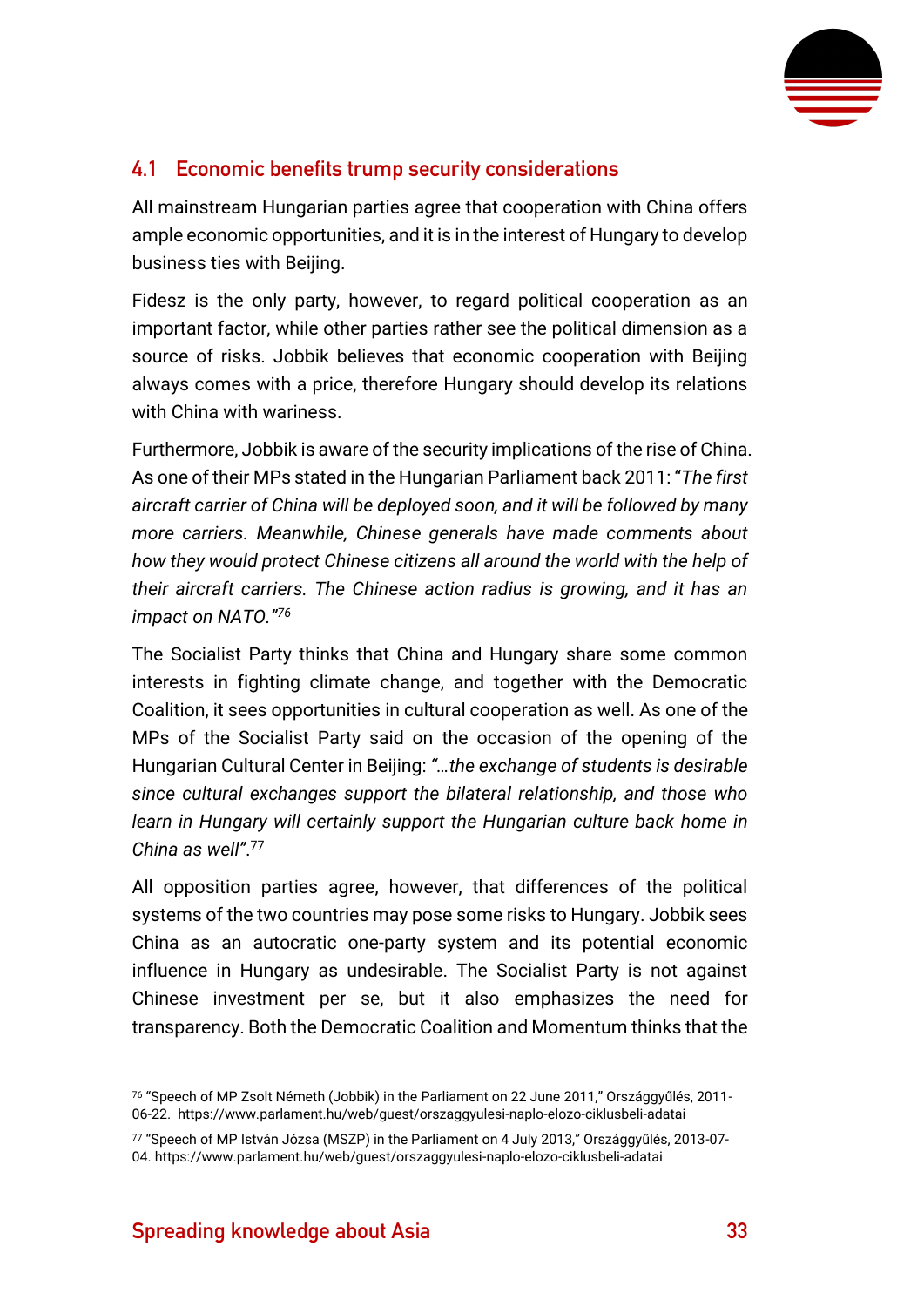

major risk associated with China is that Beijing may help to finance and thus to maintain the rule of Fidesz in Hungary.

Furthermore, according to the Democratic Coalition, the business cooperation between the Hungarian ruling party and China may distort the domestic economy, while Momentum believes that Hungary has marginalized itself in the Western alliance system partially due to its close political cooperation with Beijing. Meanwhile, none of the parties perceive China as a direct threat to Hungary, their concerns are limited to the issues of political and economic risks.

The governing party and the opposition interpret the results of bilateral relations in a very different way. Obviously, the ruling party emphasizes the list of achievements: increase of exports, the coming reconstruction of the Budapest-Belgrade railway line, direct flights between Hungary and China, Chinese investment in the country, educational and scientific cooperation, SME cooperation, etc. As one of the MPs of Fidesz elaborated on this issue: *"The Hungarian people managed to attract most of the Chinese investment in the (CEE) region, and Hungary exported the most to China from the region. We also see that Hungarian exports to China have doubled since 2010 and 50% more Hungarian companies export their products to China than in 2010, while the stock of Chinese investment reached 4 billion USD by 2016."<sup>78</sup>* Meanwhile, opposition parties seem to agree that actual and tangible results are minimal. Jobbik does not see any real achievements, while the Socialist Party, the Democratic Coalition and the Momentum sees only minor results. Momentum also emphasizes that the price of these results outweighs their benefits and the international political status of Hungary has deteriorated due to its cooperation with China.

#### <span id="page-34-0"></span>**4.2 Human rights on the back burner**

The issue of human rights used to be a major political topic across the Hungarian political spectrum in the 1990's, but its significance has been decreasing in the past twenty years, and almost entirely disappeared from the parliamentary discourse since  $2010.<sup>79</sup>$  This is not a surprise, given the

<sup>78</sup> "Speech of MP Richárd Hörcsik (Fidesz) in the Parliament on 12 June 2018," Országgyűlés, 2018- 06-12[. https://www.parlament.hu/web/guest/orszaggyulesi-naplo-elozo-ciklusbeli-adatai](https://www.parlament.hu/web/guest/orszaggyulesi-naplo-elozo-ciklusbeli-adatai)

<sup>79</sup> Ivana Karásková, Alžběta Bajerová and Tamás Matura, "Images of China in the Czech and Hungarian Parliaments" (AMO Policy Paper 02/2019, AMO, 2019);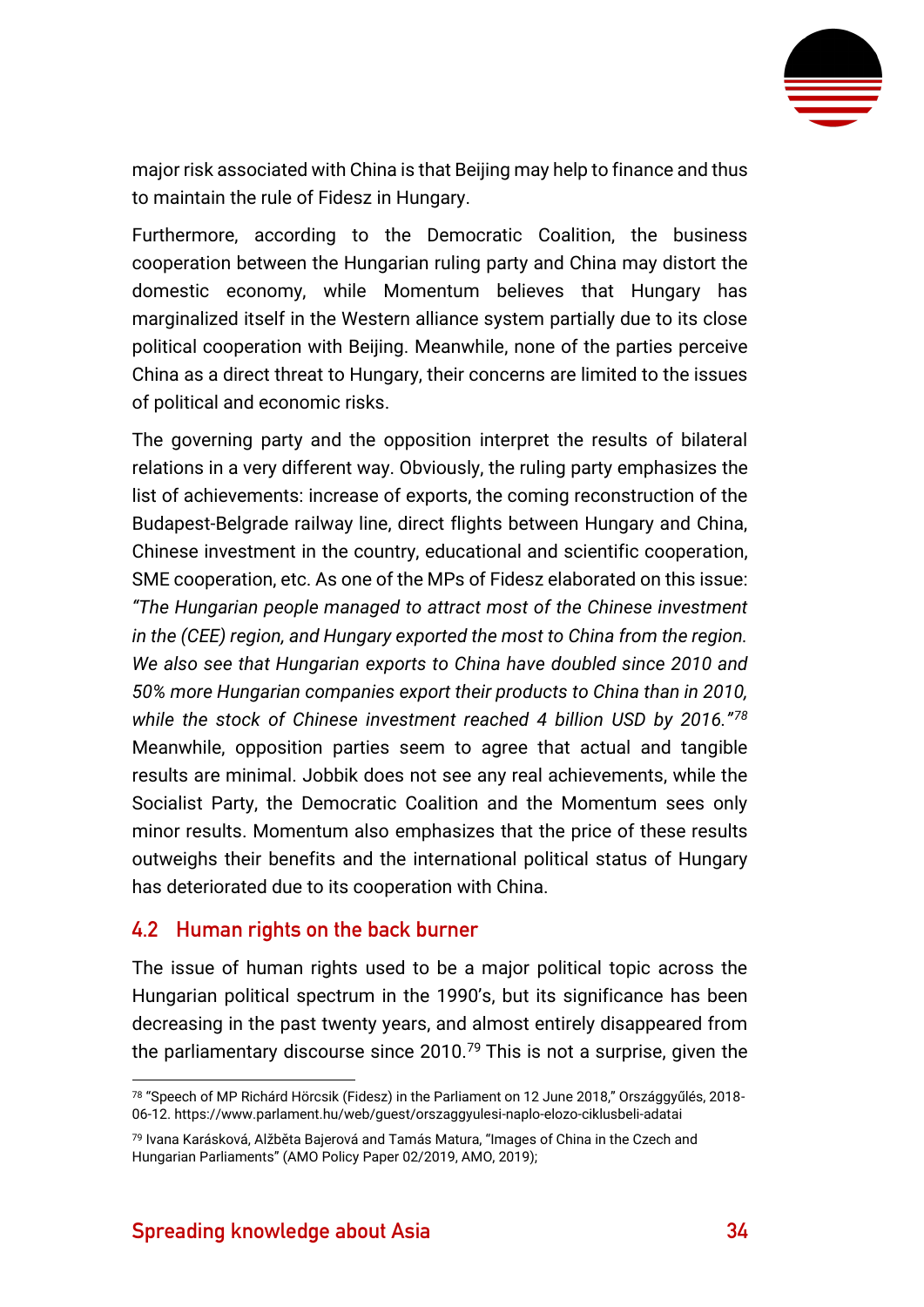

fact the Fidesz believes that Hungary has nothing to do with the situation in China, moreover Budapest has blocked EU statements criticizing Beijing's human rights records.<sup>80</sup> Most of the opposition parties agree that Hungary is not in a position to openly and effectively stand against China's policies in the field of human rights, but Jobbik, the Socialist Party, and the Democratic Coalitions would use backchannels and track II diplomacy to influence Beijing. Jobbik has a negative impression about the status of human rights in China, while the Socialists and DK put an emphasis on the slow development in the right direction and that China still has a long way to go. Meanwhile, Momentum embraces a remarkably different position, as the young, liberal-progressive party believes that human rights are universal values and Hungarian diplomacy should fight for their recognition in China as well.

When it comes to the Belt and Road Initiative Hungarian parties tend to have a generally positive attitude, though with differences between the ruling party and the opposition. Fidesz sees the BRI as a positive contribution of China to World affairs, while opposition parties are more cautious about embracing the BRI to its full extent. The Socialist Party is generally positive about the BRI, but it emphasizes the importance of transparency. The Democratic Coalition believes that the BRI may be beneficial to the further development of globalization, but also thinks that the initiate is too complicated and too expensive. Jobbik and Momentum call for caution, as they see the BRI as a Chinese tool of influence building, though they see its potential as well. Parties perceive China-CEE cooperation, which is the 17+1 in a similar way. Fidesz supports cooperation without any concerns. As the MP of Fidesz phrased it: *"Hungary is the bridgehead of the economic expansion of China into Europe, and the cooperation between the two countries is its best (…) I believe it is of utmost importance to have as fruitful as possible economic relations with such a rising country like China. The Budapest-Belgrade railway line is a promising development."<sup>81</sup>* The Socialist Party is also optimistic about its development. Jobbik argues that being part of 17+1 is important, but Hungary should be more cautious. The

<sup>80</sup> Thorsten Benner and Jan Weidenfeld, "Europe, don't let China divide and conquer" (Politico, 2018-03-19[. https://www.politico.eu/article/europe-china-divide-and-conquer/](https://www.politico.eu/article/europe-china-divide-and-conquer/)

<sup>81 &</sup>quot;Speech of MP Zoltán Bóna (Fidesz) in the Parliament on 30 November 2015," Országgyűlés, 2015-11-30.<https://www.parlament.hu/web/guest/orszaggyulesi-naplo-elozo-ciklusbeli-adatai>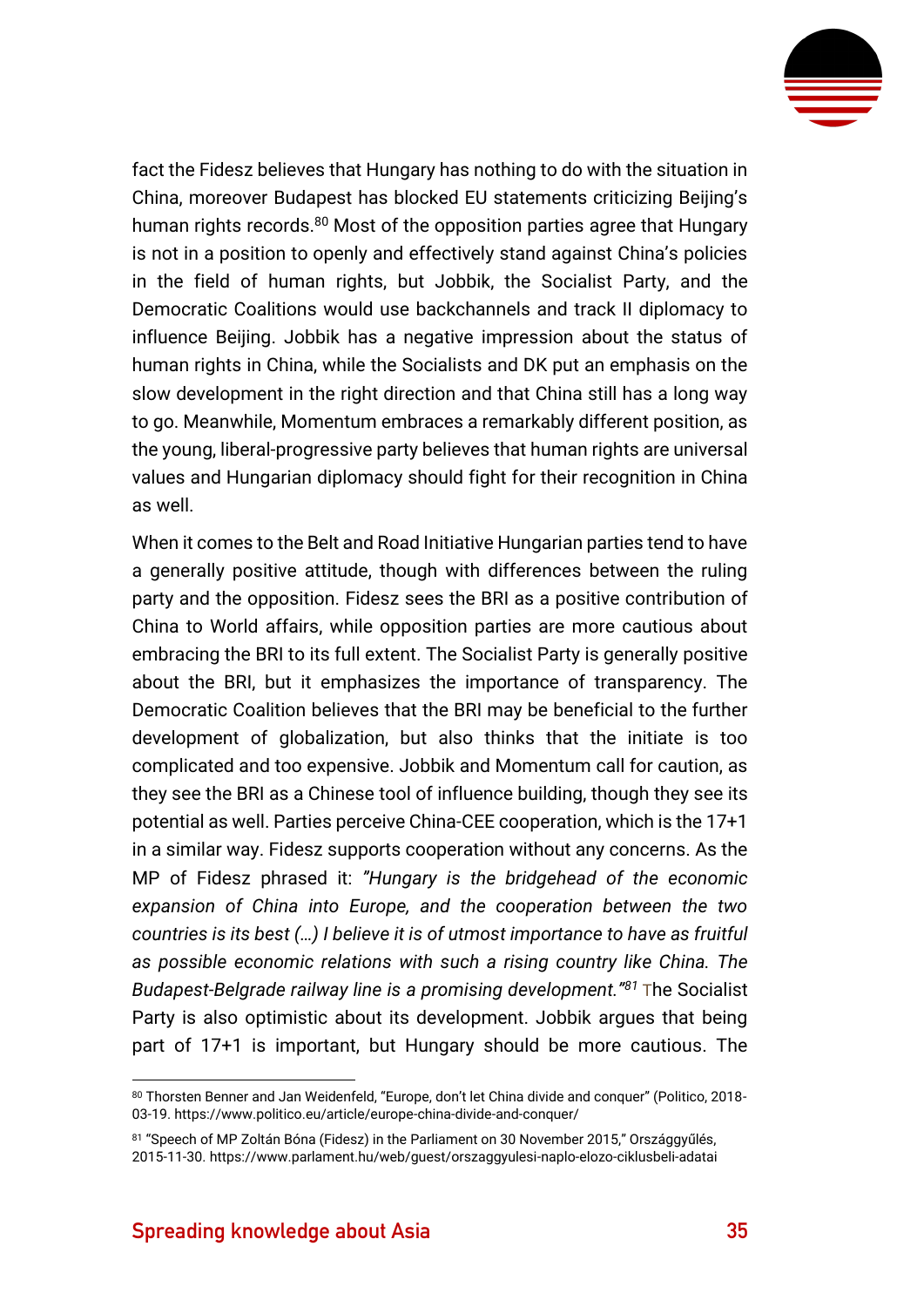

Democratic Coalition and Momentum also supports Hungary's membership, but they are skeptical about the potential outcomes of the cooperation, as both parties argue that CEE countries compete, rather than cooperate.

#### <span id="page-36-0"></span>**4.3 Ideologic divide**

Based on our current research and previous projects it can be concluded that the main division line in Hungary is not along leftism and rightism or other political values, but it runs between the governing and opposition parties.<sup>82</sup>

Fidesz nurtures predominantly positive attitudes toward China and it does not associate any threats or risks to the cooperation with Beijing. The governing party is the only political movement among the analyzed parties that believes that Hungary and China do share some common values, like sovereignty.

All other parties deny the presence of shared values, and rather see China as a potential source of political risks and call for a cautious China policy. Pragmatic and ideological considerations both play an important role in how Hungarian parties relate to China.

From an ideological point of view Fidesz, an officially conservative Christian-democratic party obviously does not share any common values or ideas with China and the CPC (except sovereignty), thus the China policy of the governing party is pragmatic.

Ideology seems to have a bigger impact on the perceptions of opposition parties, as right-wing Jobbik and liberal-progressive Momentum are less friendly towards China than the left-wing Socialist Party and the Democratic Coalition. It has to be mentioned, however, that parties in opposition always have the luxury to focus on ideology, while parties in government must employ a more pragmatic approach for successful cooperation.

When it comes to economic considerations the division line between Fidesz and opposition parties is less well articulated, as all parties regard China as an important business partner. Opposition parties, however, call for more caution and transparency in bilateral economic relations and are concerned about the domestic and international political costs of the cooperation. The

<sup>82</sup> See: Project Chinfluence by AMO (www.chinfluence.eu)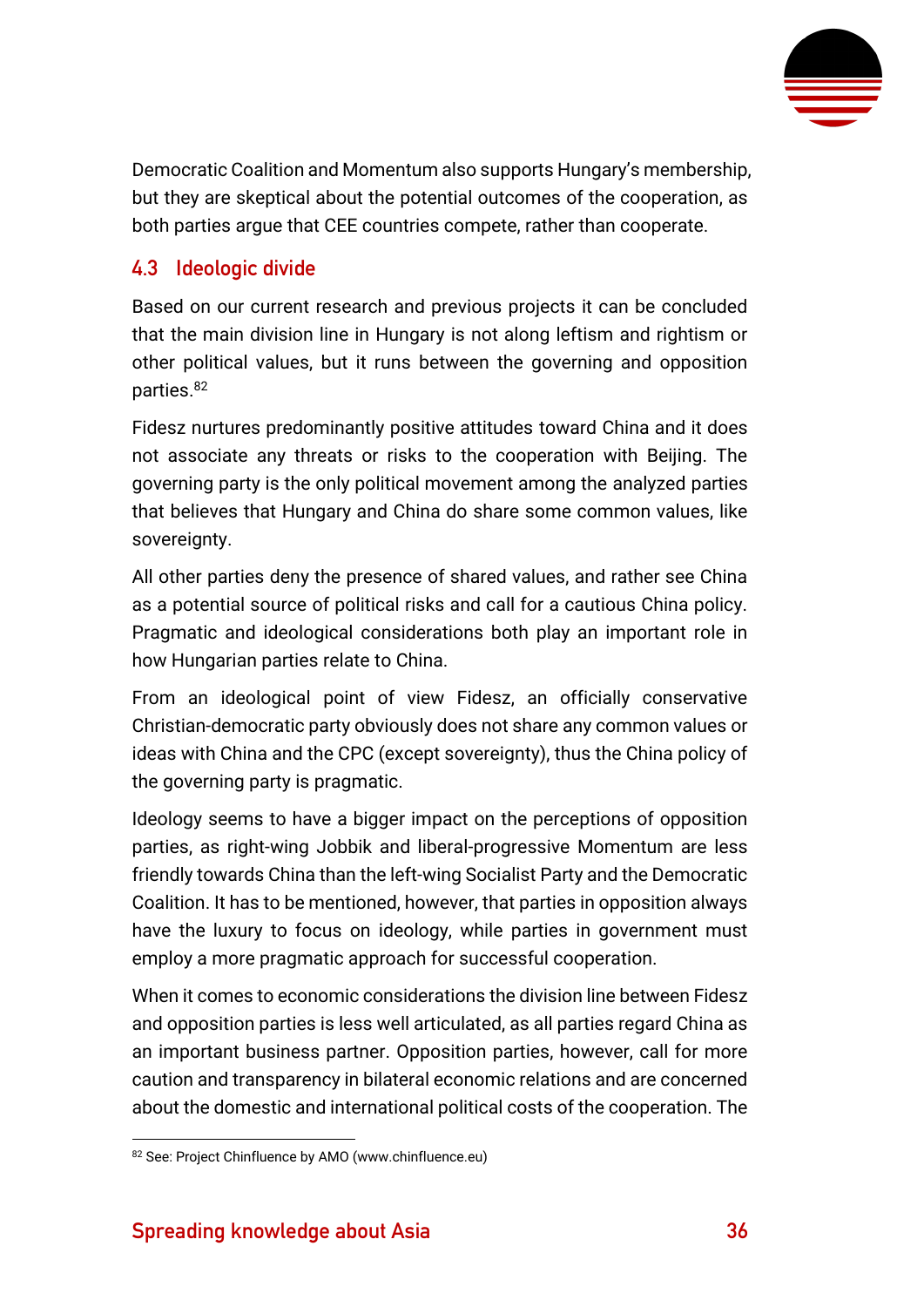

difference between Fidesz and the opposition's perception of the BRI and the 17+1 is even less obvious, as all parties support the BRI and Hungary's participation in the China-CEE cooperation to a certain extent, though the opposition is not certain about the real benefits of the two initiatives.

Another important conclusion is that most of the opposition parties are mostly critical of the foreign policy of the government in general, and its China policy in particular, but not deeply critical of China itself. One exception is Momentum, as it seems to genuinely condemn some of Beijing's policies. Jobbik, the Socialists, and DK have a more pragmatic approach.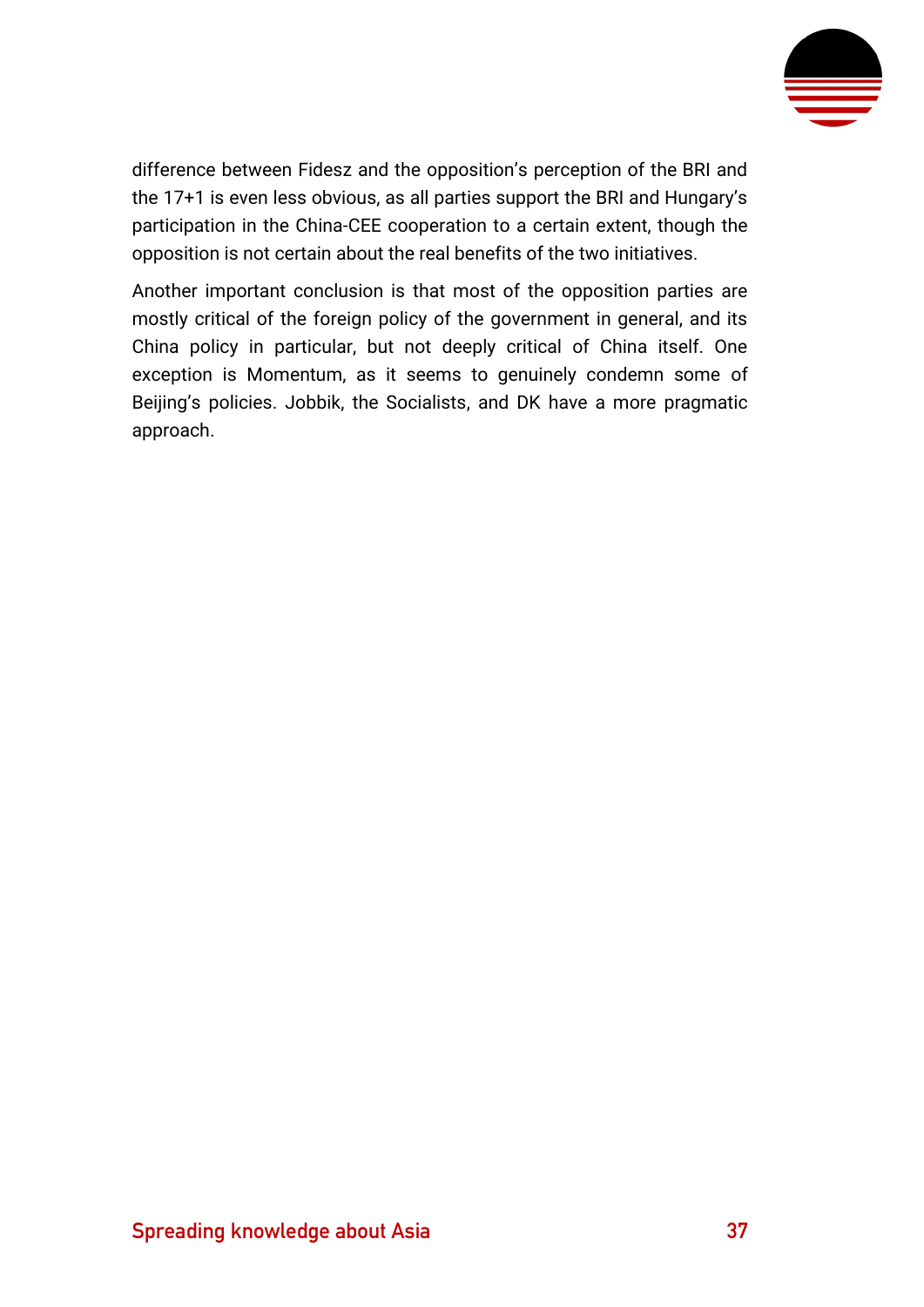

## <span id="page-38-0"></span>**5 Poland: China outweighed by relations with the USA**

Over the last decade. Polish political elites from left to right have been interested in strengthening Sino-Polish relations, attracting Chinese investments, as well as increasing Polish exports to China so as to offset the trade exchange, characterized by a significant imbalance (last year, out of over 33 billion USD worth of Poland-China trade, Poland's exports amounted to only 2.5 billion). 83

In 2011, Poland and China signed a Strategic Partnership agreement, which five years later was upgraded to a Comprehensive Strategic Partnership. In 2012, the Polish Ministry of Economy launched a "Go China" initiative, with the imperative to encourage Polish entrepreneurs to develop business relations with Chinese partners. Three years later, a new Consulate General was founded in Chengdu – the third consulate of Poland established in mainland China – following a launch (in 2013) of the direct rail cargo service between this Chinese city and the Polish city of Łódź.

Other new institutions and mechanisms focusing on the expansion of bilateral relations with China included a new post of the Representative of the Ministry of Agriculture and Rural Development in the Polish Embassy in Beijing, the Inter-Ministerial Committee for Coordination of the Polish-Chinese Strategic Partnership Development, or the Working Group on Poland-China Local Cooperation within the Ministry of Infrastructure and Development. 84

On top of that, at the end of 2018, the largest Polish seaport "Port Gdańsk" opened its business office in Shanghai. <sup>85</sup> Besides developing bilateral cooperation, Poland was eager to join new Chinese-born regional formats of co-operation – "16+1" formula, announced by Chinese Prime Minister Wen Jiabao during his visit to Warsaw in 2012, and the Belt and Road

<sup>83</sup> Hubert Kozieł, "Wymiana handlowa z Chinami jest pełna dysproporcii," (Parkiet, 2019-05-30). [https://www.parkiet.com/Analizy/305309902-Wymiana-handlowa-z-Chinami-jest-pelna](https://www.parkiet.com/Analizy/305309902-Wymiana-handlowa-z-Chinami-jest-pelna-dysproporcji.html)[dysproporcji.html](https://www.parkiet.com/Analizy/305309902-Wymiana-handlowa-z-Chinami-jest-pelna-dysproporcji.html)

<sup>84</sup> Justyna Szczudlik-Tatar, "Poland-China Relations: Forging a Strategic Partnership," in "Mapping Europe-China Relations: A Bottom-Up Approach" (ETNC Report, European Think-Tank Network on China, 2015)

<sup>85</sup> "The Port of Gdansk opens a new business office in China," Port Gdańsk, 2018-11-03. <http://www.portgdansk.pl/events/the-port-of-gdansk-opens-a-new-business-office-in-china>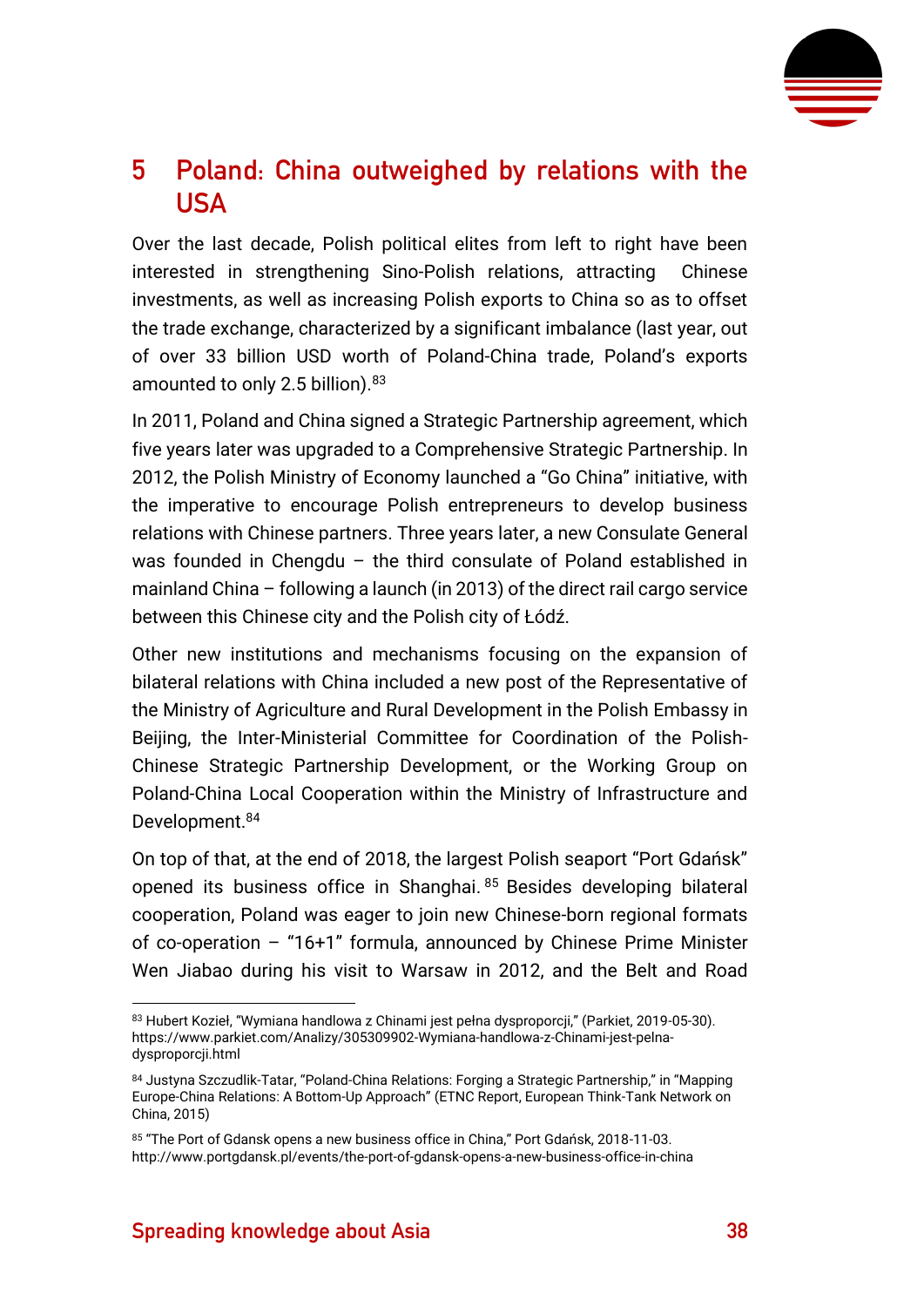

Initiative (BRI) in 2013 – aspiring to become Beijing's strategic European partner, conveniently located in the transportation corridors between China and Europe.

Poland also became (in 2016) a founding member of the Asian Infrastructure Investment Bank (AIIB), being the only country from Central and Eastern Europe to take part. The Sejm voted unanimously in support of Poland's accession to AIIB, which was a rare occurrence those days.

However, despite political declarations, high-level meetings and visits, agreements signed, as well as participation in the new formats, quite disappointingly, cooperation between Warsaw and Beijing has had little effect upon the Polish economy.

Moreover, no uniform vision has been developed over the last decade of how to design Polish relations with this newly emerging power, a numbertwo world economy, actively present in our region.

#### <span id="page-39-0"></span>**5.1 Swinging perception of China**

It is difficult to state unambiguously whether Polish political elites perceive cooperation with China as an opportunity, or a threat, as contradictory signals have been sent to Beijing from Warsaw.

2015-2017 was a period of high-level political exchanges, with optimism reaching its peak in June 2016 during Xi Jinping's visit to Poland, when Polish and Chinese presidents jointly greeted the arrival of the first China Railway Express train at the Warsaw PKP CARGO Terminal, symbolically inaugurating the opening of the New Silk Road.<sup>86</sup>

However, Sino-Polish economic ties declined in January 2017, when then Polish Minister of National Defense, Antoni Macierewicz, blocked the sale of a parcel for a logistic hub that meant to be part of BRI. 2018 saw a significant decrease in the delegation rank at the "16+1" summit in Sofia.

Another problematic case happened in early 2019, when a Chinese Huawei executive, together with a former Polish counterintelligence officer, was arrested in Poland on spying charges. In effect, Poland started to consider

<sup>86</sup> Federica Antonutti, "The first Chinese container train at the Warsaw PKP CARGO Terminal" (polrail.net, 2016-02-14)[. http://www.pol-rail.net/en/il-primo-treno-container-cinese-al-terminal-pkp](http://www.pol-rail.net/en/il-primo-treno-container-cinese-al-terminal-pkp-cargo-di-varsavia/)[cargo-di-varsavia/](http://www.pol-rail.net/en/il-primo-treno-container-cinese-al-terminal-pkp-cargo-di-varsavia/)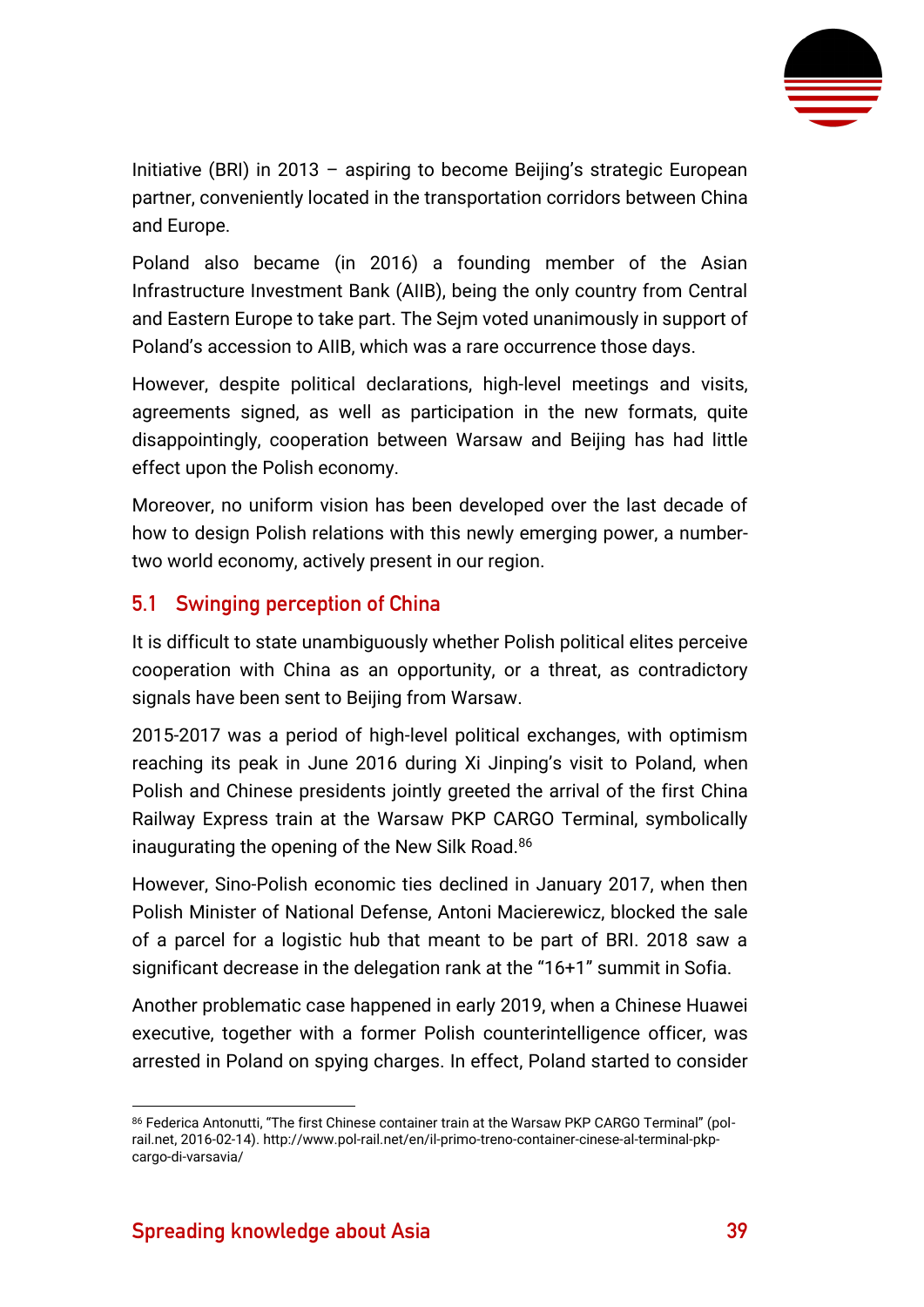

a ban on the use of Huawei technology at public institutions, amid media speculations about an alleged advise from Washington to disengage from the cooperation with Huawei Technologies due to security concerns. In September 2019, US Vice-President Mike Pence and Poland's Prime Minister Mateusz Morawiecki signed a 5G security agreement, which has been seen as part of effort to block the Chinese telecom from European networks, as well as a signal that Warsaw intends to put its essential strategic alliance with Washington above good relations and benefits from cooperation with China.

#### <span id="page-40-0"></span>**5.2 Opportunism rampant across the political mainstream**

Since late 2015 – with a new electoral victory on 13. October 2019 – Poland has had a conservative Law and Justice (PiS) government (and a new President from that same political camp) whose domestic and foreign policy differ from what was pursued by the rather opportunistic, programmatically amorphic Civic Platform. The PiS's comprehension of the value of Sino-Polish relations generally, and of the New Silk Road initiative, specifically, seemed in the very beginning deeper and the commitment – stronger than was the case in the past. There was even noticed a convergence between issues prioritized by the new Polish government that is stable economic development, and the construction of the Belt and Road.

The incumbent Polish presidency and the PiS government are more assertive and self-confident but without any U-turns. As they claim, they are more Euro-realist, but also more autonomous in their choices compared to the eight-year rules of the Civic Platform. In 2015, there was a strong voice for "re-nationalization" of Poland's economic ties with China – a more sovereign Polish decision-making, especially with building evidence that any single State within the EU rather pursues the interests of its own companies when it comes to China-Europe relations. PiS politicians have been arguing that what we are witnessing are just bilateral relations. For a presumed "European Unity" – unity within the European Union – it is absent when it comes to very many core issues, including China. The re-evaluation of Sino-Polish ties resulted in opening a new chapter in the mutual relations of both countries.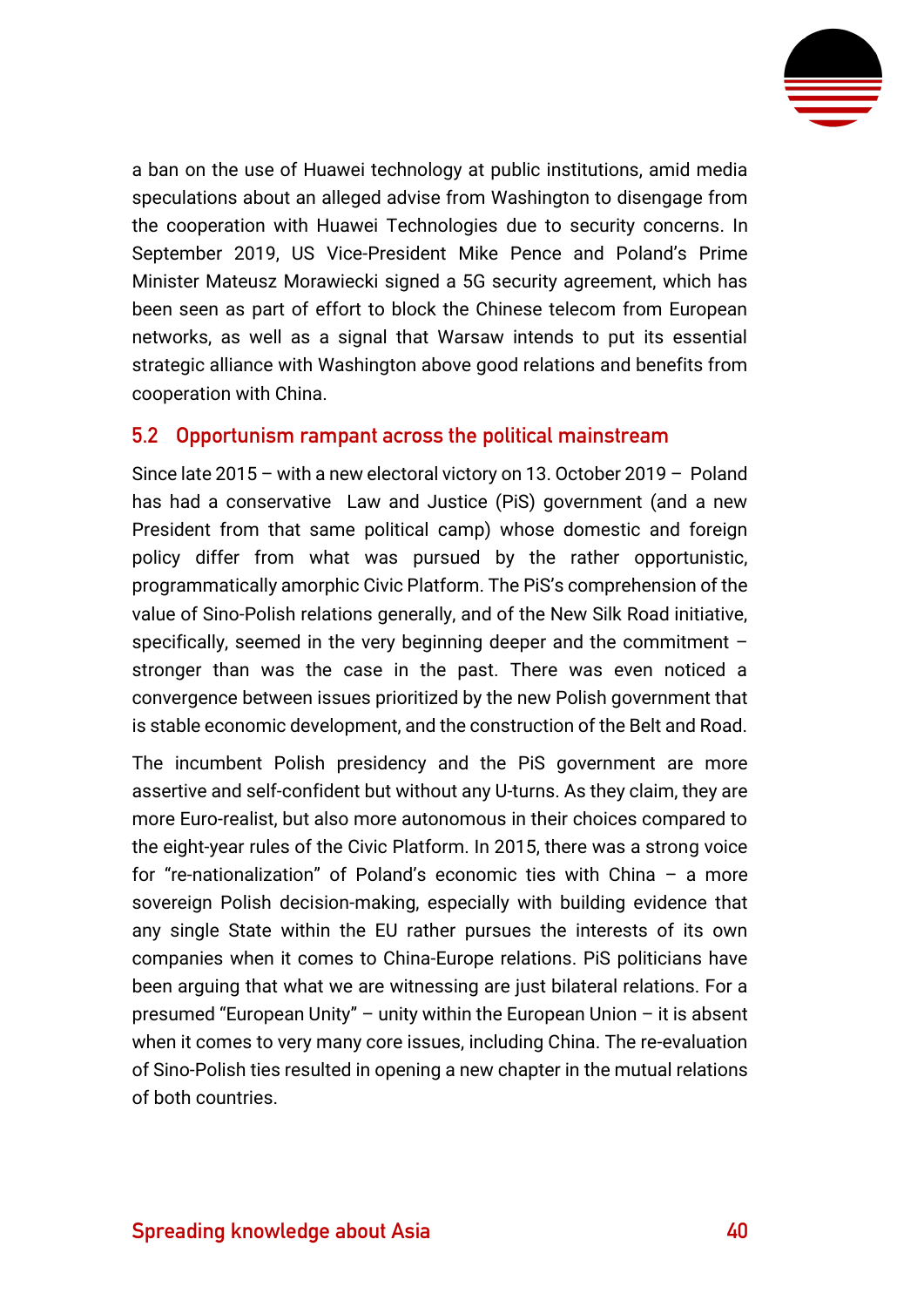

In November 2015, Polish President Andrzej Duda presided over an official Polish delegation to China for CEE-China (16+1) summit, which was highly significant, as routinely prime ministers attend these meetings. He also opened the Polish-Chinese Economic Forum. In this way, Polish authorities tried to highlight the importance they attributed to bilateral relations with Beijing. President Duda was sworn into office in August 2015, and one of his first decisions was paying a visit to China. During that visit, he expressed a strong hope that five years of his presidency would be a period of great intensification of cooperation between the two countries. Polish authorities and business community wished Poland to become one of the main Chinese partners in Europe within the framework of One Belt, One Road initiative, and to better use our geographical location as the country that can connect China with Western Europe, and precisely – with Germany. That was the prevailing public narrative of the ruling Law and Justice party.

The declared and real efforts paid off as Chinese President Xi Jinping visited Warsaw in June 2016 and cooperation with Poland was raised into a comprehensive strategic partnership. Investments followed. But within the PiS there have always been various factions when it comes to Poland-China ties. Former Minister of Defense, Antoni Macierewicz in his speeches home and abroad represented a view that Belt and Road Initiative is a "Sino-Russian conspiracy to weaken USA and the Transatlantic alliance". On the other hand, such influential MEPs as Ryszard Czarnecki have been somewhat enthusiastic or at least affirmative in respect of Chinese economic achievements and the potential of Sino-Polish economic partnership. The lack of a clear-cut policy towards Beijing has been, however, the very feature of all Polish governments in the past.

With the new American administration of President Donald Trump and trade war with China, the narrative of Polish ruling elites has changed remarkably. Polish partnership with the United States has been the very foundation of the country's security policy since Poland regained independence after the 1989 peaceful transformation. The Russian annexation of Crimea and the war in Eastern Ukraine have only strengthened the strategic alliance with Washington. At least in the eyes of the PiS politicians. The interviewed Foreign Ministry officials view that alliance as a 'non-alternative' option for Poland. Therefore, as they say, if closer economic ties with China would be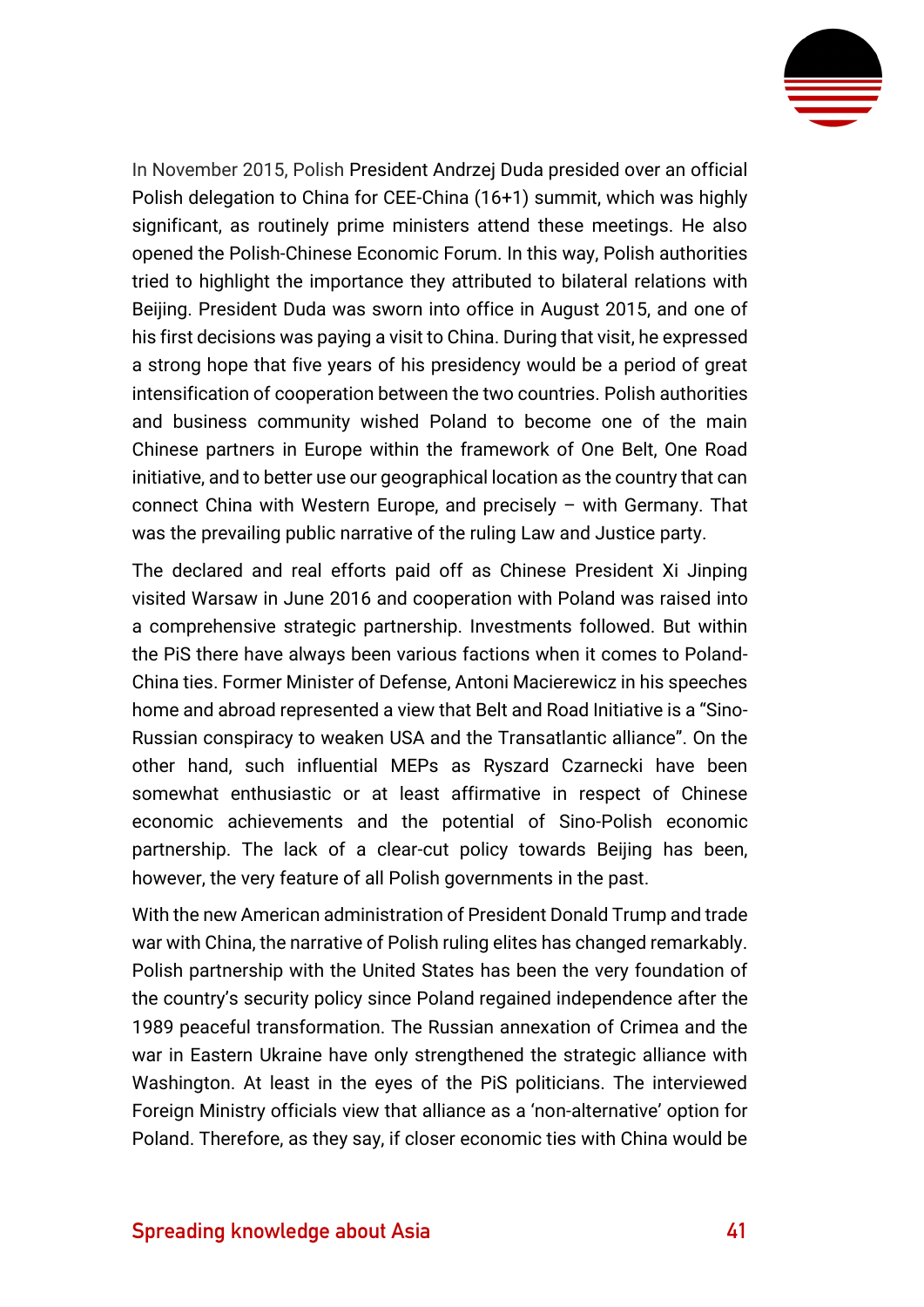

an obstacle for a larger and permanent presence of American military units in Poland, Warsaw obviously stands by its US partner. This has been also reflected in declarations made by the current Foreign Minister Jacek Czaputowicz on various more or less official occasions. The pressure exerted by the Trump administration on Visegrad countries brought – to some extent – alignment on the part of the Polish ruling party. The Huawei scandal in Canada had its local version with the arrest of the company's executive in Poland. Polish Foreign Ministry followed also American narrative on the "spying activities" of some Chinese companies controlled by the Communist Party.

On the other hand, Polish officials from the PiS party have been quite confident that despite the American official rhetoric about the Huawei involvement in illegal actions there is a large margin of flexibility left to Poland by Washington. Poland – while taking precautions in respect of the Chinese involvement in the 5G network – has not excluded the Chinese telecom giant from the Polish market. As officials say: Poland cannot afford that. Hence the presence of Prime Minister Mateusz Morawiecki at the 16+1 (17+1) summit in Dubrovnik in April 2019. Poland has also recently opened several new trade offices in China. The returning mantra coming from Warsaw is the large trade deficit with Beijing, and opening of the Chinese market for Polish products, including the "proscribed" pork, and the level playing field for Polish business in China. However, Prime Minister Morawiecki took also a strategic "anti-China" stance in August 2019 when in interviews with the foreign media he said that "the threat to the free world comes not only from Moscow but also from Beijing". The ambiguity of the ruling party results from its "balancing act" between economic interests and appetite for "quality" Chinese investments, and  $-$  on the other hand  $$ strategic considerations – including the "iron friendship" with the only superpower and its mercurial leader.

In 2019, Poland and China celebrate the 70th anniversary diplomatic relations. In Poland's political elites narrative, China has been the country's significant and prospective economic partner at least since the famous visit of former President Bronisław Komorowski in Beijing in 2011. Mr. Komorowski is linked to the liberal-left wing Civic Platform (PO) party. Back then, Poland-China Strategic Partnership agreement was signed by Polish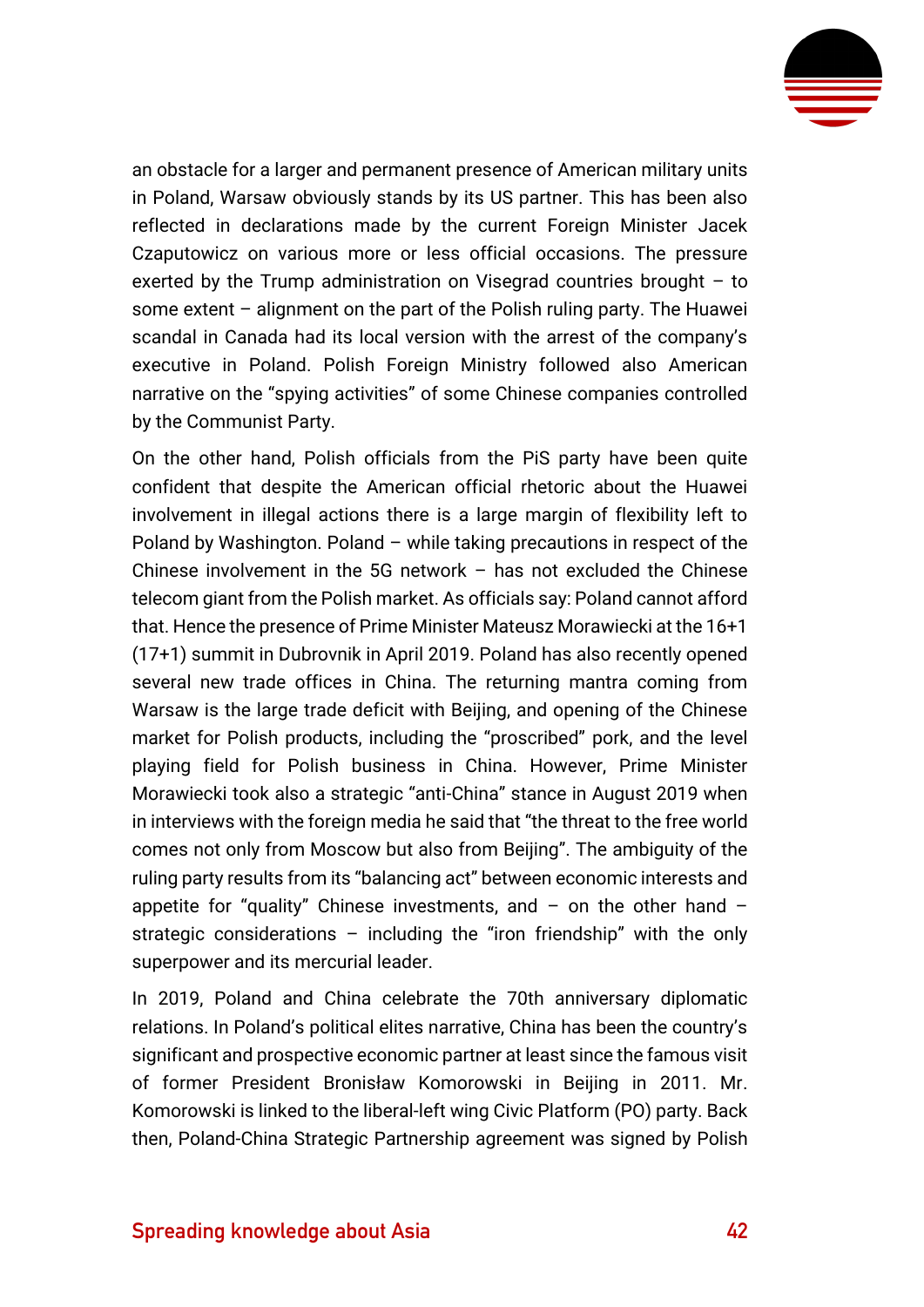

and Chinese Presidents. In Central-Eastern Europe (CEE), Poland was one of the first nations to upgrade its relationship with China to the level of a strategic partnership.

After years of relative stagnation, this was hailed as a new beginning for our bilateral contacts, which was confirmed in April of 2012 with a historic visit of Chinese Premier Wen Jiabao to Warsaw who was welcomed by another PO politician – Prime Minister Donald Tusk. Precisely this was that visit that brought new prospects and also raised high expectations both in Poland and in other Central and Eastern European countries. Polish capital city Warsaw was chosen by the Chinese guest to announce a new initiative, known as the "16+1" format, officially called "Cooperation between China and Central and Eastern European Countries".

Poland has longed for a kind of "leader" status in that grouping due to its strategic geographical location in the center of Europe, ensuring Chinese investors and exporters access to the entire EU market. A big advantage is also the size of Poland's market and its population as well as economic and political stability. That expectations, however, have not materialized but the "16 + 1" as a format of dialogue and cooperation gained a new momentum with the advent of the New Silk Road. So again, Poland envisioned itself at the heart of its Central-Eastern European part. Actually, some segments of Polish elites on both left and right wished to see their country as a prospective logistics-transportation hub for Sino-European trade. The momentum waned with the stagnation of the Civic Platform government and appointment of Prime Minister Donald Tusk to the post of the President of the European Council in September 2014. The new Prime Minister Ewa Kopacz skipped the "16+1" summit in December of the very same year. It was a stunning development as she did not hesitate to visit Beijing a year earlier in her capacity as the Speaker of Polish Sejm (lower chamber of Parliament) on the anniversary of the Tiananmen Square massacre. Her views on China and Warsaw's relations with Beijing have always been somewhat enigmatic and seem based exclusively on advice given by more or less informed officials in the Cabinet.

The Civic Platform politicians do not differ much from some other opposition parties (e.g. Democratic Left Alliance) with their opportunism and ambivalence when it comes to Sino-Polish ties. There is a sense of a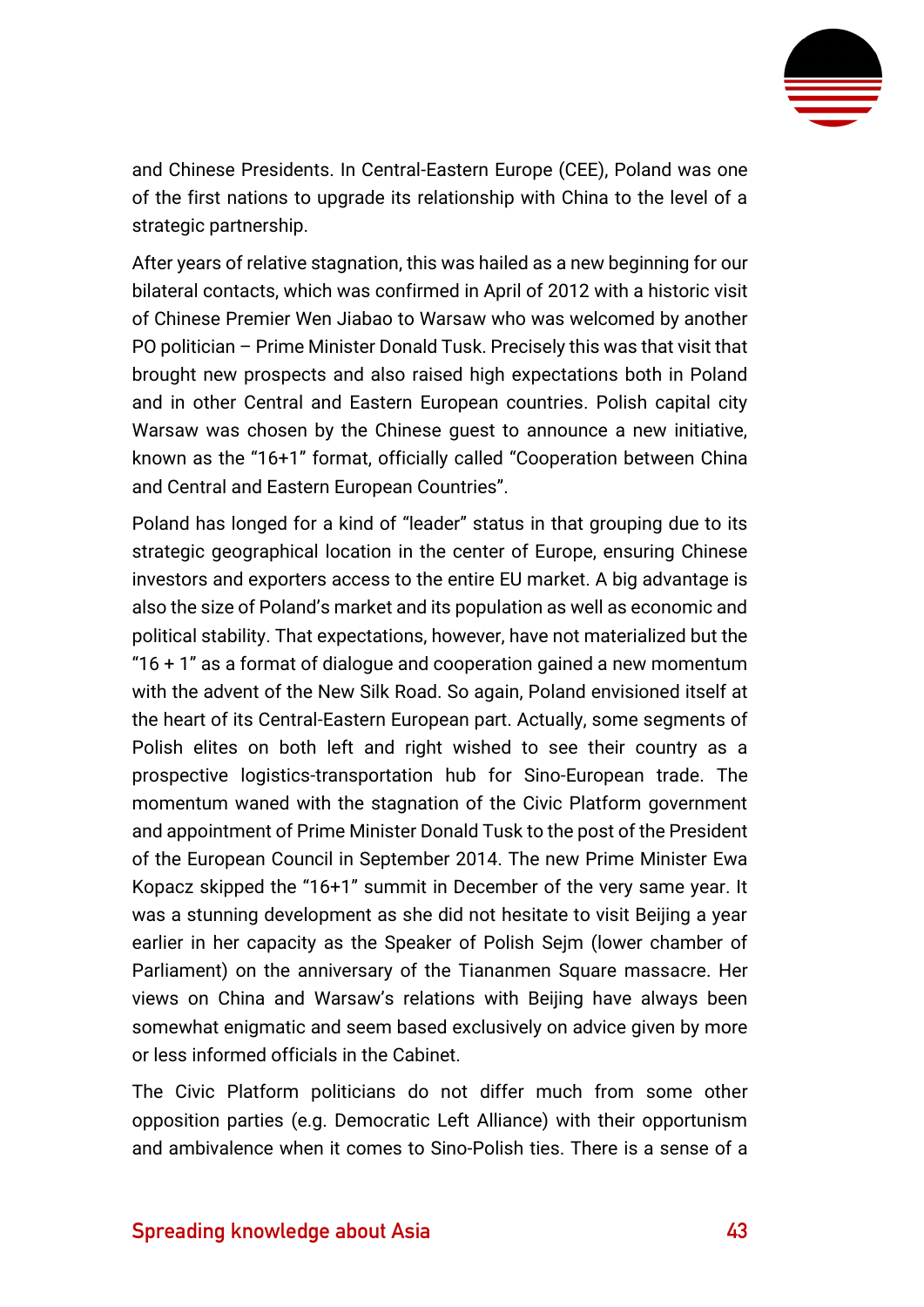

prevalent pragmatism blended with aversion to expressing any clear-cut opinions.

The Polish People's Party **(**PSL) has always been the virtually most pragmatic party on the Polish political scene. Participating in many governments since 1989, it has been struggling for survival in recent years.

Two former leaders of the PSL stand out when it comes to cooperation with China: Waldemar Pawlak (former Prime Minister) and Janusz Piechociński (former Deputy Prime Minister and current President of Poland-Asia Chamber).

Both of them are known for their long and comprehensive interest and commitment to developing economic ties with Beijing. Mr. Piechociński since the early 1990s was impressed with China's economic rise and saw an opportunity for Polish farmers and other industries in closer economic cooperation with the Middle Kingdom.

Contrary to most other politicians from the whole political scene in Poland, he gained considerable expertise concerning the Chinese economy, development, and the real prospects of Sino-Polish economic partnership. In his view, Polish firms are unprepared for business with China and do not exhibit sufficient knowledge nor possess needed resources. 97% of Polish firms are SMEs. Therefore, they cannot compete with Western companies in the Chinese market.

Meanwhile, the Polish government lacks any real strategy to assist Polish companies in China nor how to promote or create Polish brands there. Poland is losing even in Central and Eastern Europe to its neighbors when it comes to making business with Beijing and attracting FDI. Belt and Road means opportunity but Poland has not worked out tools to efficiently use it.

#### <span id="page-44-0"></span>**5.3 Differing views between the left and right-wing parties**

The Left in Poland is still associated with the old, Communist past of the country. Its main face – the Democratic Left Alliance (Sojusz Lewicy Demokratycznej) – is pretty much a refurbished leftover of the ancient regime's ruling totalitarian party. However, there are also new left-wing groups that do not have much in common with the former system and have been trying to build the Polish Left from scratch. One of them is the Razem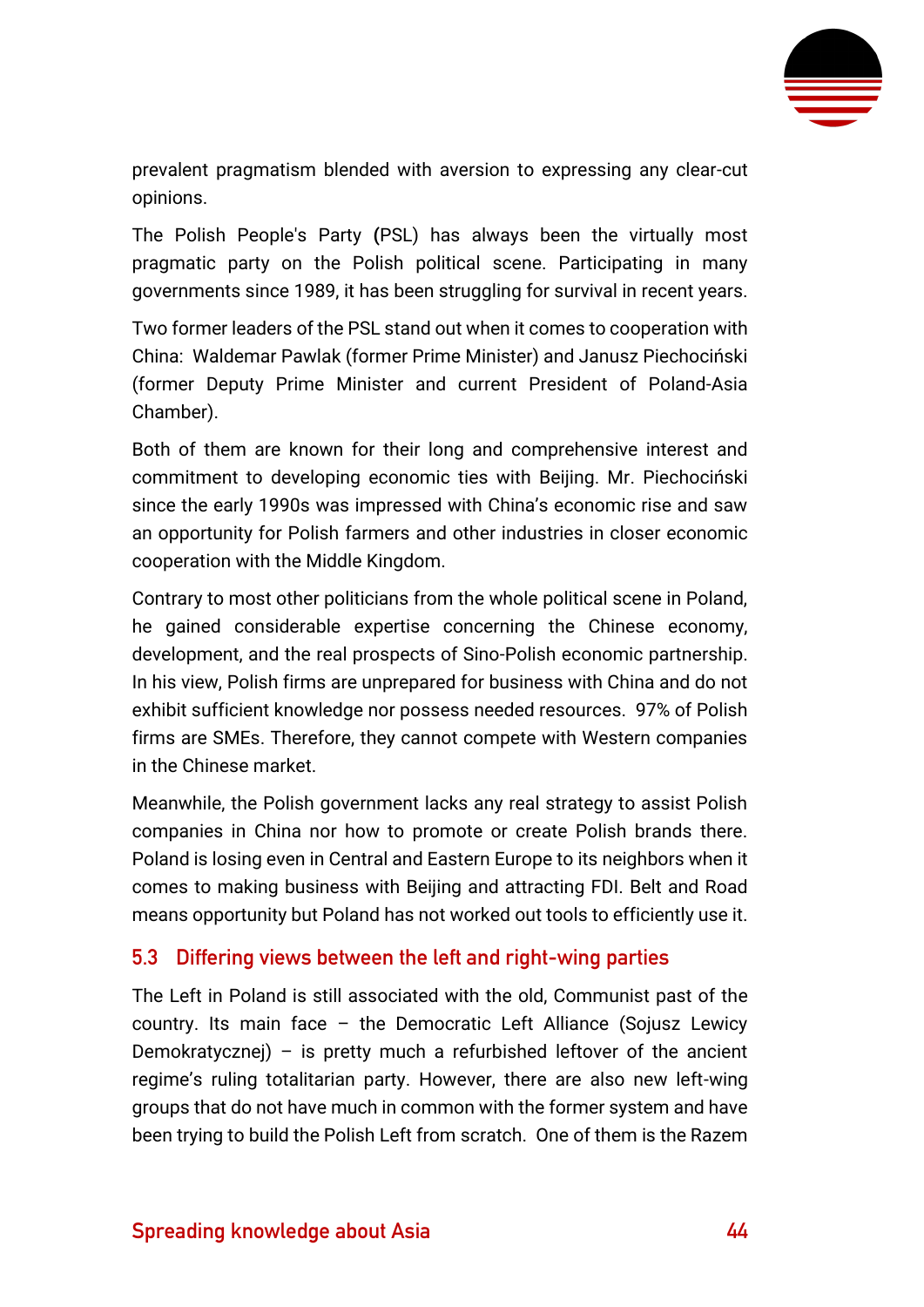

("Together"), a party initiated by a new generation of social-liberals, and idealistic social-justice-seekers. In political, social and economic terms, they are – broadly speaking – followers of Yannis Varoufakis – a famous and influential Greek leftist visionary. One of their slogans sounds familiar to all left-leaning Europeans: "Higher wages, lower rents, free prescription drugs". The issue, however, is that apart from their "socially progressive" program – which doesn't seem to enjoy much support within the voters' majority – the party does not have much on offer in an era of a massive redistribution extravaganza served to the voters by the Law and Justice government.

Foreign policy is an arena, where the Razem is against the alleged "excessive submission to the USA and [multinational] corporations". As Razem's leader, Adrian Zandberg, says, "This is a world in which the USA under Trump sees Europe no longer as an ally, but as an enemy." On the other hand, "Europe is our home and we must take responsibility for it... Europe must become more democratic to move forward. The Left wants the European Parliament to have more power and to be able to control the functioning of the European Commission, not just on paper."<sup>87</sup>

Mr. Zandberg's views of China's rise, its political system and global economic expansion within the Belt and Road Initiative (BRI) are neither enthusiastic nor even positive. The other way around, for him the Asian Communist giant is an epitome of a modern-day neo-colonialism: "It's a world in which China is growing in strength and economically colonizing not only Africa but also the Balkans. These are real challenges…"<sup>88</sup>

The Democratic Left Alliance (SLD) and its politicians, however, do not have such reservations towards Beijing. In summer 2012, their 14-member strong delegation was invited by the Chinese Communist Party for a China trip. The head of the visiting team was Professor Tadeusz Iwiński – a veteran ex-Communist politician and academician specializing in international affairs.

<sup>87</sup> Błażej Makarewicz, "Zandberg: Trump traktuje Polske jak pionka. Sprzeda nas, jeżeli uzna, że to mu się opłaca [WYWIAD]" (Radio ZET, 2019-05-22)[. https://wiadomosci.radiozet.pl/Eurowybory-](https://wiadomosci.radiozet.pl/Eurowybory-2019/Opinie/Zandberg-Trump-traktuje-Polske-jak-pionka.-Sprzeda-nas-jezeli-uzna-ze-to-mu-sie-oplaca-WYWIAD)[2019/Opinie/Zandberg-Trump-traktuje-Polske-jak-pionka.-Sprzeda-nas-jezeli-uzna-ze-to-mu-sie](https://wiadomosci.radiozet.pl/Eurowybory-2019/Opinie/Zandberg-Trump-traktuje-Polske-jak-pionka.-Sprzeda-nas-jezeli-uzna-ze-to-mu-sie-oplaca-WYWIAD)[oplaca-WYWIAD](https://wiadomosci.radiozet.pl/Eurowybory-2019/Opinie/Zandberg-Trump-traktuje-Polske-jak-pionka.-Sprzeda-nas-jezeli-uzna-ze-to-mu-sie-oplaca-WYWIAD)

<sup>88</sup> [Ibid.](https://wiadomosci.radiozet.pl/Eurowybory-2019/Opinie/Zandberg-Trump-traktuje-Polske-jak-pionka.-Sprzeda-nas-jezeli-uzna-ze-to-mu-sie-oplaca-WYWIAD)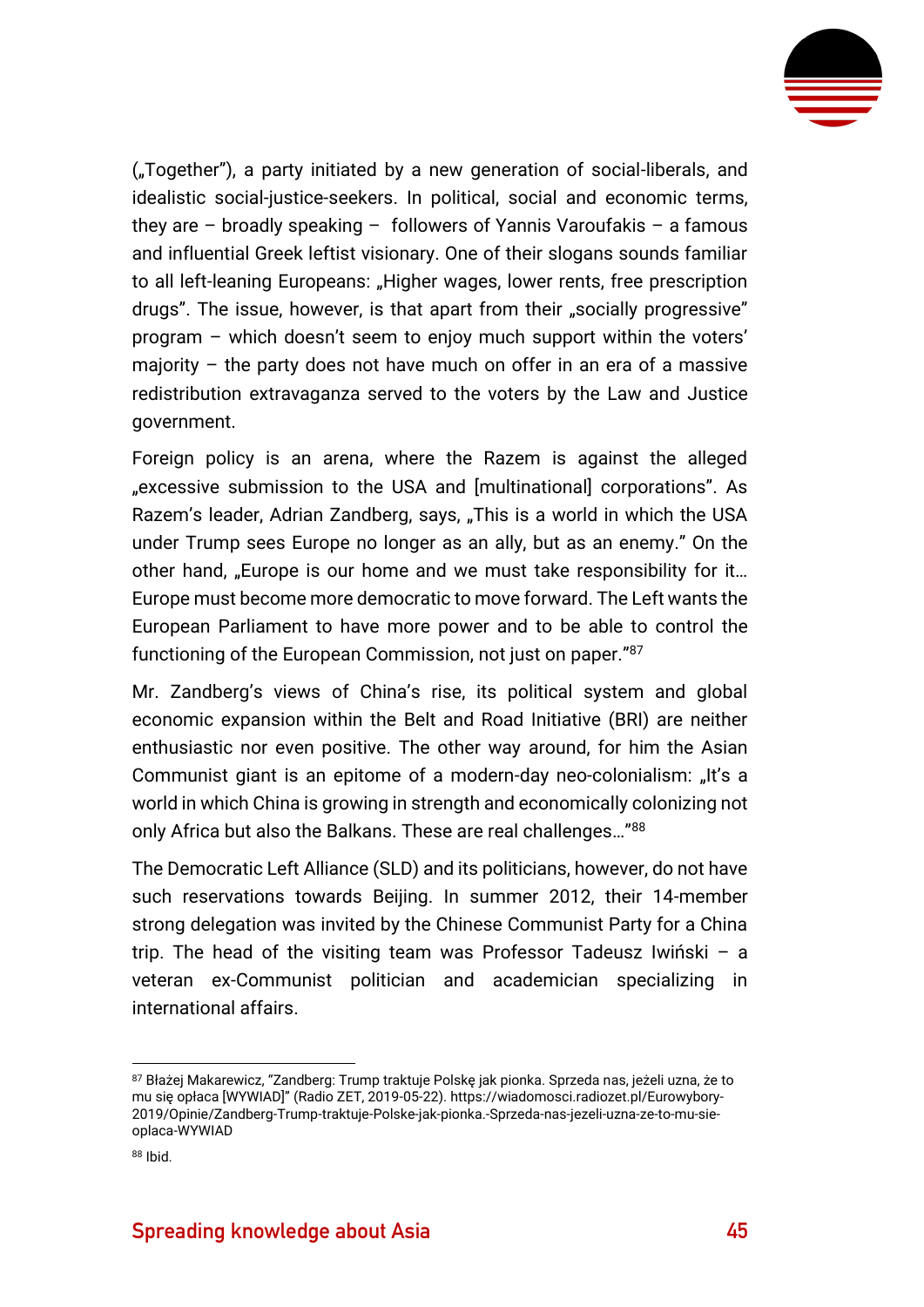

*"It doesn't matter if* a *cat* is *black* or *white* so long as it *catches mice… The Chinese use this maxim very effectively…," <sup>89</sup>* professor Iwiński tried to explain his delegation's trip to China, which was sponsored by the Chinese Communists, quoting the famous saying of China's late paramount leader – Deng Xiaoping.

Other members of the SLD delegation were more frank in expressing their sentiments, including towards the Chinese political system: *"Beijing is almost like Manhattan, but cleaner… The Middle Kingdom's political system often raises controversies abroad, but in practice, it is quite effective. For example, in individual provinces, one of the deputy [Communist] party secretaries is also a governor."* 90

Professor Iwiński also assessed the development of China rather approvingly: *"It seems that in the 21st century, China is an example of a positive convergence, because, on the one hand, China's 90 million-strong Communist Party has preserved its control over society, but at the same time deep economic reforms are being carried out in a very capitalist and freemarket spirit."* 91

Professor Iwiński's comments on the prospects of China – Poland partnership are European Union-oriented which is no surprise as the whole SLD as a party had after the transition to democracy became overnight enthusiastically pro-European. In addition, however, Iwiński seems to be very pragmatic too, which actually is a very characteristic symptom of the Left's dislike for the right-wing Polish "exceptionalism" cherished by the ruling PiS Law and Justice party: *"Poland has a chance to become a real partner for China only as member of the EU. It is worth to take seriously the advice: less Poland-focused ideology and Messianism – more realpolitik is needed."*<sup>92</sup>

<sup>89</sup> Adrian Gąbka, "Chiński smok połyka polskich polityków. Przedstawiciele prawicy poleca do Pekinu?" (naTemat, 2012-07-10). [https://natemat.pl/blogi/adriangabka/22729,chinski-smok](https://natemat.pl/blogi/adriangabka/22729,chinski-smok-polyka-polskich-politykow-przedstawiciele-prawicy-poleca-do-pekinu)[polyka-polskich-politykow-przedstawiciele-prawicy-poleca-do-pekinu](https://natemat.pl/blogi/adriangabka/22729,chinski-smok-polyka-polskich-politykow-przedstawiciele-prawicy-poleca-do-pekinu)

<sup>90</sup> "Delegacja SLD jara się Chinami," dziki kraj, 2012-06-18[. http://dzikikraj.interia.pl/news-delegacja](http://dzikikraj.interia.pl/news-delegacja-sld-jara-sie-chinami,nId,613455)[sld-jara-sie-chinami,nId,613455](http://dzikikraj.interia.pl/news-delegacja-sld-jara-sie-chinami,nId,613455)

<sup>91</sup> Tadeusz Iwiński, "Jaka naprawdę była PRL" (Przegląd Dziennikarski, 2019-01-17). <https://przegladdziennikarski.pl/jaka-naprawde-byla-prl/>

<sup>92 &</sup>quot;What does China think about Asia and Europe? Is the South China Sea a new field of power struggle?," (Debate on China) CSM – CIR (Centre for International Relation's), 2018-06-12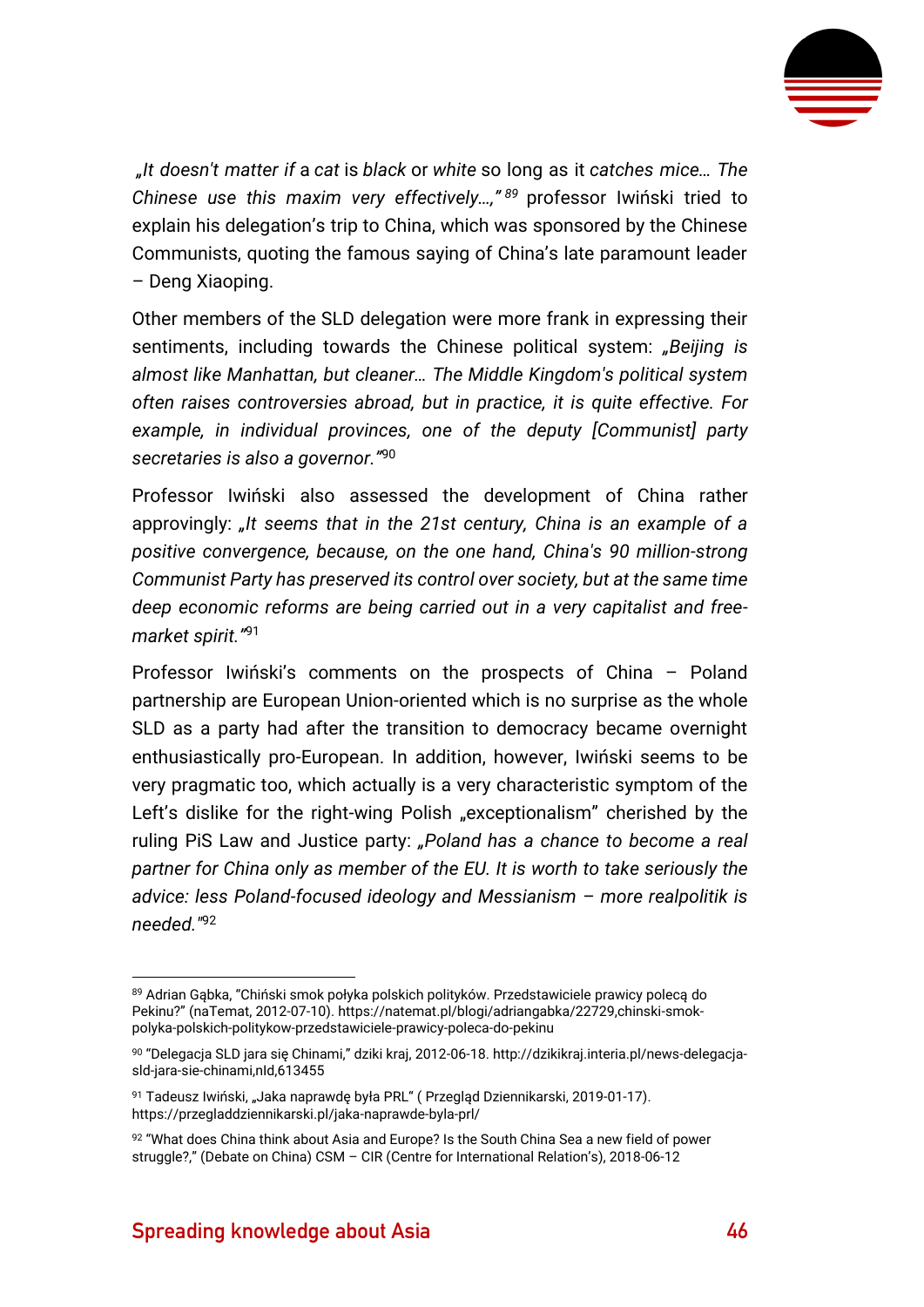

Ironically enough, for the 2019 elections, both the Razem and SLD decided to join their forces and created an electoral bloc as the "Left" with another social-liberal new-comer "Wiosna" (Spring) party. Wiosna's views about China seem to be ambiguous. Its leader, Robert Biedroń is a former member of the Polish Sejm (the lower House of the Parliament), and now a freshly elected member of the European Parliament. He is remembered for his comments about the ill-timed visit of a Polish parliamentary delegation (with a notable exception of the PiS and PSL Agrarian Party MPs) in Beijing in June 2013. It's worth mentioning that Mr. Biedroń was a vice-head of the Polish Parliamentary Team for Tibet at that time.

For Poland, 4 June is a symbolic date of the peaceful end of Communism and the first partly-free parliamentary elections. For China, however, it is the Tiananmen Square massacre's anniversary. Both events took place on the same day, the same month of 1989.

*"I think that the timing of the visit – 4 June - and the meetings with representatives of the Chinese government do not make sense…*" Mr. Biedroń argued. *"But I also believe that the voice of the Polish Parliament is important. If this visit is already taking place, then members must be strongly armed with human rights arguments. I am glad that MP Kopyciński from the Palikot Movement [Mr. Biedroń's former party] is there and will speak on that matter…"* 93

"Konfederacja Wolność i Niepodległość" (Confederation Freedom and Independence) is a loose grouping of conservative, Nationalist and seasoned self-declared liberal politicians and their supporters. Their views on the social, economic and political order are far to the right compared with the ruling Law and Justice party which is socially conservative but favors some leftist ideals of redistribution of wealth. The more market-oriented, "American-styled" liberals in the Konfederacja cherish much more libertarian views on the economy. But by no means are they "pro-American" or "anti-Russian" – the sentiments that are usually associated with the PiS government. The opposite is the truth, as they hold more 'pragmatic' and 'favorable' views when it comes to Poland – Russia ties or a possible

<sup>93 &</sup>quot;Biedroń: wyjazd do Chin 4 czerwca nierozsądny, ale dobrze że nasz poseł tam jest," wprost, 2013-06-03. [https://www.wprost.pl/kraj/402243/Biedron-wyjazd-do-Chin-4-czerwca-nierozsadny](https://www.wprost.pl/kraj/402243/Biedron-wyjazd-do-Chin-4-czerwca-nierozsadny-ale-dobrze-ze-nasz-posel-tam-jest.htm)[ale-dobrze-ze-nasz-posel-tam-jest.htm](https://www.wprost.pl/kraj/402243/Biedron-wyjazd-do-Chin-4-czerwca-nierozsadny-ale-dobrze-ze-nasz-posel-tam-jest.htm)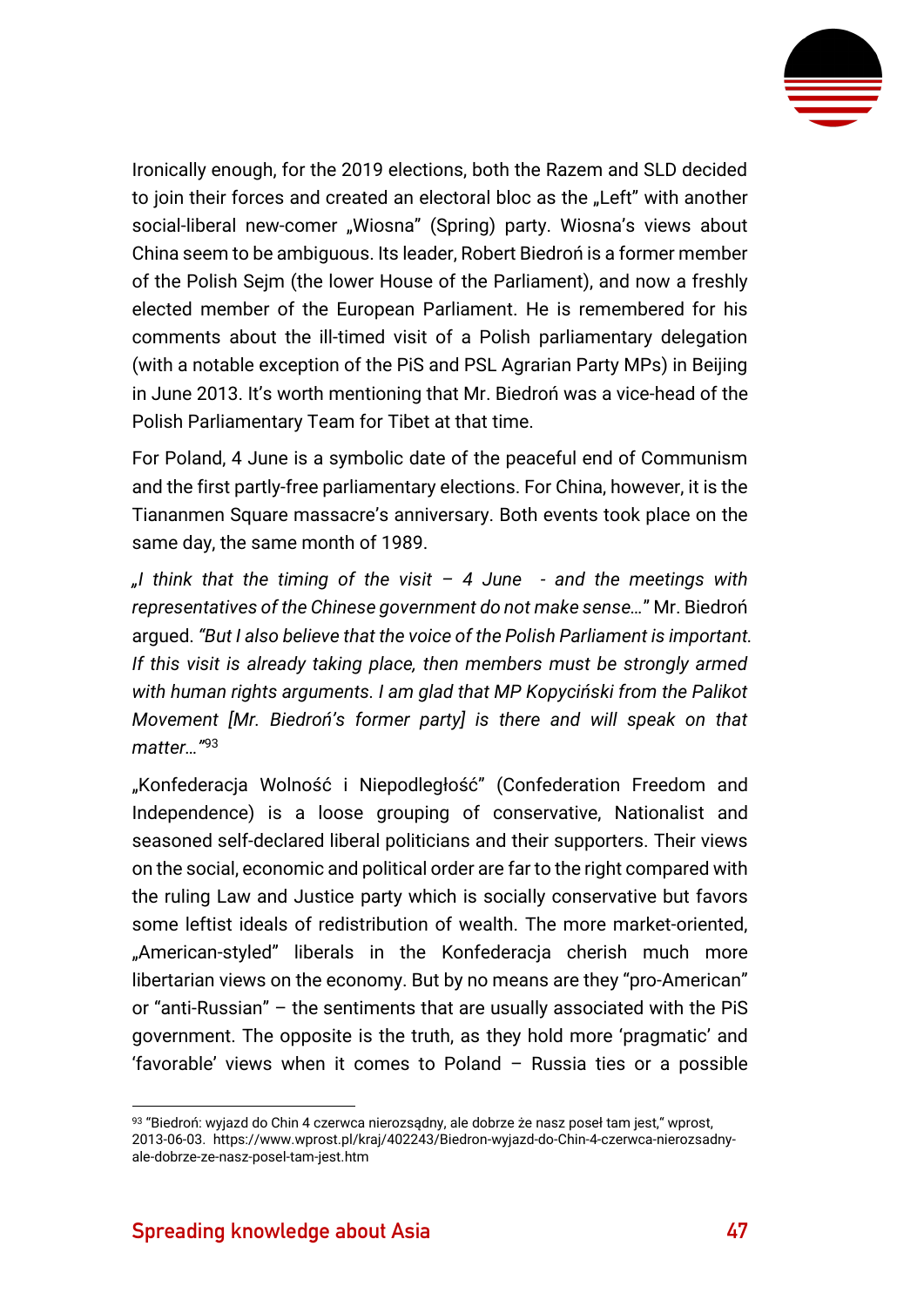

rapprochement with the Kremlin. On the other hand, Konfederacja's leaders and followers are staunch Eurosceptics and vocal critics of American foreign policy.

Leading politicians of the Konfederacja espouse even more radical views about China which they have expressed on many occasions. Earlier this year Poland was shocked by arrests of a Chinese Huawei executive and a former Polish ABW secret services officer on spying charges. During the most recent visit of the American vice-President, Mike Pence on 2. September, Polish President Andrzej Duda – who is supported by the PiS ruling party – was asked about the case. 'I want to say one thing – yes, indeed Polish counterintelligence services have detected some activities that could have a spy character, this case is currently being investigated.'94

The case may be of critical importance for Chinese Huawei Technologies' participation in building a 5G network in Poland. And, interestingly, on U.S. Vice-President Pence's visit, both countries signed a joined declaration on 5G network security which reads: "All countries must ensure only trusted and reliable suppliers participate in networks". It means a rigorous evaluation of foreign government control. Marc Short, Mike' Pence's Chief of staff said openly: "We must stand together to prevent the Chinese Communist Party from using subsidiaries like Huawei to gather intelligence while supporting China's military and state security services – with our technology,"<sup>95</sup>

Grzegorz Braun – one of the Konfederacja leaders who is known for his often radical views on domestic and international affairs – commented on the issue: "As you can see, the policy of allegedly 'non-alternative strategic alliances' costs Poland not only the risk of war and the cost of permanently overpaid armament purchases, but also lost profits – lost opportunities of

<sup>94 &</sup>quot;Duda: polskie służby kontrwywiadowcze wykryły działania, które mogły mieć charakter szpiegowski," Polska Agencja Prasowa, 2019-09-02.

[https://www.pap.pl/aktualnosci/news%2C505056%2Cduda-polskie-sluzby-kontrwywiadowcze](https://www.pap.pl/aktualnosci/news%2C505056%2Cduda-polskie-sluzby-kontrwywiadowcze-wykryly-dzialania-ktore-mogly-miec)[wykryly-dzialania-ktore-mogly-miec](https://www.pap.pl/aktualnosci/news%2C505056%2Cduda-polskie-sluzby-kontrwywiadowcze-wykryly-dzialania-ktore-mogly-miec)

<sup>95</sup> Alan Charlish and Marcin Goclowski, "U.S. and Poland urge tougher checks on foreign influence over 5G networks" (Reuters, 2019-09-02). [https://uk.reuters.com/article/uk-poland-usa-5g/u-s-and](https://uk.reuters.com/article/uk-poland-usa-5g/u-s-and-poland-urge-tougher-checks-on-foreign-influence-over-5g-networks-idUKKCN1VN15E)[poland-urge-tougher-checks-on-foreign-influence-over-5g-networks-idUKKCN1VN15E](https://uk.reuters.com/article/uk-poland-usa-5g/u-s-and-poland-urge-tougher-checks-on-foreign-influence-over-5g-networks-idUKKCN1VN15E)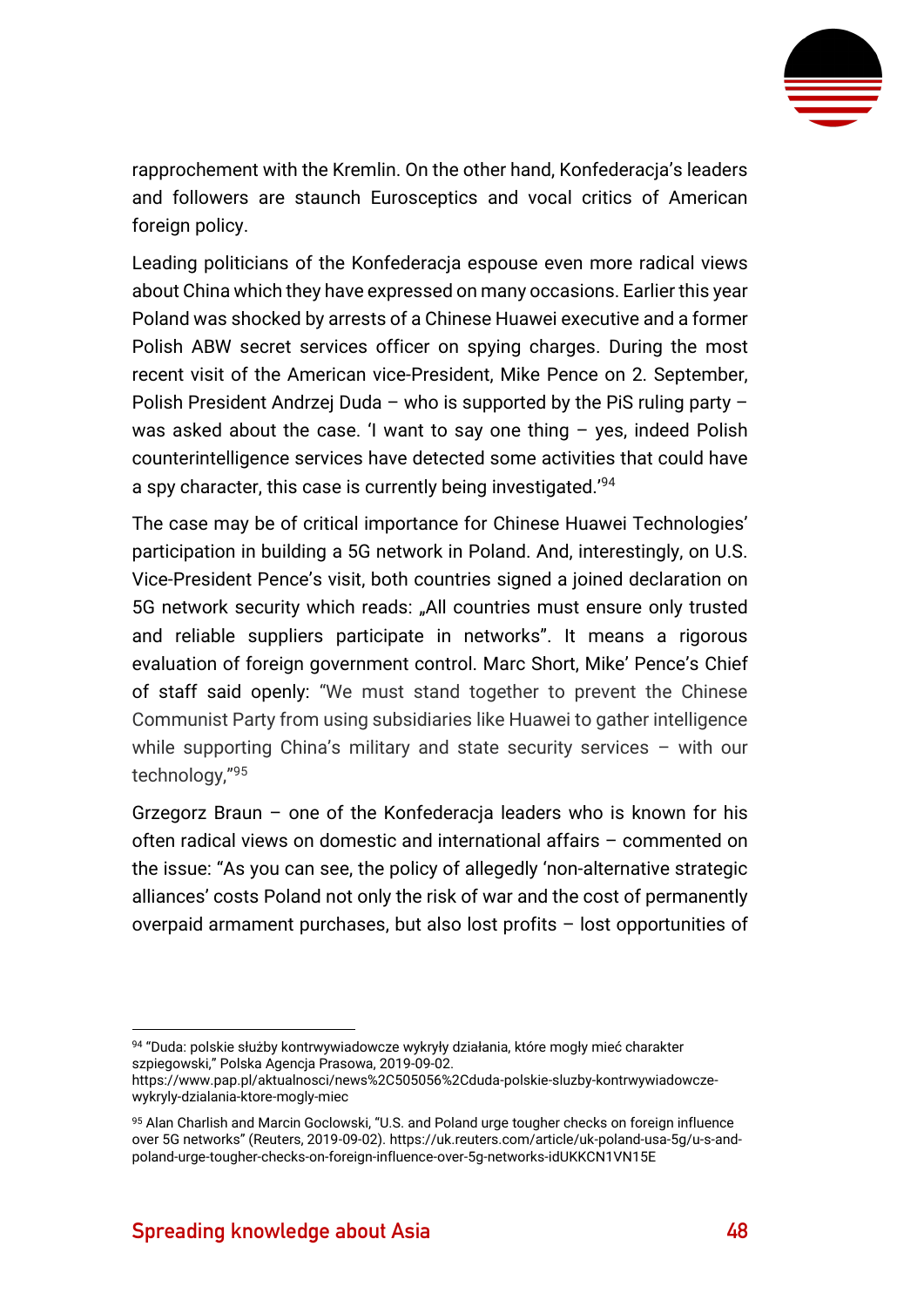

good deals that we will not reach because they could not be approved of by our imperial patrons." <sup>96</sup>

Moreover, Mr. Braun, who in the past was also a Presidential candidate, dreams of a permanent Chinese military base in Poland instead of a U.S. base ('Fort Trump') sought by the PiS government. He even claims that "China with its very existence saved us twice in the 20th century, probably saved the very existence of the Polish state… The New Silk Road could bring prosperity to the forgotten parts of South-Eastern Poland. The Polish Subcarpathia region should become a big logistics hub on the European scale... My answer for the Fort Trump is Fort Xi..."<sup>97</sup>

The same fascination can be regularly found in opinions expressed by Janusz Korwin-Mikke – a well-known, controversial veteran politician of conservative-liberal views. He is another leader of the Konfederacja.

"I have been writing about China for over 30 years. Since the reforms of the late Deng Xiaoping - with growing admiration. After visiting China, I stated that even my last articles were about two years late. Today, China has definitely outrun Europe - and most likely outpaced the United States. And I can add one more thing: if we came to power today, in six years we chase away Germany, and in eight years America. But within these eight years, China will be far ahead of America - and most likely out of our reach."<sup>98</sup>

The recent Polish governments have not had a clear-cut policy towards Beijing, nor has there been a distinctive correlation between attitudes towards China and party lines, or else fundamental differences between the ruling party and mainstream opposition. Significant parts of Polish elites on both left and right have wanted Poland to become a leader of Chineseborn initiatives, a logistics-transportation hub for Sino-European trade, and a "gate to Europe" for China, trading off human rights issues for expected economic benefits. Similarly, the threats, such as a fear of Chinese "neocolonialism" have been identified both by right, as well as the left side.

97 Grzegorz Braun, "Na Fort Trump odpowiedzią Fort Xi," 2019-04-23. <https://www.youtube.com/watch?v=8E-X16Je9uk>

<sup>98</sup> Janusz Korwin-Mikke, 2016-06-20.

<https://www.facebook.com/janusz.korwin.mikke/posts/10153658074757060/>

<sup>96</sup> "Trzeba się upomnieć o suwerenność – wywiad z Grzegorzem Braunem," Bibula, 2019-02-07. <http://www.bibula.com/?p=106591>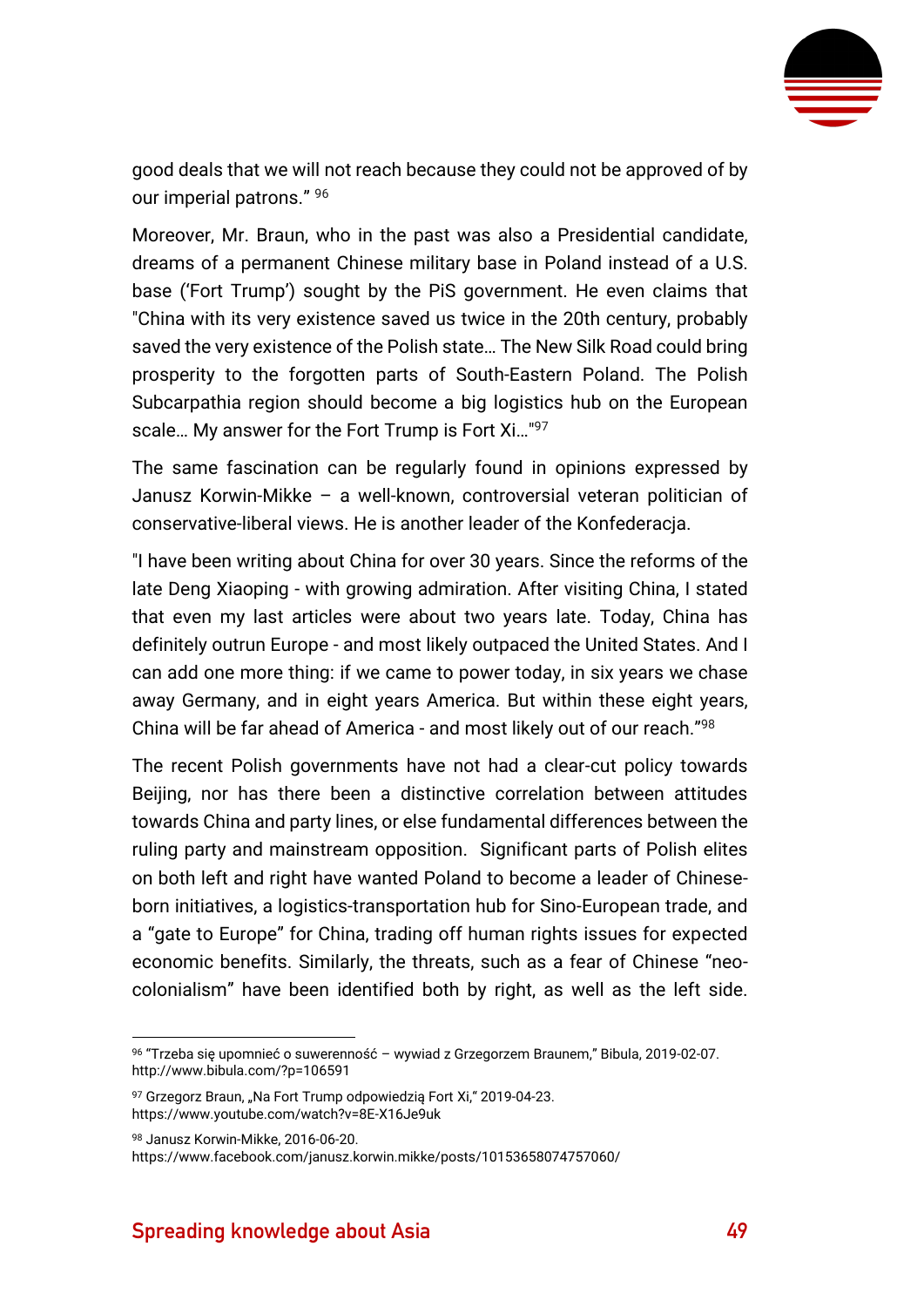

Politicians from all groupings have been expressing high expectations from cooperation between Warsaw and Beijing, despite its lack of actual impact on boosting Polish growth. None of the political camps has had a consistent strategy to systematize Sino-Polish relations, ideas how to even the trade deficit – a long-time characteristic of the trade exchange between Poland and China – nor how to effectively promote and assist Polish companies in China. Currently, the government is balancing between economic interests and eagerness to attract Chinese investment on the one hand, and the strategic friendship with the US on the other.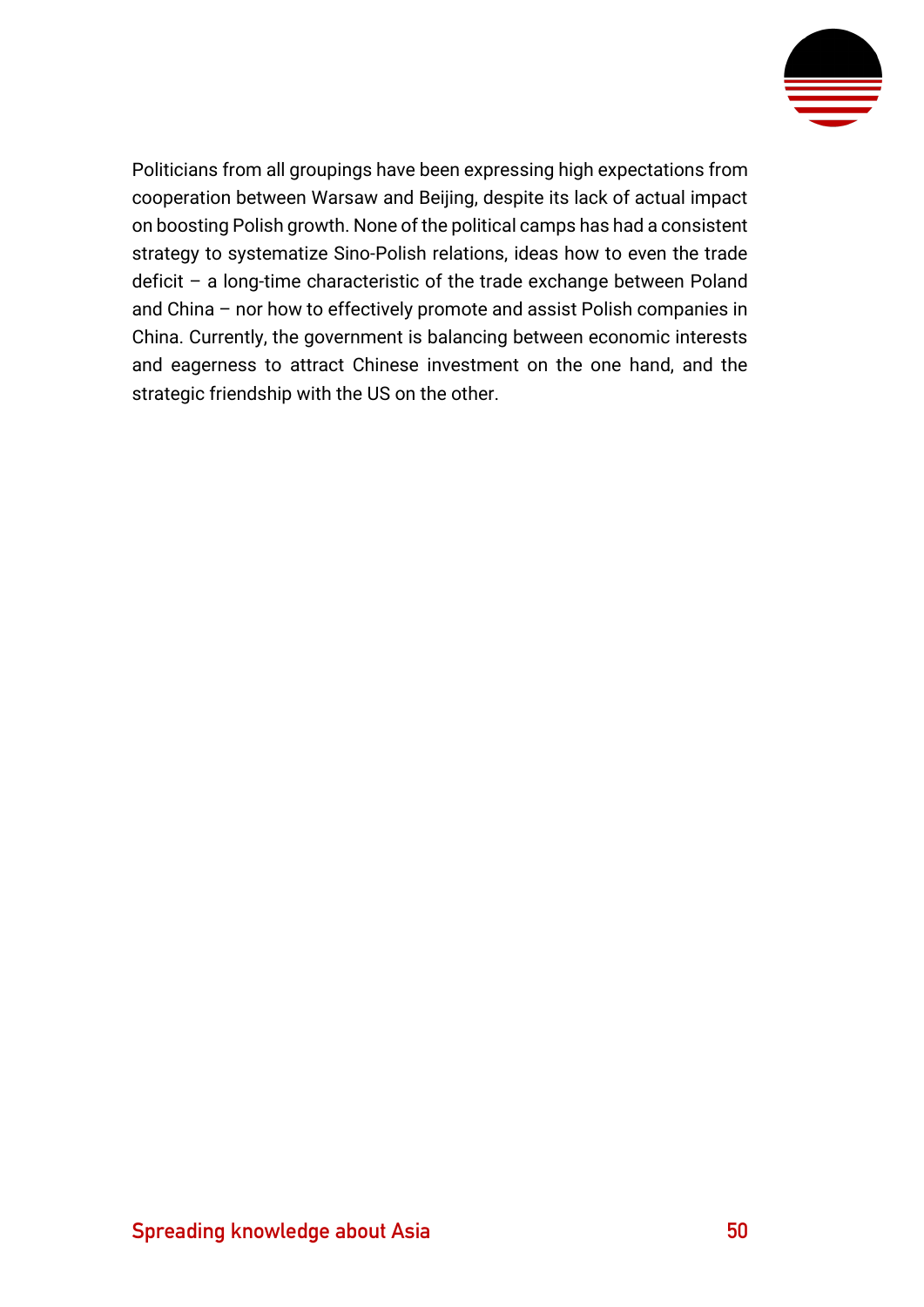

### <span id="page-51-0"></span>**References**

- 1. Aktualne.cz. 2018-10-26. "Volební model potvrzuje úpadek levice, na historickém minimu je i TOP 09". Available at[: https://zpravy.aktualne.cz/domaci/hnuti-ano-by-nyni-ziskalo-ve](https://zpravy.aktualne.cz/domaci/hnuti-ano-by-nyni-ziskalo-ve-snemovne-83-kresel-top-09-by-se/r~8d501790d8f811e890ecac1f6b220ee8/)[snemovne-83-kresel-top-09-by-se/r~8d501790d8f811e890ecac1f6b220ee8/.](https://zpravy.aktualne.cz/domaci/hnuti-ano-by-nyni-ziskalo-ve-snemovne-83-kresel-top-09-by-se/r~8d501790d8f811e890ecac1f6b220ee8/)
- 2. Antonutti, Federica. 2016-02-14. "The first Chinese container train at the Warsaw PKP CARGO Terminal" pol-rail.net. Available at: [http://www.pol-rail.net/en/il-primo-treno](http://www.pol-rail.net/en/il-primo-treno-container-cinese-al-terminal-pkp-cargo-di-varsavia/)[container-cinese-al-terminal-pkp-cargo-di-varsavia/.](http://www.pol-rail.net/en/il-primo-treno-container-cinese-al-terminal-pkp-cargo-di-varsavia/)
- 3. Bajerová, Alžběta. "Inside of China's Current Hassle with the 'Rogue' Mayor of Prague" China Observers in Central and Eastern Europe. Available at: [https://chinaobservers.eu/inside-of-chinas-current-hassle-with-the-rogue-mayor-of](https://chinaobservers.eu/inside-of-chinas-current-hassle-with-the-rogue-mayor-of-prague/)[prague/.](https://chinaobservers.eu/inside-of-chinas-current-hassle-with-the-rogue-mayor-of-prague/)
- 4. Blaha, Ľuboš. 2019-08-22. Available at: [https://www.facebook.com/LBlaha/posts/2381077342130831.](https://www.facebook.com/LBlaha/posts/2381077342130831)
- *5.* Beblavý, Miroslav, Bilčík, Vladimír and Roháč, Dalibor. "Úspešné Slovensko v neistom svete" SPOLU – občianska demokracia. Available at: [https://stranaspolu.sk/admin/public/docs/uspesne.pdf.](https://stranaspolu.sk/admin/public/docs/uspesne.pdf)
- 6. Benner, Thorsten and Weidenfeld, Jan. 2018-03-19. "Europe, don't let China divide and conquer" Politico. Available at: [https://www.politico.eu/article/europe-china-divide-and](https://www.politico.eu/article/europe-china-divide-and-conquer/)[conquer/.](https://www.politico.eu/article/europe-china-divide-and-conquer/)
- 7. Blesk. 2017-05-12. "Zeman přiletěl do Číny kvůli Hedvábné stezce. Sám překonal obtíže na schodech". Available at[: https://www.blesk.cz/clanek/zpravy-politika/468635/zeman](https://www.blesk.cz/clanek/zpravy-politika/468635/zeman-priletel-do-ciny-kvuli-hedvabne-stezce-sam-prekonal-obtize-na-schodech.html)[priletel-do-ciny-kvuli-hedvabne-stezce-sam-prekonal-obtize-na-schodech.html.](https://www.blesk.cz/clanek/zpravy-politika/468635/zeman-priletel-do-ciny-kvuli-hedvabne-stezce-sam-prekonal-obtize-na-schodech.html)
- 8. Bibula. 2019-02-07. "Trzeba się upomnieć o suwerenność wywiad z Grzegorzem Braunem". Available at: [http://www.bibula.com/?p=106591.](http://www.bibula.com/?p=106591)
- 9. Braun, Grzegorz. 2019-04-23. "Na Fort Trump odpowiedzią Fort Xi". Available at: [https://www.youtube.com/watch?v=8E-X16Je9uk.](https://www.youtube.com/watch?v=8E-X16Je9uk)
- 10. Charlish, Alan and Goclowski, Marcin. 2019-09-02. "U.S. and Poland urge tougher checks on foreign influence over 5G networks" Reuters. Available at: [https://uk.reuters.com/article/uk-poland-usa-5g/u-s-and-poland-urge-tougher-checks-on](https://uk.reuters.com/article/uk-poland-usa-5g/u-s-and-poland-urge-tougher-checks-on-foreign-influence-over-5g-networks-idUKKCN1VN15E)[foreign-influence-over-5g-networks-idUKKCN1VN15E.](https://uk.reuters.com/article/uk-poland-usa-5g/u-s-and-poland-urge-tougher-checks-on-foreign-influence-over-5g-networks-idUKKCN1VN15E)
- 11. Chubb, Andrew. 2018-03-29. "Caixin's investigation of CEFC and Chairman Ye Jianming". Available at[: https://southseaconversations.wordpress.com/2018/03/29/caixins](https://southseaconversations.wordpress.com/2018/03/29/caixins-investigation-of-cefc-and-chairman-ye-jianming/)[investigation-of-cefc-and-chairman-ye-jianming/.](https://southseaconversations.wordpress.com/2018/03/29/caixins-investigation-of-cefc-and-chairman-ye-jianming/)
- 12. CSM CIR (Centre for International Relation's). 2018-06-12. "What does China think about Asia and Europe? Is the South China Sea a new field of power struggle?" Debate on China.
- 13. ČT24. 2012-09-09. "Nečas: podpora dalailamismu škodí českému exportu". Available at: [https://ct24.ceskatelevize.cz/domaci/1147149-necas-podpora-dalajlamismu-skodi](https://ct24.ceskatelevize.cz/domaci/1147149-necas-podpora-dalajlamismu-skodi-ceskemu-exportu)[ceskemu-exportu.](https://ct24.ceskatelevize.cz/domaci/1147149-necas-podpora-dalajlamismu-skodi-ceskemu-exportu)
- 14. ČT24. 2019-04-11. "Čínské investice v Česku zatím nejsou zcela uspokojivé, míní Babiš". Available at[: https://ct24.ceskatelevize.cz/ekonomika/2785415-cinske-investice-v-cesku](https://ct24.ceskatelevize.cz/ekonomika/2785415-cinske-investice-v-cesku-zatim-nejsou-zcela-uspokojive-mini-babis)[zatim-nejsou-zcela-uspokojive-mini-babis.](https://ct24.ceskatelevize.cz/ekonomika/2785415-cinske-investice-v-cesku-zatim-nejsou-zcela-uspokojive-mini-babis)
- 15. CyberSec. 2019-11-08. "Raši v Číne: Slovensko bude otvorené spolupráci na 5G". Available at[: https://cybersec.sk/spravy/z-domova/rasi-v-cine-slovensko-bude-otvorene-spolupraci](https://cybersec.sk/spravy/z-domova/rasi-v-cine-slovensko-bude-otvorene-spolupraci-na-5g/)[na-5g/.](https://cybersec.sk/spravy/z-domova/rasi-v-cine-slovensko-bude-otvorene-spolupraci-na-5g/)
- 16. Dávid, Matúš. 2019-10-24. "Šéfka Zahraničného výboru NR SR: Putinovo Rusko má na Slovensku spojencov aj vo vysokej politike" týždeň. Available at: [https://www.tyzden.sk/rozhovory/59548/sefka-zahranicneho-vyboru-nr-sr-putinovo-rusko](https://www.tyzden.sk/rozhovory/59548/sefka-zahranicneho-vyboru-nr-sr-putinovo-rusko-ma-na-slovensku-spojencov-aj-vo-vysokej-politike/)[ma-na-slovensku-spojencov-aj-vo-vysokej-politike/.](https://www.tyzden.sk/rozhovory/59548/sefka-zahranicneho-vyboru-nr-sr-putinovo-rusko-ma-na-slovensku-spojencov-aj-vo-vysokej-politike/)
- 17. Dávid, Matúš. 2019-10-25. "Martin Klus: Nebuďme pre Čínu pudlíkom, ktorý opakuje to, čo tvrdí propaganda" týždeň. Available at: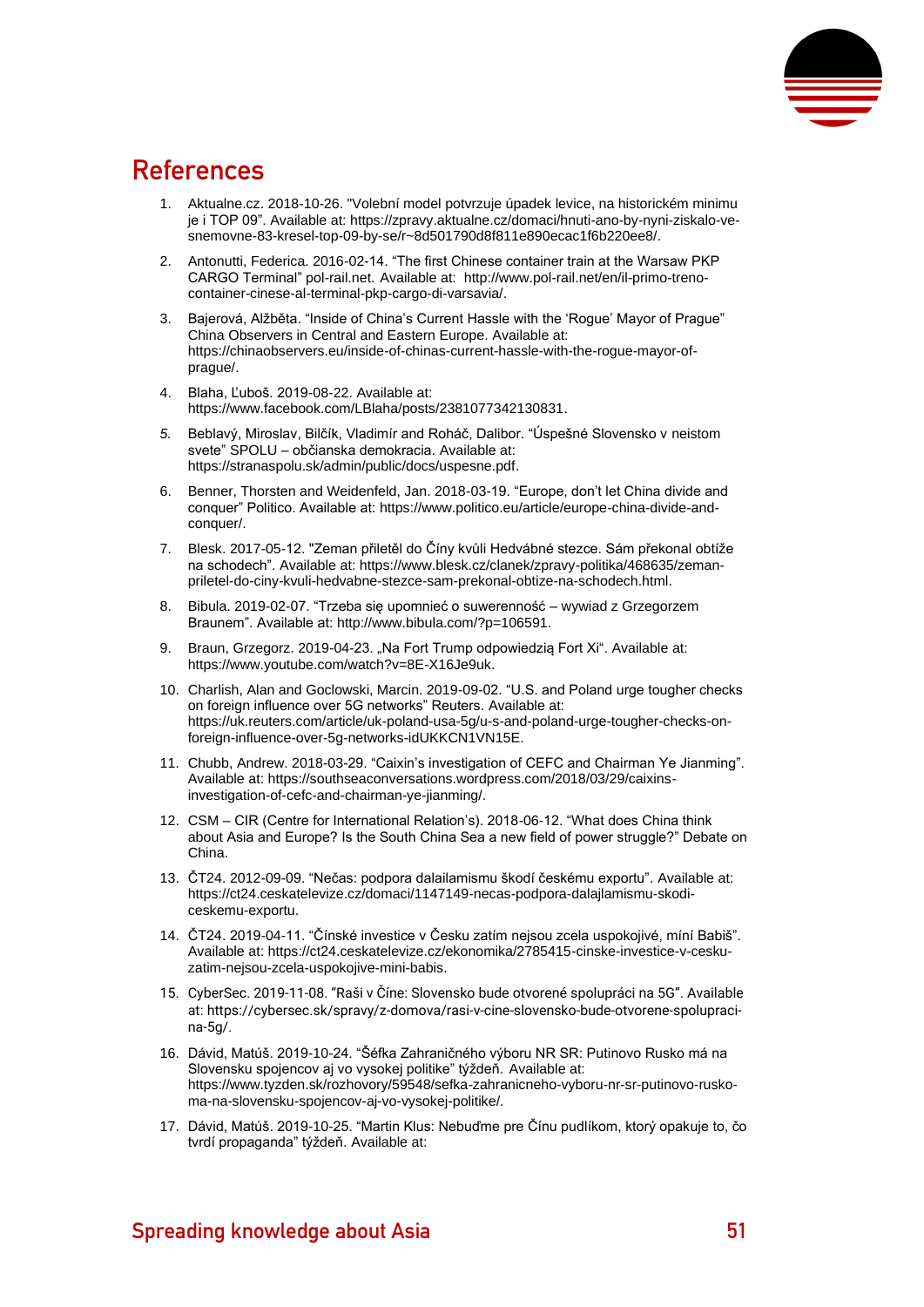

[https://www.tyzden.sk/rozhovory/59580/podpredseda-nr-sr-martin-klus-na-turkov](https://www.tyzden.sk/rozhovory/59580/podpredseda-nr-sr-martin-klus-na-turkov-nemame-ziadne-paky-preto-nas-vydieraju-migrantmi/)[nemame-ziadne-paky-preto-nas-vydieraju-migrantmi/.](https://www.tyzden.sk/rozhovory/59580/podpredseda-nr-sr-martin-klus-na-turkov-nemame-ziadne-paky-preto-nas-vydieraju-migrantmi/)

- 18. Dubravčíková, Klára, Qiaoan, Runya T., Šebok, Filip and Šimalčík, Matej. 2018-08-20. "Chinese Media Watch: 16+1 & China-EU Summit" Institute of Asian Studies. Available at: [https://ceias.eu/wp-content/uploads/2018/08/Media-Watch-16plus1.pdf.](https://ceias.eu/wp-content/uploads/2018/08/Media-Watch-16plus1.pdf)
- 19. Dubravčíková, Klára, Šebok, Filip, Šebeňa, Martin, Šimalčík, Matej and Turcsányi, Richard Q. 2019. "Prospects for Developing the V4+China Cooperation Platform" Central European Institute of Asian Studies. Available at: [https://ceias.eu/wp](https://ceias.eu/wp-content/uploads/2019/10/V4-China-cooperation_FINAL.pdf)[content/uploads/2019/10/V4-China-cooperation\\_FINAL.pdf.](https://ceias.eu/wp-content/uploads/2019/10/V4-China-cooperation_FINAL.pdf)
- 20. Ditrych, Ondřej, Handl, Vladimír, Hynek, Nik and Střítecký, Ví. 2013. "Understanding Havel?" Communist and Post-Communist Studies 46, No. 3: 407-417.
- 21. Dziki kraj. 2012-06-18. "Delegacja SLD jara się Chinami". Available at: [http://dzikikraj.interia.pl/news-delegacja-sld-jara-sie-chinami,nId,613455.](http://dzikikraj.interia.pl/news-delegacja-sld-jara-sie-chinami,nId,613455)
- 22. European Commission. 2019-10-09. "Member States publish a report on EU coordinated risk assessment of 5G networks security". Available at: [https://ec.europa.eu/commission/presscorner/detail/en/IP\\_19\\_6049.](https://ec.europa.eu/commission/presscorner/detail/en/IP_19_6049)
- 23. Gąbka, Adrian. 2012-07-10. "Chiński smok połyka polskich polityków. Przedstawiciele prawicy polecą do Pekinu?" naTemat. Available at: [https://natemat.pl/blogi/adriangabka/22729,chinski-smok-polyka-polskich-politykow](https://natemat.pl/blogi/adriangabka/22729,chinski-smok-polyka-polskich-politykow-przedstawiciele-prawicy-poleca-do-pekinu)[przedstawiciele-prawicy-poleca-do-pekinu.](https://natemat.pl/blogi/adriangabka/22729,chinski-smok-polyka-polskich-politykow-przedstawiciele-prawicy-poleca-do-pekinu)
- 24. Husenicová Lucia, Kironská , Kristína, Šebok, Filip, Šimalčík, Matej and Turcsányi, Richard Q. 2019. "Potenciál Novej hodvábnej cesty pre Slovensko" Institue of Asian Studies, 2019. Available at: [https://ceias.eu/wp](https://ceias.eu/wp-content/uploads/2019/01/20190102_BRI_PP_FINAL.pdf)[content/uploads/2019/01/20190102\\_BRI\\_PP\\_FINAL.pdf.](https://ceias.eu/wp-content/uploads/2019/01/20190102_BRI_PP_FINAL.pdf)
- 25. iDnes.cz. 2018-11-08. "Dvaasedmdesát hodin prezidentovi v patách. V Číně je Zeman mezi svými". Available at: [https://www.idnes.cz/zpravy/zahranicni/zeman-navsteva-cina](https://www.idnes.cz/zpravy/zahranicni/zeman-navsteva-cina-veletrh-sanghaj-prezident-si-tin-pching.A181107_201940_zahranicni_pmk)[veletrh-sanghaj-prezident-si-tin-pching.A181107\\_201940\\_zahranicni\\_pmk.](https://www.idnes.cz/zpravy/zahranicni/zeman-navsteva-cina-veletrh-sanghaj-prezident-si-tin-pching.A181107_201940_zahranicni_pmk)
- 26. iDnes.cz. 2019-07-18. "Poškozujete vztahy mezi Českem a Čínou, vzkázal Peking primátorovi Prahy". Available at: [https://www.idnes.cz/zpravy/zahranicni/cesko-cina](https://www.idnes.cz/zpravy/zahranicni/cesko-cina-poskozovani-vztahu-peking-primator-praha-zdenek-hrib.A190718_083654_zahranicni_baje)[poskozovani-vztahu-peking-primator-praha-zdenek](https://www.idnes.cz/zpravy/zahranicni/cesko-cina-poskozovani-vztahu-peking-primator-praha-zdenek-hrib.A190718_083654_zahranicni_baje)[hrib.A190718\\_083654\\_zahranicni\\_baje.](https://www.idnes.cz/zpravy/zahranicni/cesko-cina-poskozovani-vztahu-peking-primator-praha-zdenek-hrib.A190718_083654_zahranicni_baje)
- 27. iHNed.cz. 2016-03-30. "Hrad sčítá čínské stamiliardy, mnohé obchody jsou ale jen v počáteční fázi". Available at: [https://byznys.ihned.cz/c1-65226560-ceska-a-cinska-strana](https://byznys.ihned.cz/c1-65226560-ceska-a-cinska-strana-podepisi-na-30-obchodnich-dohod-zeman-zminil-kanal-dunaj-odra-labe)[podepisi-na-30-obchodnich-dohod-zeman-zminil-kanal-dunaj-odra-labe.](https://byznys.ihned.cz/c1-65226560-ceska-a-cinska-strana-podepisi-na-30-obchodnich-dohod-zeman-zminil-kanal-dunaj-odra-labe)
- 28. iHNed.cz. 2018-11-06. "Dohody s čínskými firmami podepsaly PPF i Kiwi. Český vývoz do Číny vzrostl za poslední rok o 20 procent, připomněl na zahájení podnikatelského fóra Zeman". Available at[: https://zahranicni.ihned.cz/c1-66328380-zeman-v-sanghaji-zahajil](https://zahranicni.ihned.cz/c1-66328380-zeman-v-sanghaji-zahajil-cesko-cinske-podnikatelske-forum-dohody-podepsaly-ppf-i-kiwi-podle-ministryne-prumyslu-novakove-mohou-cesi-vyvazet-do-ciny-i)[cesko-cinske-podnikatelske-forum-dohody-podepsaly-ppf-i-kiwi-podle-ministryne](https://zahranicni.ihned.cz/c1-66328380-zeman-v-sanghaji-zahajil-cesko-cinske-podnikatelske-forum-dohody-podepsaly-ppf-i-kiwi-podle-ministryne-prumyslu-novakove-mohou-cesi-vyvazet-do-ciny-i)[prumyslu-novakove-mohou-cesi-vyvazet-do-ciny-i.](https://zahranicni.ihned.cz/c1-66328380-zeman-v-sanghaji-zahajil-cesko-cinske-podnikatelske-forum-dohody-podepsaly-ppf-i-kiwi-podle-ministryne-prumyslu-novakove-mohou-cesi-vyvazet-do-ciny-i)
- 29. iRozhlas.cz. 2018-12-03. "Zpráva BIS přehledně: ruská a čínská špionáž skrytá za diplomatickými pasy, kyberútoky i syrští bojovníci". Available at: [https://www.irozhlas.cz/zpravy-domov/zprava-bis-kontrarozvedka-ruska-spionaz-cinska](https://www.irozhlas.cz/zpravy-domov/zprava-bis-kontrarozvedka-ruska-spionaz-cinska-spionaz-kyberutoky-dezinformacni_1812031437_dbr)[spionaz-kyberutoky-dezinformacni\\_1812031437\\_dbr.](https://www.irozhlas.cz/zpravy-domov/zprava-bis-kontrarozvedka-ruska-spionaz-cinska-spionaz-kyberutoky-dezinformacni_1812031437_dbr)
- 30. iRozhlas.cz. 2019-02-28. "Praha po letech vyvěsí tibetskou vlajku. Primátor Hřib se sejde s předsedou exilové vlády". Available at: [https://www.irozhlas.cz/zpravy-domov/tibetska](https://www.irozhlas.cz/zpravy-domov/tibetska-vlajka-tibet-cina-praha-primator-zdenek-hrib-lozang-sanggja_1902281520_ako)[vlajka-tibet-cina-praha-primator-zdenek-hrib-lozang-sanggja\\_1902281520\\_ako.](https://www.irozhlas.cz/zpravy-domov/tibetska-vlajka-tibet-cina-praha-primator-zdenek-hrib-lozang-sanggja_1902281520_ako)
- 31. iRozhlas.cz. 2019-04-23. "'Skvrna na spolupráci.' Zeman zkritizoval nízké čínské investice v Česku". Available at: [https://www.irozhlas.cz/zpravy-domov/milos-zeman-cinske](https://www.irozhlas.cz/zpravy-domov/milos-zeman-cinske-investice-cina-cctv_1904231416_haf)[investice-cina-cctv\\_1904231416\\_haf.](https://www.irozhlas.cz/zpravy-domov/milos-zeman-cinske-investice-cina-cctv_1904231416_haf)
- 32. Iwiński, Tadeusz. 2019-01-17. "Jaka naprawdę była PRL" Przegląd Dziennikarski. Available at[: https://przegladdziennikarski.pl/jaka-naprawde-byla-prl/.](https://przegladdziennikarski.pl/jaka-naprawde-byla-prl/)
- 33. Karásková, Ivana. 2018. "Vytváření pročínské agendy v Česku: Aktéři, jejich role a vazby" AMO Policy Paper 09/2018, AMO. Available at[: https://www.amo.cz/wp-](https://www.amo.cz/wp-content/uploads/2018/06/AMO_Vytv%2525C3%2525A1%2525C5%252599en%2525C3%2525AD-pro%2525C4%25258D%2525C3%2525ADnsk%2525C3%2525A9-agendy-v-%2525C4%25258Cesku-akt%2525C3%2525A9%2525C5%252599i-jejich-role-a-vazby-.pdf)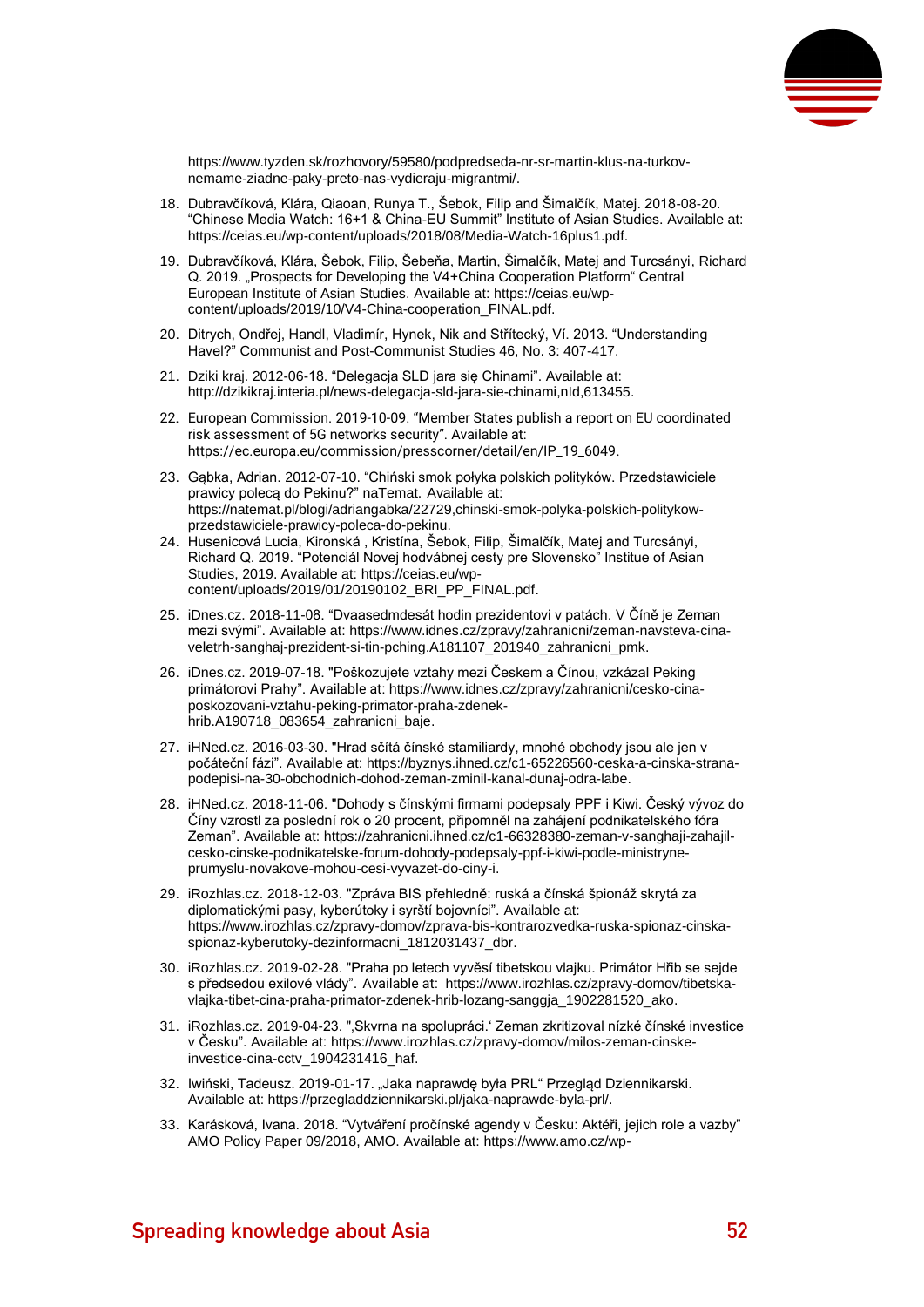

[content/uploads/2018/06/AMO\\_Vytvářen%C3%AD-proč%C3%ADnské-agendy-v-Česku](https://www.amo.cz/wp-content/uploads/2018/06/AMO_Vytv%2525C3%2525A1%2525C5%252599en%2525C3%2525AD-pro%2525C4%25258D%2525C3%2525ADnsk%2525C3%2525A9-agendy-v-%2525C4%25258Cesku-akt%2525C3%2525A9%2525C5%252599i-jejich-role-a-vazby-.pdf)[aktéři-jejich-role-a-vazby-.pdf.](https://www.amo.cz/wp-content/uploads/2018/06/AMO_Vytv%2525C3%2525A1%2525C5%252599en%2525C3%2525AD-pro%2525C4%25258D%2525C3%2525ADnsk%2525C3%2525A9-agendy-v-%2525C4%25258Cesku-akt%2525C3%2525A9%2525C5%252599i-jejich-role-a-vazby-.pdf)

- 34. Karásková, Ivana, Bajerová, Alžběta and Matura, Tamás. 2019. " Images of China in the Czech and Hungarian Parliaments" Policy Paper 02/2019, AMO.
- 35. Karásková, Ivana, Matura, Tamás, Turscányi, Richard Q. and Šimalčík, Matej. 2018. "Central Europe for Sale: The Politics of China's Influence" AMO Policy Paper 03/2018, AMO.
- 36. Kopecký, Josef, and Wirnitzer, Jan. 2013-09-11. "Schwarzenberg vyčítá Nečasovi úlet. Politici se přou o "dalajlamismus" iDNES.cz. Available at: [https://www.idnes.cz/zpravy/domaci/top-09-stoji-za-schwarzenbergovou-kritikou](https://www.idnes.cz/zpravy/domaci/top-09-stoji-za-schwarzenbergovou-kritikou-necase.A120911_120033_domaci_kop)[necase.A120911\\_120033\\_domaci\\_kop.](https://www.idnes.cz/zpravy/domaci/top-09-stoji-za-schwarzenbergovou-kritikou-necase.A120911_120033_domaci_kop)
- 37. Korwin-Mikke, Janusz. 2016-06-20. Available at: [https://www.facebook.com/janusz.korwin.mikke/posts/10153658074757060/.](https://www.facebook.com/janusz.korwin.mikke/posts/10153658074757060/)
- 38. Kozieł, Hubert. 2019-05-30. "Wymiana handlowa z Chinami jest pełna dysproporcji" Parkiet. Available at[: https://www.parkiet.com/Analizy/305309902-Wymiana-handlowa-z-](https://www.parkiet.com/Analizy/305309902-Wymiana-handlowa-z-Chinami-jest-pelna-dysproporcji.html)[Chinami-jest-pelna-dysproporcji.html.](https://www.parkiet.com/Analizy/305309902-Wymiana-handlowa-z-Chinami-jest-pelna-dysproporcji.html)
- 39. Makarewicz, Błażej. 2019-05-22. "Zandberg: Trump traktuje Polskę jak pionka. Sprzeda nas, jeżeli uzna, że to mu się opłaca [WYWIAD]" Radio ZET. Available at: [https://wiadomosci.radiozet.pl/Eurowybory-2019/Opinie/Zandberg-Trump-traktuje-Polske](https://wiadomosci.radiozet.pl/Eurowybory-2019/Opinie/Zandberg-Trump-traktuje-Polske-jak-pionka.-Sprzeda-nas-jezeli-uzna-ze-to-mu-sie-oplaca-WYWIAD)[jak-pionka.-Sprzeda-nas-jezeli-uzna-ze-to-mu-sie-oplaca-WYWIAD.](https://wiadomosci.radiozet.pl/Eurowybory-2019/Opinie/Zandberg-Trump-traktuje-Polske-jak-pionka.-Sprzeda-nas-jezeli-uzna-ze-to-mu-sie-oplaca-WYWIAD)
- 40. Ministry of Foreign Affairs of the People's Republic of China. 2019-07-10. "President Zuzana Caputova of Slovakia Meets with Wang Yi". Available at: [https://www.fmprc.gov.cn/mfa\\_eng/zxxx\\_662805/t1680589.shtml.](https://www.fmprc.gov.cn/mfa_eng/zxxx_662805/t1680589.shtml)
- 41. Népszabadság Online. 2009-12-02 "Kommunista pártkapcsolatokat épít Orbán Kínában (Orbán building communist party relations)". Available at: [http://nol.hu/kulfold/kommunista\\_partkapcsolatokat\\_epit\\_orban\\_kinaban-453181.](http://nol.hu/kulfold/kommunista_partkapcsolatokat_epit_orban_kinaban-453181)
- 42. Novinky.cz. 2016-10-19. "Prohlášení o Číně, které nadzvedlo půl republiky, připravil Zaorálek". Available at[: https://www.novinky.cz/domaci/clanek/prohlaseni-o-cine-ktere](https://www.novinky.cz/domaci/clanek/prohlaseni-o-cine-ktere-nadzvedlo-pul-republiky-pripravil-zaoralek-40012082)[nadzvedlo-pul-republiky-pripravil-zaoralek-40012082.](https://www.novinky.cz/domaci/clanek/prohlaseni-o-cine-ktere-nadzvedlo-pul-republiky-pripravil-zaoralek-40012082)
- 43. Novinky.cz. 2019-09-12. "To se nedalo poslouchat. Zaorálek odešel ze schůzky s čínským velvyslancem". Available at: [https://www.idnes.cz/zpravy/domaci/zaoralek-cinsky](https://www.idnes.cz/zpravy/domaci/zaoralek-cinsky-velvyslanec-schuzka-kritika.A190912_133156_domaci_zaz)[velvyslanec-schuzka-kritika.A190912\\_133156\\_domaci\\_zaz.](https://www.idnes.cz/zpravy/domaci/zaoralek-cinsky-velvyslanec-schuzka-kritika.A190912_133156_domaci_zaz)
- 44. News Now. 2019-07-10. "Caputova Conveys Concerns about Human Rights to China's Wang Yi". Available at[:https://newsnow.tasr.sk/foreign/caputova-conveys-concerns-about](https://newsnow.tasr.sk/foreign/caputova-conveys-concerns-about-human-rights-to-chinas-wang-yi/)[human-rights-to-chinas-wang-yi/.](https://newsnow.tasr.sk/foreign/caputova-conveys-concerns-about-human-rights-to-chinas-wang-yi/)
- 45. News Now. 2019-08-13. "President: My Stance to China Unchangeable, but I Respect Danko's Invitation". Available at: [https://newsnow.tasr.sk/policy/president-my-stance-to](https://newsnow.tasr.sk/policy/president-my-stance-to-china-unchangeable-but-i-respect-dankos-invitation/)[china-unchangeable-but-i-respect-dankos-invitation/.](https://newsnow.tasr.sk/policy/president-my-stance-to-china-unchangeable-but-i-respect-dankos-invitation/)
- 46. Országgyűlés. 2011-06-22. "Speech of MP Zsolt Németh (Jobbik) in the Parliament on 22 June 2011". Available at: [https://www.parlament.hu/web/guest/orszaggyulesi-naplo](https://www.parlament.hu/web/guest/orszaggyulesi-naplo-elozo-ciklusbeli-adatai)[elozo-ciklusbeli-adatai.](https://www.parlament.hu/web/guest/orszaggyulesi-naplo-elozo-ciklusbeli-adatai)
- 47. Országgyűlés. 2013-07-04. "Speech of MP István Józsa (MSZP) in the Parliament on 4 July 2013". Available at: [https://www.parlament.hu/web/guest/orszaggyulesi-naplo-elozo](https://www.parlament.hu/web/guest/orszaggyulesi-naplo-elozo-ciklusbeli-adatai)[ciklusbeli-adatai.](https://www.parlament.hu/web/guest/orszaggyulesi-naplo-elozo-ciklusbeli-adatai)
- 48. Országgyűlés. 2015-11-30. "Speech of MP Zoltán Bóna (Fidesz) in the Parliament on 30 November 2015". Available at: [https://www.parlament.hu/web/guest/orszaggyulesi-naplo](https://www.parlament.hu/web/guest/orszaggyulesi-naplo-elozo-ciklusbeli-adatai)[elozo-ciklusbeli-adatai.](https://www.parlament.hu/web/guest/orszaggyulesi-naplo-elozo-ciklusbeli-adatai)
- 49. Országgyűlés. 2018-06-12 "Speech of MP Richárd Hörcsik (Fidesz) in the Parliament on 12 June 2018". Available at: [https://www.parlament.hu/web/guest/orszaggyulesi-naplo](https://www.parlament.hu/web/guest/orszaggyulesi-naplo-elozo-ciklusbeli-adatai)[elozo-ciklusbeli-adatai.](https://www.parlament.hu/web/guest/orszaggyulesi-naplo-elozo-ciklusbeli-adatai)
- 50. Parlamentné listy. 2017-05-19. "Slovenské médiá o Tibete šíria iba americkú propagandu, spustil Blaha. A takto to schytal od Chmelára a Poliačika". Available at: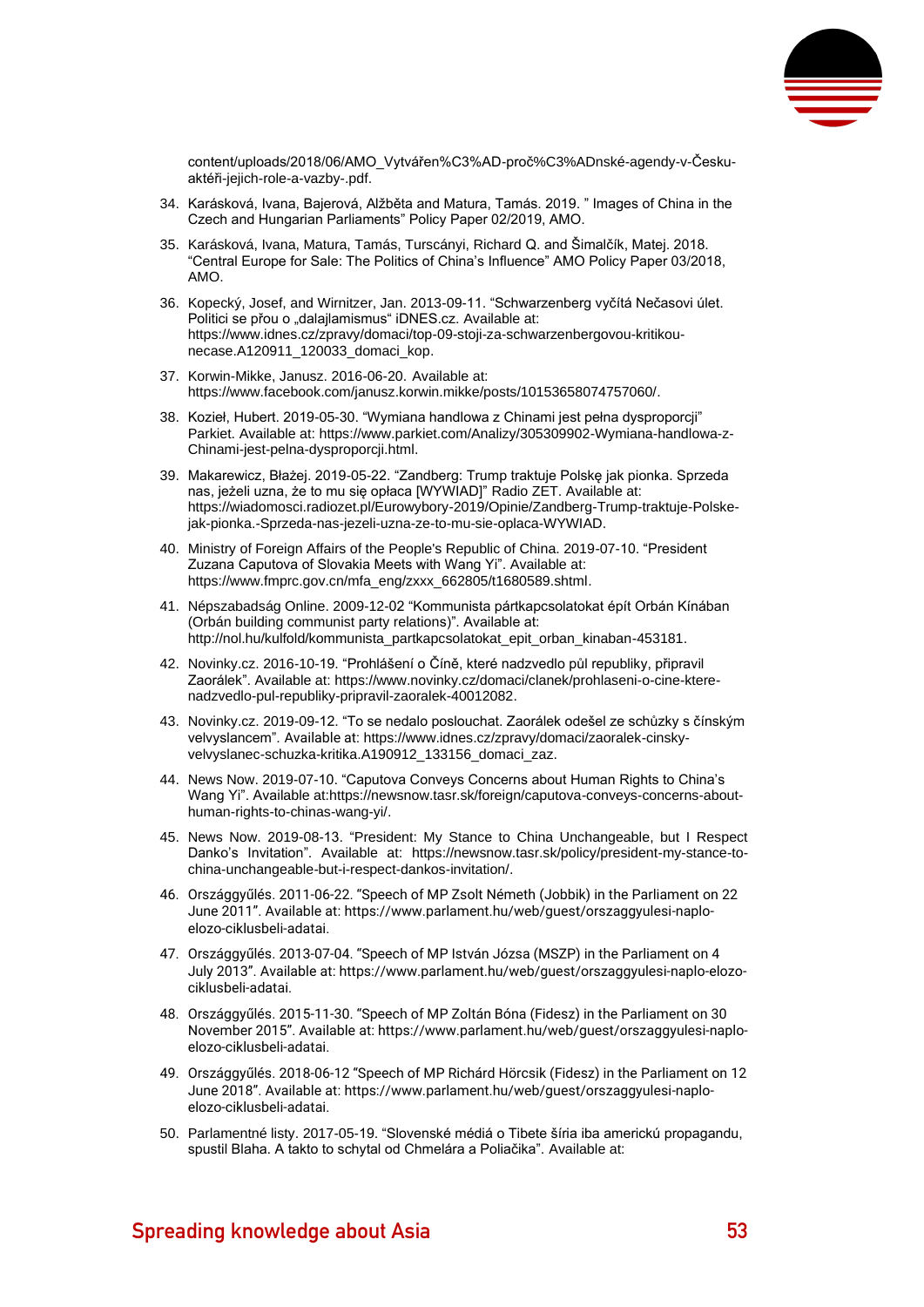

[https://www.parlamentnelisty.sk/arena/monitor/Slovenske-media-o-Tibete-siria-iba](https://www.parlamentnelisty.sk/arena/monitor/Slovenske-media-o-Tibete-siria-iba-americku-propagandu-spustil-Blaha-A-takto-to-schytal-od-Chmelara-a-Poliacika-288245)[americku-propagandu-spustil-Blaha-A-takto-to-schytal-od-Chmelara-a-Poliacika-288245.](https://www.parlamentnelisty.sk/arena/monitor/Slovenske-media-o-Tibete-siria-iba-americku-propagandu-spustil-Blaha-A-takto-to-schytal-od-Chmelara-a-Poliacika-288245)

- 51. Pirátské listy. 2019-04-30. "Očima Jakuba Michálka: Na Tchaj-wanu jsme řešili lidská práva, turismus i leteckou linku". Available at: [https://www.piratskelisty.cz/clanek-2353](https://www.piratskelisty.cz/clanek-2353-ocima-jakuba-michalka-na-tchaj-wanu-jsme-resili-lidska-prava-turismus-i-leteckou-linku) [ocima-jakuba-michalka-na-tchaj-wanu-jsme-resili-lidska-prava-turismus-i-leteckou-linku.](https://www.piratskelisty.cz/clanek-2353-ocima-jakuba-michalka-na-tchaj-wanu-jsme-resili-lidska-prava-turismus-i-leteckou-linku)
- 52. Polska Agencja Prasowa. 2019-09-02. "Duda: polskie służby kontrwywiadowcze wykryły działania, które mogły mieć charakter szpiegowski". Available at: [https://www.pap.pl/aktualnosci/news%2C505056%2Cduda-polskie-sluzby](https://www.pap.pl/aktualnosci/news%2C505056%2Cduda-polskie-sluzby-kontrwywiadowcze-wykryly-dzialania-ktore-mogly-miec)[kontrwywiadowcze-wykryly-dzialania-ktore-mogly-miec.](https://www.pap.pl/aktualnosci/news%2C505056%2Cduda-polskie-sluzby-kontrwywiadowcze-wykryly-dzialania-ktore-mogly-miec)
- 53. Port Gdańsk. 2018-11-03. "The Port of Gdansk opens a new business office in China". Available at: [http://www.portgdansk.pl/events/the-port-of-gdansk-opens-a-new-business](http://www.portgdansk.pl/events/the-port-of-gdansk-opens-a-new-business-office-in-china)[office-in-china.](http://www.portgdansk.pl/events/the-port-of-gdansk-opens-a-new-business-office-in-china)
- 54. Prague Security Studies Institute. "COMPARATIVE ANALYSIS OF THE APPROACH TOWARDS CHINA: V4+ AND ONE BELT ONE ROAD," Available at[: https://ceias.eu/wp](https://ceias.eu/wp-content/uploads/2019/05/COMPARATIVE_ANALYSIS_full_05.pdf)[content/uploads/2019/05/COMPARATIVE\\_ANALYSIS\\_full\\_05.pdf.](https://ceias.eu/wp-content/uploads/2019/05/COMPARATIVE_ANALYSIS_full_05.pdf)
- 55. Progresívne Slovensko. "Zahraničné veci". Available at[: https://progresivnespolu.sk/bod](https://progresivnespolu.sk/bod-zlomu/zahranicne-veci)[zlomu/zahranicne-veci.](https://progresivnespolu.sk/bod-zlomu/zahranicne-veci)
- 56. PRservis.sk. 2017-11-13. "MF SR : Vyjadrenie Dany Meager One Belt One Road". Available at[: https://www.prservis.sk/mf-sr-vyjadrenie-dany-meager-one-belt-one-road/.](https://www.prservis.sk/mf-sr-vyjadrenie-dany-meager-one-belt-one-road/)
- 57. Šebeňa, Martin. 2019-07-30. "Danko chce z našich daní dotovať bravčové mäso pre Číňanov" týždeň. Available at: [https://www.tyzden.sk/svet/57356/danko-chce-z-nasich](https://www.tyzden.sk/svet/57356/danko-chce-z-nasich-dani-dotovat-bravcove-maso-pre-cinanov/)[dani-dotovat-bravcove-maso-pre-cinanov/.](https://www.tyzden.sk/svet/57356/danko-chce-z-nasich-dani-dotovat-bravcove-maso-pre-cinanov/)
- 58. Šebok, Filip. 2019-08-26. "The curious case of the China-loving Slovak parliamentarian Ľuboš Blaha" China Observers in Central and Eastern Europe. Available at: [https://chinaobservers.eu/the-curious-case-of-the-china-loving-slovak-parliamentarian](https://chinaobservers.eu/the-curious-case-of-the-china-loving-slovak-parliamentarian-lubos-blaha/)[lubos-blaha/.](https://chinaobservers.eu/the-curious-case-of-the-china-loving-slovak-parliamentarian-lubos-blaha/)
- 59. Šimalčík, Matej. 2019-07-18. "Čínske omyly súdruha Blahu" týždeň. Available at: [https://www.tyzden.sk/svet/57078/cinske-omyly-sudruha-blahu/.](https://www.tyzden.sk/svet/57078/cinske-omyly-sudruha-blahu/)
- 60. Slovensko. 2016-10-23. "'Už pociťujeme dôsledky stretnutia Kisku s dalajlámom,' tvrdí Fico. Veľký investor sa odmlčal". Available at[: https://slovensko.hnonline.sk/847702-uz](https://slovensko.hnonline.sk/847702-uz-pocitujeme-dosledky-stretnutia-kisku-s-dalajlamom-tvrdi-fico-velky-investor-sa-odmlcal)[pocitujeme-dosledky-stretnutia-kisku-s-dalajlamom-tvrdi-fico-velky-investor-sa-odmlcal.](https://slovensko.hnonline.sk/847702-uz-pocitujeme-dosledky-stretnutia-kisku-s-dalajlamom-tvrdi-fico-velky-investor-sa-odmlcal)
- 61. SME Domov. 2010-03-09. "Poslanci založili Skupinu priateľov Tibetu". Available at: [https://domov.sme.sk/c/5277700/poslanci-zalozili-skupinu-priatelov-tibetu.html.](https://domov.sme.sk/c/5277700/poslanci-zalozili-skupinu-priatelov-tibetu.html)
- 62. SME Domov. 2012-10-09. "Aktivisti sa obávajú, že v Bratislave vystavujú telá čínskych disidentov". Available at: [https://domov.sme.sk/c/6561921/aktivisti-sa-obavaju-ze-v](https://domov.sme.sk/c/6561921/aktivisti-sa-obavaju-ze-v-bratislave-vystavuju-tela-cinskych-disidentov.html)[bratislave-vystavuju-tela-cinskych-disidentov.html.](https://domov.sme.sk/c/6561921/aktivisti-sa-obavaju-ze-v-bratislave-vystavuju-tela-cinskych-disidentov.html)
- 63. SME Domov. 2017-08-10. "Aktivisti vyzývajú štátne orgány, aby zasiahli proti výstave mŕtvych tiel". Available at: [https://domov.sme.sk/c/20623527/aktivisti-vyzyvaju-statne](https://domov.sme.sk/c/20623527/aktivisti-vyzyvaju-statne-organy-aby-zasiahli-proti-vystave-mrtvych-tiel.html#ixzz5RIPJ8yFi)[organy-aby-zasiahli-proti-vystave-mrtvych-tiel.html#ixzz5RIPJ8yFi.](https://domov.sme.sk/c/20623527/aktivisti-vyzyvaju-statne-organy-aby-zasiahli-proti-vystave-mrtvych-tiel.html#ixzz5RIPJ8yFi)
- 64. Szczudlik-Tatar, Justyna. 2015. "Poland-China Relations: Forging a Strategic Partnership", in "Mapping Europe-China Relations: A Bottom-Up Approach" ETNC Report, European Think-Tank Network on China.
- 65. TASR. 2014-03-11. "Rozvinuli vlajku Tibetu" SME Domov p. 6.
- 66. Teraz.sk. 2018-11-22. "Meager:Čína aj Európa si od Hodvábnej cesty sľubujú vstup na nové trhy". Available at[: https://www.teraz.sk/ekonomika/meagercina-aj-europa-si-od](https://www.teraz.sk/ekonomika/meagercina-aj-europa-si-od-hodvabne/362814-clanok.html)[hodvabne/362814-clanok.html.](https://www.teraz.sk/ekonomika/meagercina-aj-europa-si-od-hodvabne/362814-clanok.html)
- 67. The Prime Minister's Office. 2016-10-08. "Viktor Orbán's speech at the conference 'China-CEE Political Parties Dialogue'". Available at: [https://www.kormany.hu/en/the-prime](https://www.kormany.hu/en/the-prime-minister/the-prime-minister-s-speeches/viktor-orban-s-speech-at-the-conference-china-cee-political-parties-dialogue)[minister/the-prime-minister-s-speeches/viktor-orban-s-speech-at-the-conference-china](https://www.kormany.hu/en/the-prime-minister/the-prime-minister-s-speeches/viktor-orban-s-speech-at-the-conference-china-cee-political-parties-dialogue)[cee-political-parties-dialogue.](https://www.kormany.hu/en/the-prime-minister/the-prime-minister-s-speeches/viktor-orban-s-speech-at-the-conference-china-cee-political-parties-dialogue)
- 68. The Slovak Spectator. 2009-06-19. "Chinese President Hu Jintao visits Slovakia; his supporters clash with Slovak human right activists". Available at: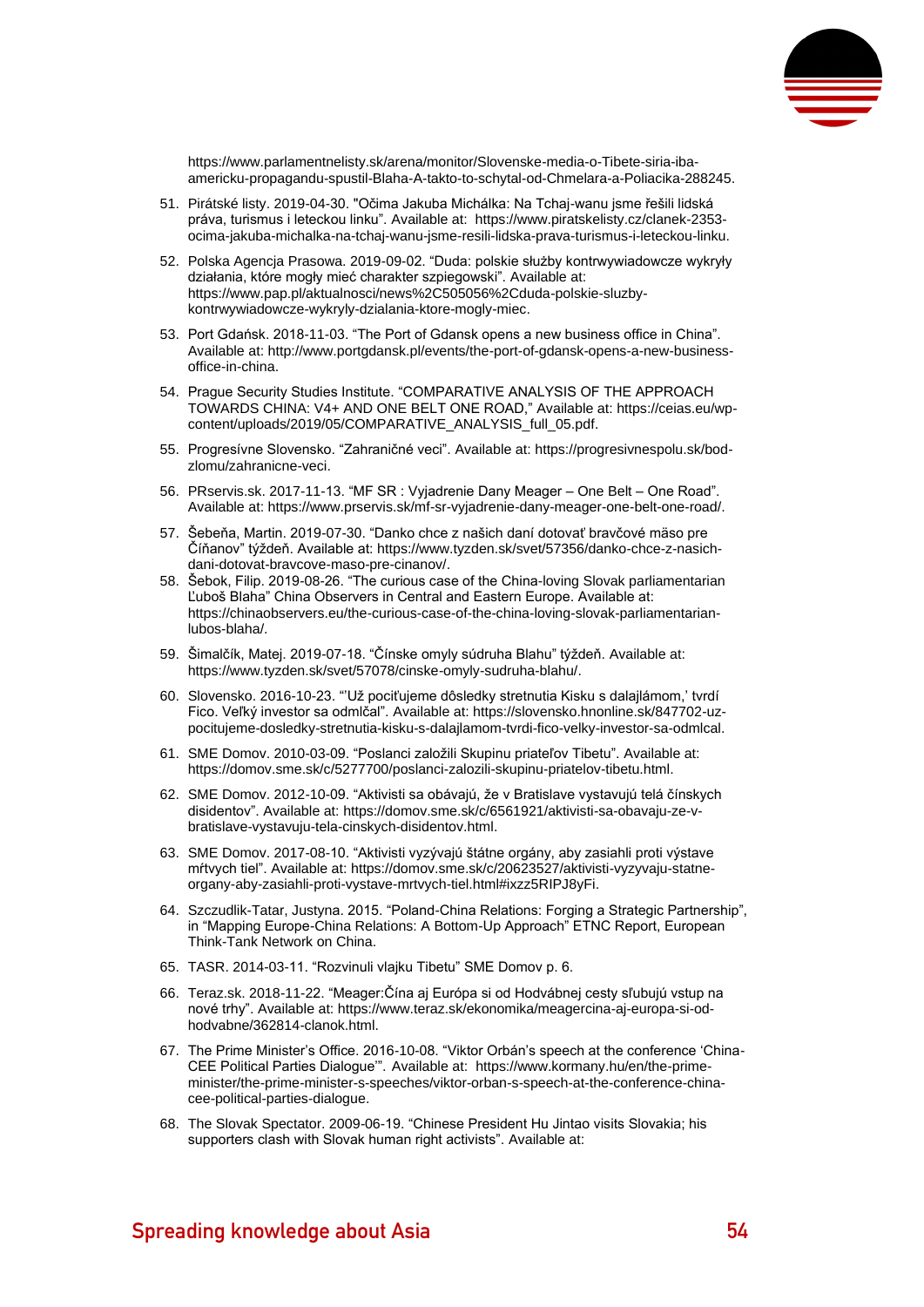

[https://spectator.sme.sk/c/20033103/chinese-president-hu-jintao-visits-slovakia-his](https://spectator.sme.sk/c/20033103/chinese-president-hu-jintao-visits-slovakia-his-supporters-clash-with-slovak-human-right-activists.html)[supporters-clash-with-slovak-human-right-activists.html.](https://spectator.sme.sk/c/20033103/chinese-president-hu-jintao-visits-slovakia-his-supporters-clash-with-slovak-human-right-activists.html)

- 69. The Slovak Spectator. 2009-06-29. "Conflict over Hu's visit". Available at: [https://spectator.sme.sk/c/20033183/conflict-over-hus-visit.html.](https://spectator.sme.sk/c/20033183/conflict-over-hus-visit.html)
- 70. The Slovak Spectator. 2016-10-17. "Dalai Lama visits Slovakia, meets president, university students". Available at: [https://spectator.sme.sk/c/20358241/dalai-lama-visits](https://spectator.sme.sk/c/20358241/dalai-lama-visits-slovakia-meets-president-university-student.html)[slovakia-meets-president-university-student.html.](https://spectator.sme.sk/c/20358241/dalai-lama-visits-slovakia-meets-president-university-student.html)
- 71. Turscányi, Richard Q. 2016-11-07. "Fico pre rozvoj vzťahov s Čínou neurobil prakticky nič" Denník. Available at: [https://dennikn.sk/602336/fico-pre-rozvoj-vztahov-s-cinou-neurobil](https://dennikn.sk/602336/fico-pre-rozvoj-vztahov-s-cinou-neurobil-prakticky-nic/)[prakticky-nic/.](https://dennikn.sk/602336/fico-pre-rozvoj-vztahov-s-cinou-neurobil-prakticky-nic/)
- 72. Turcsányi, Richard Q. and Šimalčík, Matej. 2018. "Čína na Slovensku: Sme pripravení na budúcnosť?" Policy Paper 07, AMO. Available at: [http://www.asian.sk/wp](http://www.asian.sk/wp-content/uploads/2018/05/AMO_cina-na-slovensku-sme-pripraveni-na-buducnost.pdf)[content/uploads/2018/05/AMO\\_cina-na-slovensku-sme-pripraveni-na-buducnost.pdf.](http://www.asian.sk/wp-content/uploads/2018/05/AMO_cina-na-slovensku-sme-pripraveni-na-buducnost.pdf)
- 73. Uhrík Milan. 2016-07-13. Available at: [https://www.facebook.com/pg/ing.milan.uhrik/photos/?tab=album&album\\_id=29238586444](https://www.facebook.com/pg/ing.milan.uhrik/photos/?tab=album&album_id=292385864447866) [7866.](https://www.facebook.com/pg/ing.milan.uhrik/photos/?tab=album&album_id=292385864447866)
- 74. Úrad vlády Slovenskej republic. 2017-11-27. "Robert Fico: Čína je pre Slovensko strategickým partnerom". Available at[: https://www.vlada.gov.sk//robert-fico-cina-je-pre](https://www.vlada.gov.sk/robert-fico-cina-je-pre-slovensko-strategickym-partnerom/)[slovensko-strategickym-partnerom/.](https://www.vlada.gov.sk/robert-fico-cina-je-pre-slovensko-strategickym-partnerom/)
- 75. Website of the Government of the Czech Republic. 2012-04-26. "Čína stojí o česká auta nebo motory". Available at: [https://www.vlada.cz/cz/media-centrum/aktualne/cina-stoji-o](https://www.vlada.cz/cz/media-centrum/aktualne/cina-stoji-o-ceska-auta-nebo-motory-95087/)[ceska-auta-nebo-motory-95087/.](https://www.vlada.cz/cz/media-centrum/aktualne/cina-stoji-o-ceska-auta-nebo-motory-95087/)
- 76. Website of the Government of the Czech Republic. 2013-11-13. "Premiér: Věřím v dlouhodobé strategické partnerství mezi Čínou a Evropou". Available at: [https://www.vlada.cz/cz/clenove-vlady/premier/projevy/premier-osobne-verim-v](https://www.vlada.cz/cz/clenove-vlady/premier/projevy/premier-osobne-verim-v-dlouhodobe-strategicke-partnerstvi-mezi-cinou-a-evropou-113340/)[dlouhodobe-strategicke-partnerstvi-mezi-cinou-a-evropou-113340/.](https://www.vlada.cz/cz/clenove-vlady/premier/projevy/premier-osobne-verim-v-dlouhodobe-strategicke-partnerstvi-mezi-cinou-a-evropou-113340/)
- 77. Website of the Prague City Hall. 2019-03-01. "Vedení města přijme předsedu tibetské exilové vlády". Available at: [http://www.praha.eu/jnp/cz/o\\_meste/magistrat/tiskovy\\_servis/tiskove\\_zpravy/vedeni\\_mest](http://www.praha.eu/jnp/cz/o_meste/magistrat/tiskovy_servis/tiskove_zpravy/vedeni_mesta_prijme_predsedu_tibetske.html) [a\\_prijme\\_predsedu\\_tibetske.html.](http://www.praha.eu/jnp/cz/o_meste/magistrat/tiskovy_servis/tiskove_zpravy/vedeni_mesta_prijme_predsedu_tibetske.html)
- 78. Wprost. 2013-06-03. "Biedroń: wyjazd do Chin 4 czerwca nierozsądny, ale dobrze że nasz poseł tam jest". Available at: [https://www.wprost.pl/kraj/402243/Biedron-wyjazd-do-Chin-4](https://www.wprost.pl/kraj/402243/Biedron-wyjazd-do-Chin-4-czerwca-nierozsadny-ale-dobrze-ze-nasz-posel-tam-jest.htm) [czerwca-nierozsadny-ale-dobrze-ze-nasz-posel-tam-jest.htm.](https://www.wprost.pl/kraj/402243/Biedron-wyjazd-do-Chin-4-czerwca-nierozsadny-ale-dobrze-ze-nasz-posel-tam-jest.htm)
- 79. Zuzana Čaputová President of the Slovak Republic. 2019-07-10. "President Zuzana Čaputová received Mr Wang Yia, Minister of Foreign Affairs of the People's Republic of China". Available at: [https://www.prezident.sk/en/article/cina/.](https://www.prezident.sk/en/article/cina/)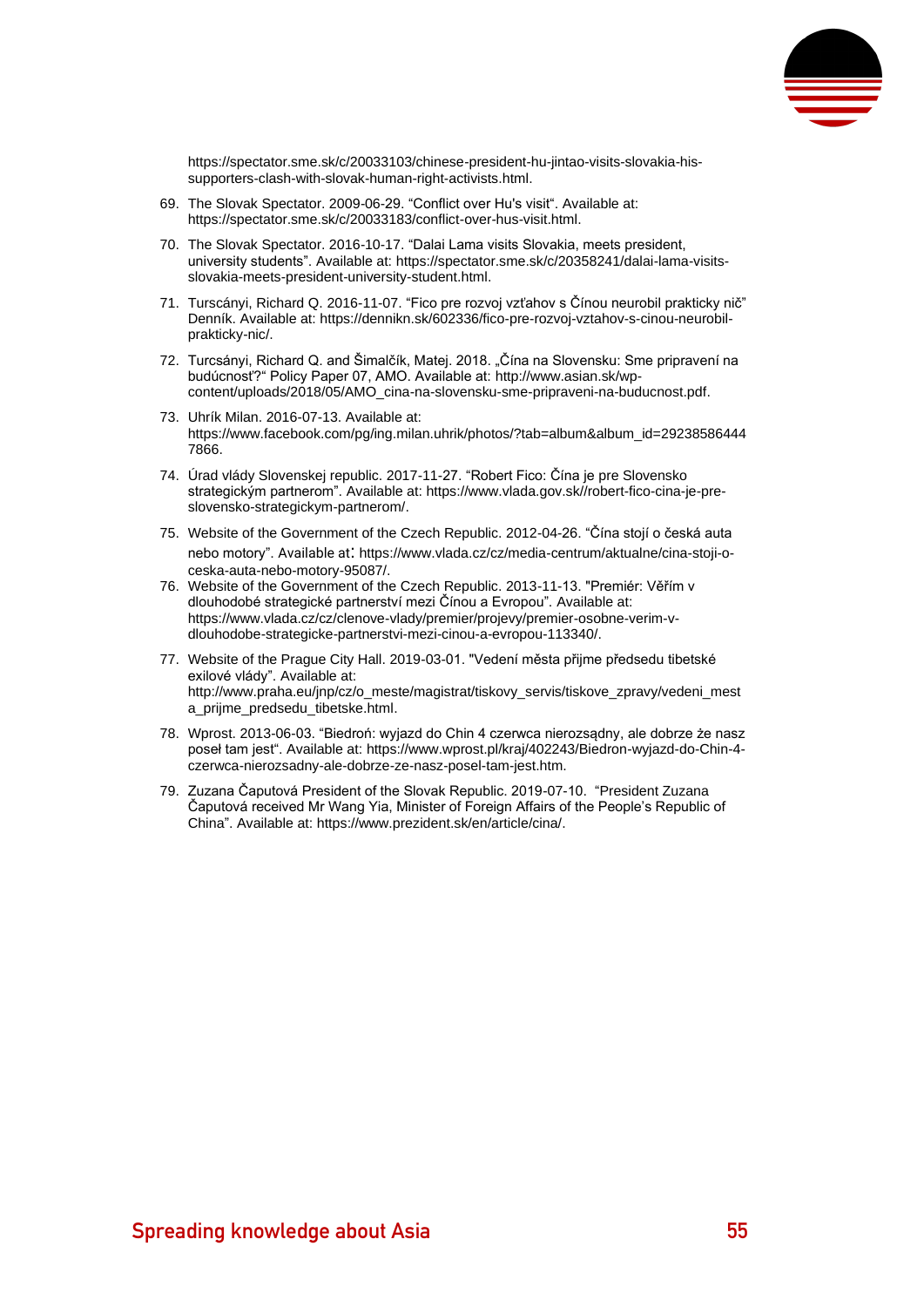

## **Authors**

**MATEJ ŠIMALČÍK** | *Executive Director, CEIAS* **Contact:** [simalcik@ceias.eu](mailto:simalcik@ceias.eu)

**ALŽBĚTA BAJEROVÁ** | *Research Associate, AMO* **Contact:** alzbeta.bajerova@amo.cz

**IVANA KARÁSKOVÁ** | *Project Coordinator, AMO* **Contact:** [ivana.karaskova@amo.cz](mailto:ivana.karaskova@amo.cz)

**TAMÁS MATURA** | *Founder & Director, CEECAS* **Contact:** tamas.matura@gmail.com

**AGNIESZKA OSTROWSKA** | *Project Manager, OSM* **Contact:** ostrowska@csm.org.pl

**BRUNO SURDEL** | *Expert, OSM* **Contact:** surdel@csm.org.pl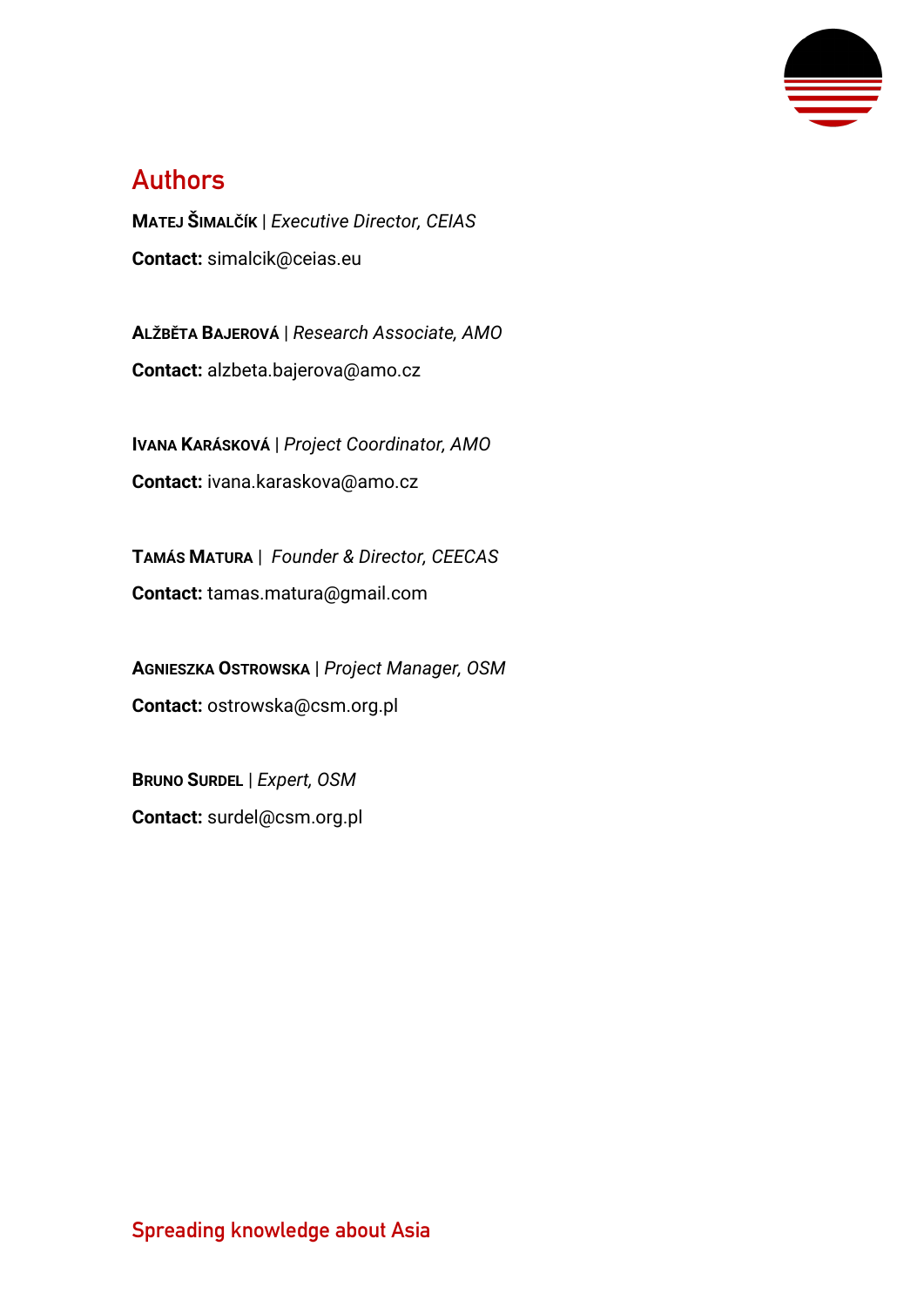

#### **Perception of China among V4 Political Elites**

**authors:** Matej Šimalčík, Alžběta Bajerová, Ivana Karásková, Tamás Matura, Agnieszka Ostrowska, Bruno Surdel © CEIAS 2019 pages: 55 ISBN: 978-80-971575-4-8 first edition

Carried out with the financial support of the International Visegrad Fund within the framework of project "Chinese influence in the V4: Understanding the impact on political elites".



**Project partners:**





**CENTRE** FOR INTERNATIONAL **RELATIONS** 



AMO.CZ